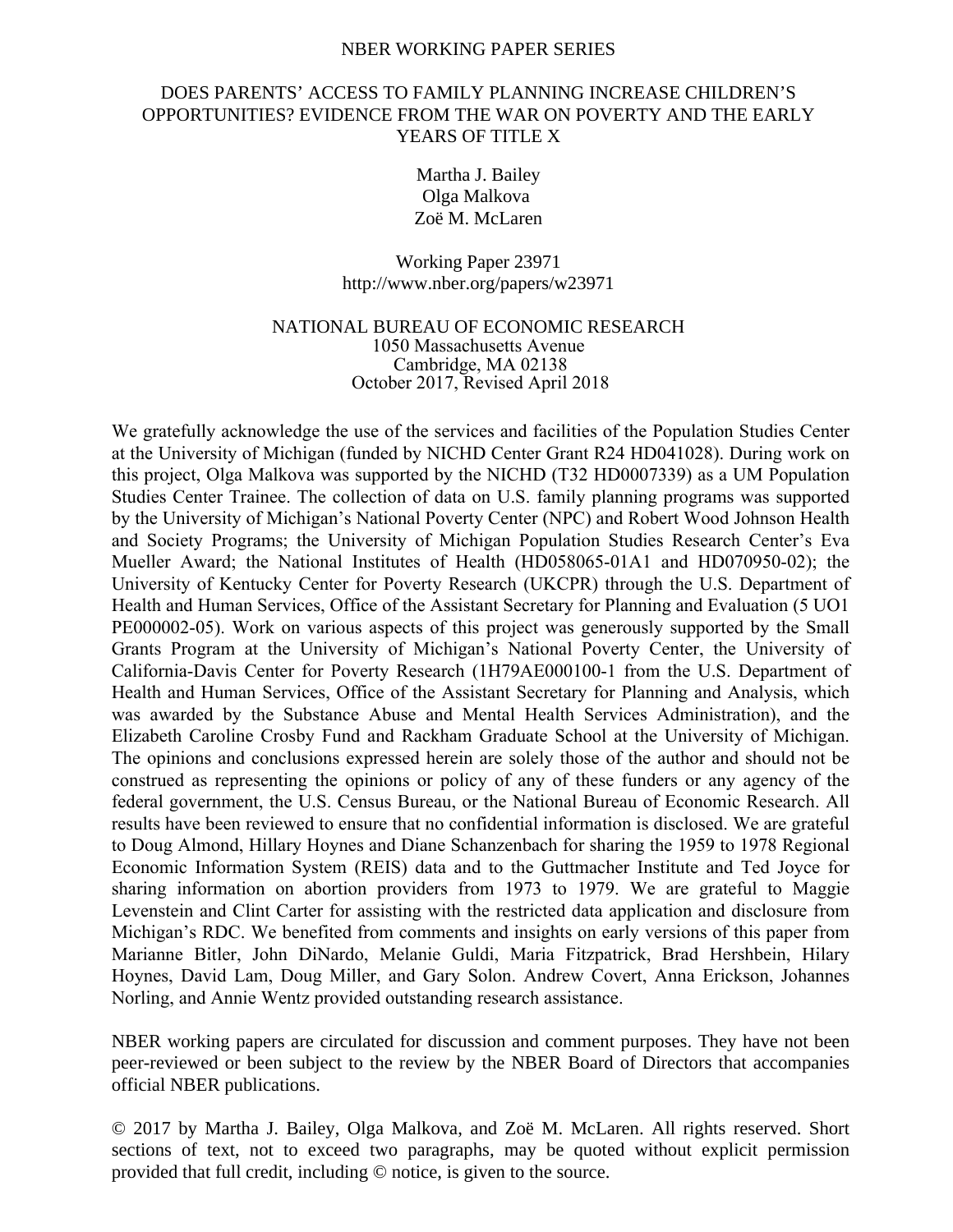Does Parents' Access to Family Planning Increase Children's Opportunities? Evidence from the War on Poverty and the Early Years of Title X Martha J. Bailey, Olga Malkova, and Zoë M. McLaren NBER Working Paper No. 23971 October 2017, Revised April 2018 JEL No. I3,J13,J18

## **ABSTRACT**

This paper examines the relationship between parents' access to family planning and the economic resources of their children. Using the county-level introduction of U.S. family planning programs between 1964 and 1973, we find that children born after programs began had 2.8% higher household incomes. They were also 7% less likely to live in poverty and 12% less likely to live in households receiving public assistance. A bounding exercise suggests that the direct effects of family planning programs on parents' resources account for roughly two thirds of these gains.

Martha J. Bailey University of Michigan Department of Economics 611 Tappan Street 207 Lorch Hall Ann Arbor, MI 48109-1220 and NBER baileymj@umich.edu

Zoë M. McLaren School of Public Health University of Michigan Ann Arbor, MI 48109 zmclaren@umich.edu

Olga Malkova Gatton College of Business and Economics Department of Economics Lexington, KY, 40506 o.malkova@uky.edu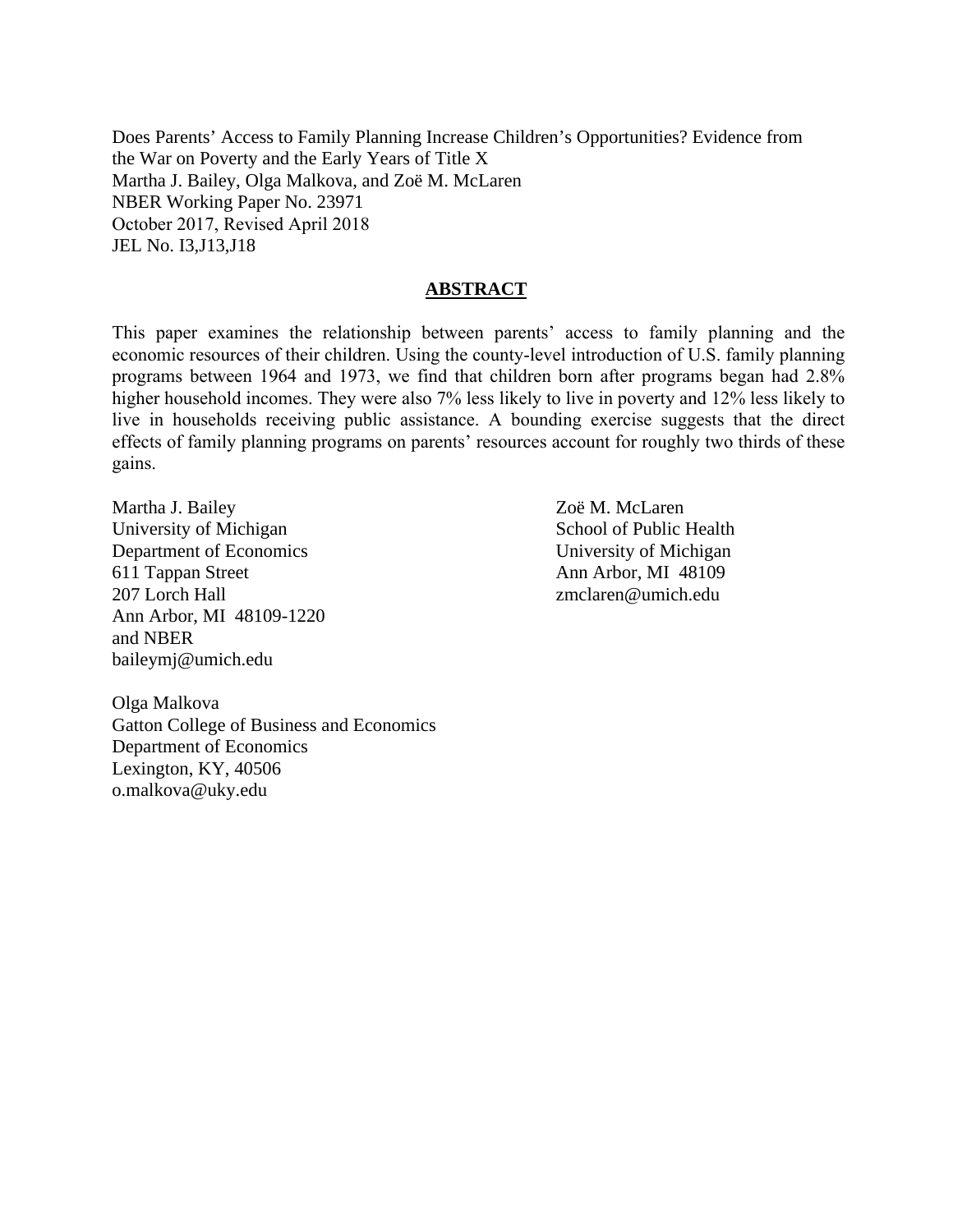*We have a growing concern to foster the integrity of the family and the opportunity for each child. It is essential that all families have access to information and services that will allow freedom to choose the number and spacing of their children.*

~President Lyndon Johnson, Special Message to the Congress on Domestic Health and Education, March 1, 1966.

*…I called for a national commitment to provide a healthful and stimulating environment for all children during their first five years of life. One of the ways in which we can promote that goal is to provide assistance for more parents in effectively planning their families. …Unwanted or untimely childbearing is one of several forces which are driving many families into poverty or keeping them in that condition.*

~President Richard Nixon, Special Message to the Congress on Problems of Population Growth, July 18, 1969.

A growing body of literature shows that early childhood and family characteristics are important determinants of lifetime health, earnings, and well-being (Almond and Currie 2011). Household income in childhood, in particular, is one of the strongest correlates of completed education and adult health (Case et al. 2002, Almond and Currie 2011). There are many potential reasons: Poor children receive fewer parental time and resource investments and are more likely to experience health and academic problems, live in more dangerous neighborhoods, attend underperforming schools, and be incarcerated (Guryan et al. 2008, Levine and Zimmerman 2010). Poor children ultimately have lower academic test scores (Reardon 2011), lower rates of high school and college completion (Bailey and Dynarski 2011), and ultimately lower earnings in adulthood (Pew Charitable Trusts 2012).

This cycle of disadvantage is the target of a variety of public policies and programs which aim to reduce gaps in early childhood resources and improve children's lifetime outcomes (Currie and Rossin-Slater 2015). Programs such as the Temporary Assistance for Needy Families (TANF) and the Earned Income Tax Credit (EITC) directly raised the household incomes of poor children at costs of around \$10 and \$63 billion in 2013, respectively. Medicaid and the State Children's Health Insurance Plan (S-CHIP) contributed roughly \$444 billion for children's health insurance in 2013. Head Start provided \$8 billion for pre-school programs for around 930,000 disadvantaged children in 2014.

This paper evaluates the relatively less studied impact of family planning programs on childhood disadvantage. Although largely absent from today's policy discussions of childhood disadvantage, family planning programs have been considered a means to improve children's lives since at least the 1960s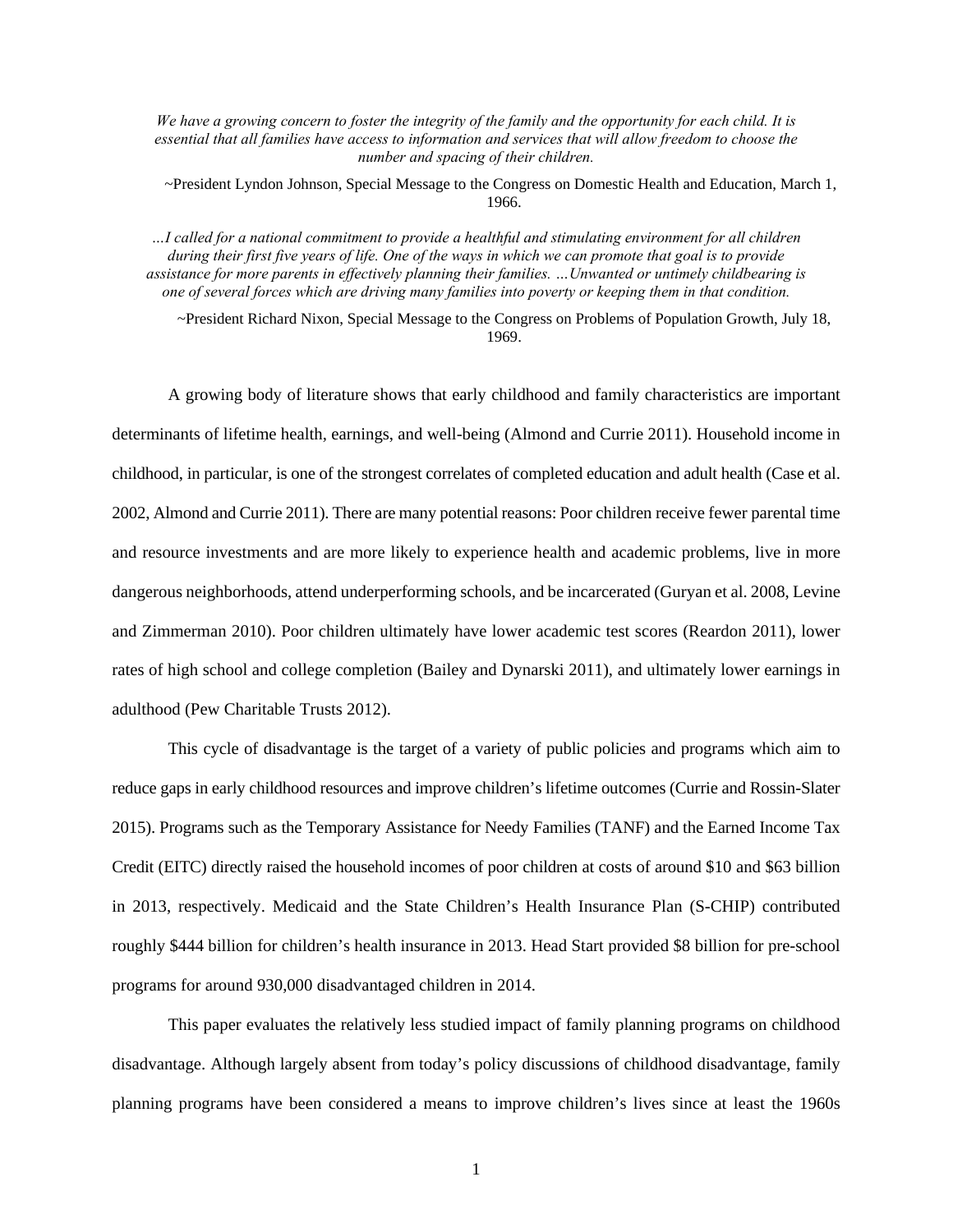(Johnson 1966, Nixon 1969). Economic theory predicts that family planning programs could directly impact children's opportunities by increasing the incomes of their parents. This direct "resource effect" would result if family planning programs reduce the cost of avoiding unintended pregnancies, which constrain parents' choices both when they occur and even when they do not occur (because they influence parents' expectations and, therefore, discourage their investments). By reducing the cost of avoiding unintended pregnancies, family planning programs may encourage parents' investments in their human capital, partnerships, and careers (Goldin and Katz 2002, Bailey 2006, Hock 2008, Christensen 2011, Bailey et al. 2012). With standard assumptions about the income elasticity of child quality, a rise in income should itself serve to increase investment in each child and should be reinforced by the substitution effect (Becker and Lewis 1973, Willis 1973). To this point, empirical evidence shows that wanted children tend to have better health at birth (Corman and Grossman 1985, Grossman and Joyce 1990, Gruber et al. 1999) and be treated better by their parents (David et al. 2003, David 2006).

This paper provides novel evidence on the resource effect of family planning programs on children's economic resources. Our research design exploits the roll-out of federally funded family planning programs between 1964 and 1973 within a dynamic, event-study framework (Bailey 2012). Using the restricted-use long-form 1970 and 1980 Census samples, we compare the outcomes of children in the same county born before and after federally funded family planning programs began. We find that cohorts born after programs began were significantly more economically advantaged. They lived in households with 2.8 percent higher annual incomes. They were 7 percent less likely to live in poverty and 12 percent less likely to live in households receiving public assistance. These changes were driven in part by older mothers reducing unwanted pregnancies. As a result, the average child was slightly more likely to live with two parent families, have a younger mother, and fewer older siblings.

Understanding the role of "selection" in driving these findings is crucial their interpretation. If these gains in the outcomes of the average child reflect reductions in childbearing among disadvantaged parents, this selection effect could raise the income of the average child (because the poorest children are missing) even though the resources available to any child that is born would not increase. The importance of selection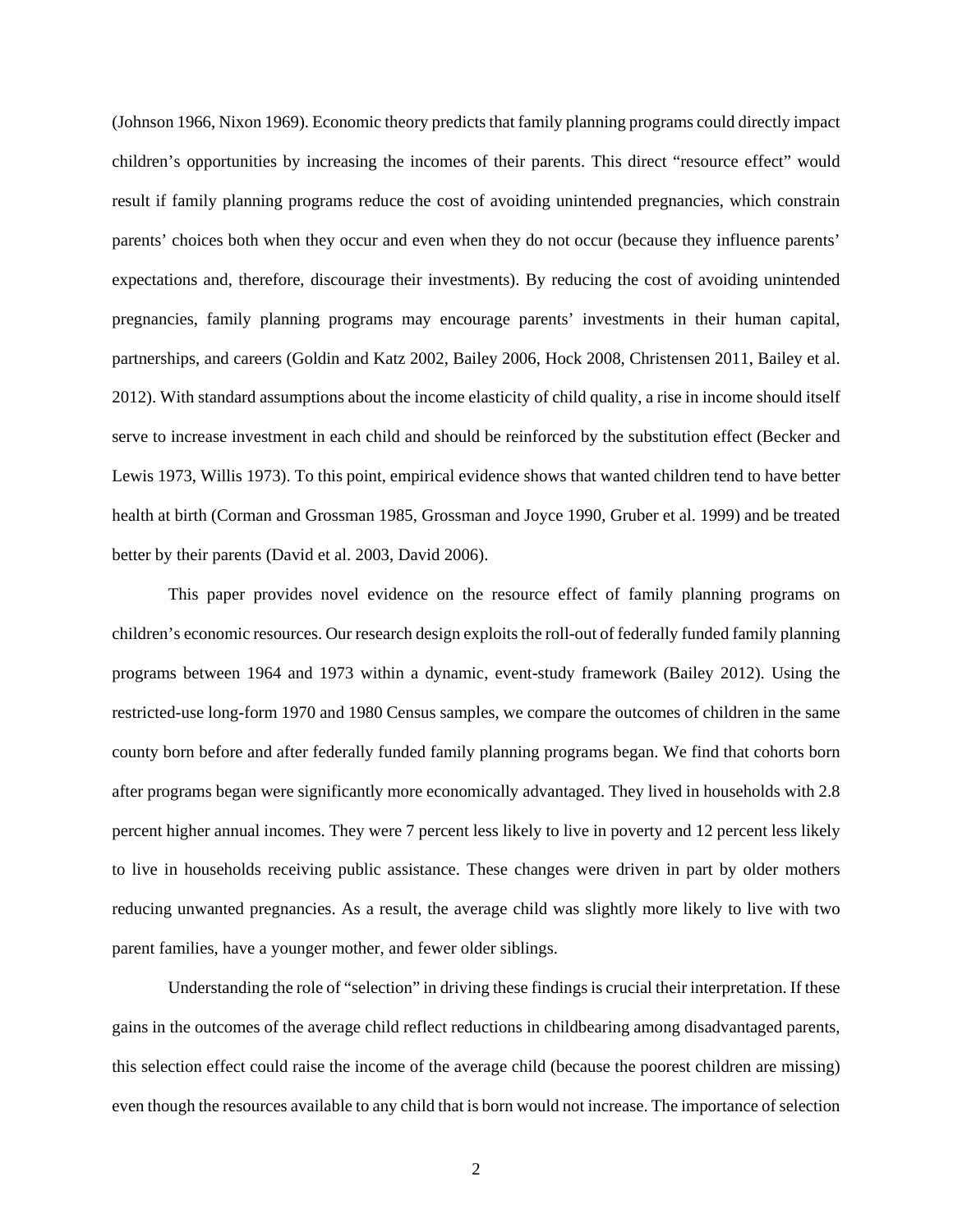may be quantitatively large, because the federally funded family planning programs affected contraceptive use among more economically disadvantaged women (Jaffe et al. [1](#page-4-0)973, Torres and Forrest 1985).<sup>1</sup> If, on the other hand, family planning programs directly increase the household incomes of the average child (e.g., by encouraging investments in human capital, careers, and partnerships), our estimates imply a sizable and understudied role of family planning programs as an anti-poverty program.<sup>[2](#page-4-1)</sup>

A bounding exercise informs our understanding of the contribution of selection to our findings. If selection follows the same income distribution as the distribution of incomes of family planning *users*, the exercise suggests that selection accounts for around 36 percent of the total increase in the income of the average child. That is, family planning programs *directly* raised incomes available to children by around \$1,200 per year in 2013 dollars (the remaining 64 percent of the rise in children's average incomes). Taking into account the uncertainty in these estimates, the lower confidence interval on the resource effect can explain *at least* 16 percent of the estimated gains, or \$300 per year.

This finding underscores an important and understudied return to family planning programs: they appear to directly raise parents' income by allowing them to invest in their human capital, careers, and find stable partnerships. This implies that a large share of the substantial education and labor-market gains to the children of mothers with access to family planning programs (documented in Bailey 2013) may be explained by the program's direct impact on their parents. Accounting only for the effects on child poverty, the resource effect of family planning programs' may reduce child poverty in the U.S. at around half of the cost of the EITC and one quarter of the cost of TANF. Because higher household incomes also increase children's human capital investments, these estimates suggest that the long-term effects of family planning programs on children's economic opportunities may be even greater.

<span id="page-4-0"></span> $<sup>1</sup>$  Family planning programs in the period we study were not means tested, but more affluent women tended to use</sup> other sources of care. A related literature suggests the potential importance of abortion legalization via the selection effect is large in both the short run (Gruber et al. 1999) and the longer run (Pop-Eleches 2006, Anan

<span id="page-4-1"></span> $^{2}$  A large literature studies the relationship of childbearing to child welfare. Schultz (2008) provides a thorough review of these studies in the context of developing countries. A much smaller literature studies the relationship of family planning programs and children's outcomes. See Miller and Babiarz (2015) for a review of these studies for middleand low-income countries. Section II of our paper also reviews related studies of abortion legalization in the U.S.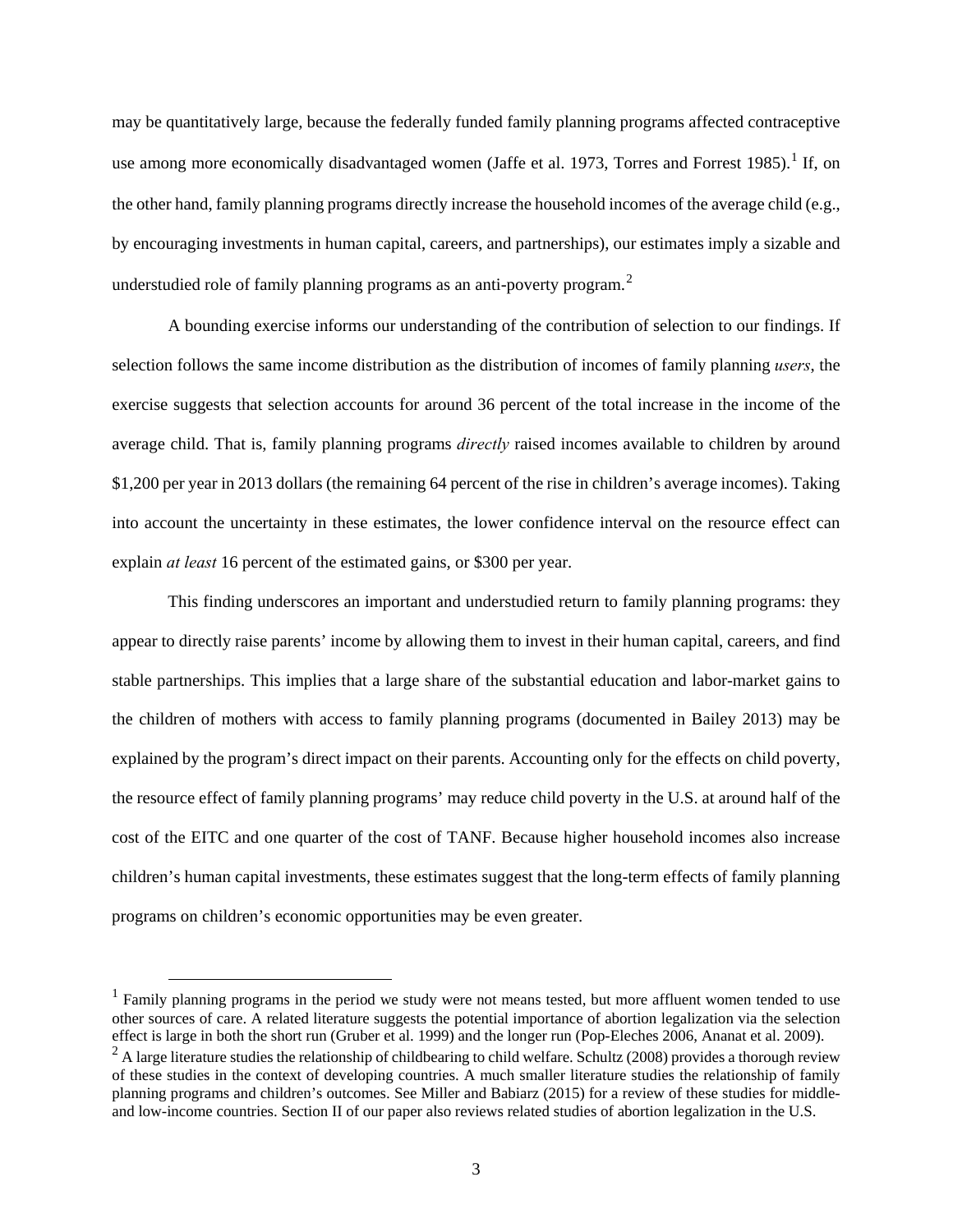### **I. A HISTORY OF U.S. FAMILY PLANNING PROGRAMS AND THEIR EXPECTED EFFECTS ON CHILDREN'S OUTCOMES**

The architects of President Lyndon B. Johnson's War on Poverty viewed the price of reliable contraceptives as a barrier to reducing poverty and promoting children's economic well-being. Of particular concern was that the "Pill", the first oral contraceptive, was prohibitively costly in the 1960s. An annual supply of oral contraception sold for the equivalent of \$812 in 2013 dollars (Bailey 2013)—roughly twice today's annual cost and equivalent to more than three weeks of full-time work at the 1960 minimum wage (without factoring in the cost of visiting a physician). Numerous studies documented at the time that poor women were less likely to use effective contraceptives. We calculate in the 1965 National Fertility Study (NFS), for instance, that poor women were 44 percent (0.082 percentage points / 0.185, s.e. 0.023) less likely to use the Pill than more affluent women. They also had roughly 0.60 (s.e. 0.16) more children on average than families with higher incomes.

To reduce disparities in access to contraception, the Office of Economic Opportunity (OEO) began funding family planning programs as early as 1964. OEO grants rose to roughly \$427 million (2013) by 1970 and supported the opening of new clinics in disadvantaged areas and, to a lesser extent, the expansion of existing family planning programs. In November 1970, Congress passed Title X of the Public Health Service Act (also known as the Family Planning Services and Population Research Act, P.L. 91-572). By 1974, this legislation had increased federal support by 50 percent in real terms over 1970 levels. (See Bailey 2012 and Bailey 2013 for a detailed history of these programs and federal funding.)

The aim of these programs was to bring education, counseling, and the provision of low-cost contraceptives and related medical services to disadvantaged women. Family planning grants did not fund abortion, which was illegal before 1970 except in special circumstances. And, even after abortion was legalized in several states and nationally in 1973, Title X explicitly prohibited the use of federal funds "in programs where abortion is a method of family planning" (§1008). During these early years, little is known about these programs' day-to-day operations. The federal government did not collect information on their services or patients, and officials talked very little about them—perhaps because topics like birth control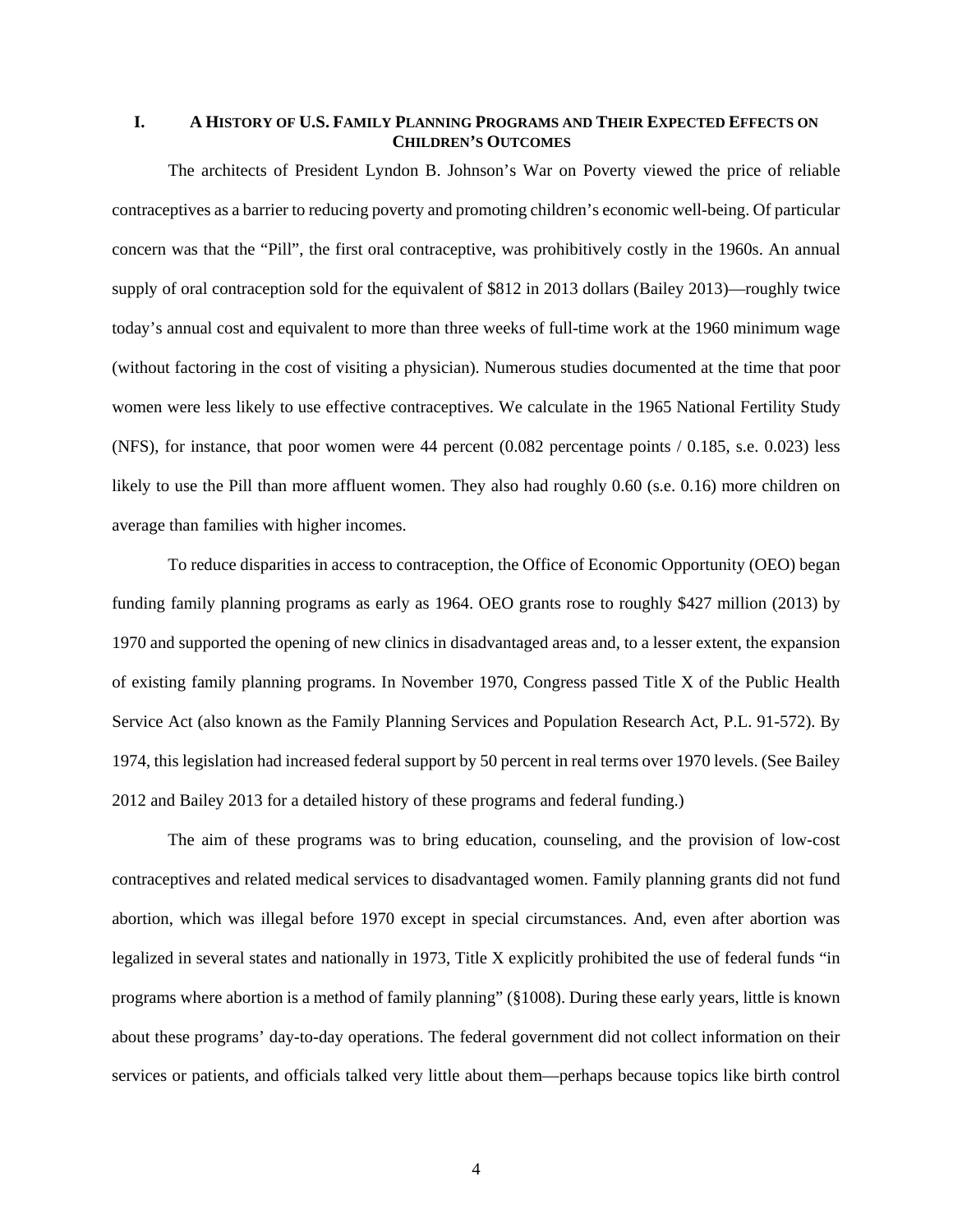were taboo.<sup>[3](#page-6-0)</sup> This dearth of evidence limits detailed exploration of the mechanisms of our effects. To the extent that family planning programs varied in their implementation, the effects we estimate will represent the weighted combination of many services and types of programs, all of which provided reduced cost contraceptives and related services.

Between 1964 and 1973, family planning began in different counties around the U.S., providing the identifying variation for this study. [Figure 1](#page-30-0) shows the roll-out of these family planning programs at the county level. The earliest programs, established between 1964 and 1967, are shaded in red; the programs established between 1968 and 1969, during the expansion of family planning as a national emphasis program, are orange; and programs established from 1970 to 1973 under Title X are green. By 1973, federal funding had initiated or substantially expanded over 660 family planning programs in each of the lower 48 states. These programs funded services in locations where roughly 56 percent of the U.S. population of women ages 15 to 44 lived.

#### *A. The Impact of Federal Grants on Use of Family Planning Services and Fertility Rates*

Between 1969 and 1984, the number of family planning patients at federally funded programs grew 400 percent (Torres and Forrest 1985: 284), but no previous study has documented how much of this increase in the use of services was caused by federal funds. To the extent that patients of federally funded family planning programs had received services elsewhere or paid themselves, this 400 percent increase will overstate the impact of federal grants on the use of family planning services.

Two new data sources uniquely allow this paper to describe the effect of federal funding on the *use* of family planning services and the birth control pill. The first is a series of OEO reports from four different years. These reports supply information on the use of family planning services by county as reported by *all known* providers (hospitals, health departments, and clinics operated by other agencies) (OEO 1969, OEO

<span id="page-6-0"></span> $3$  Levitan (1969: 209) writes that, "Contrary to the usual OEO tactic of trying to secure the maximum feasible visibility for all its activities, the OEO prohibited [family planning] grantees from using program funds to 'announce or promote through mass media the availability of the family planning program funded by this grant.'" Before 1965, U.S. federal involvement and investments in family planning had been modest.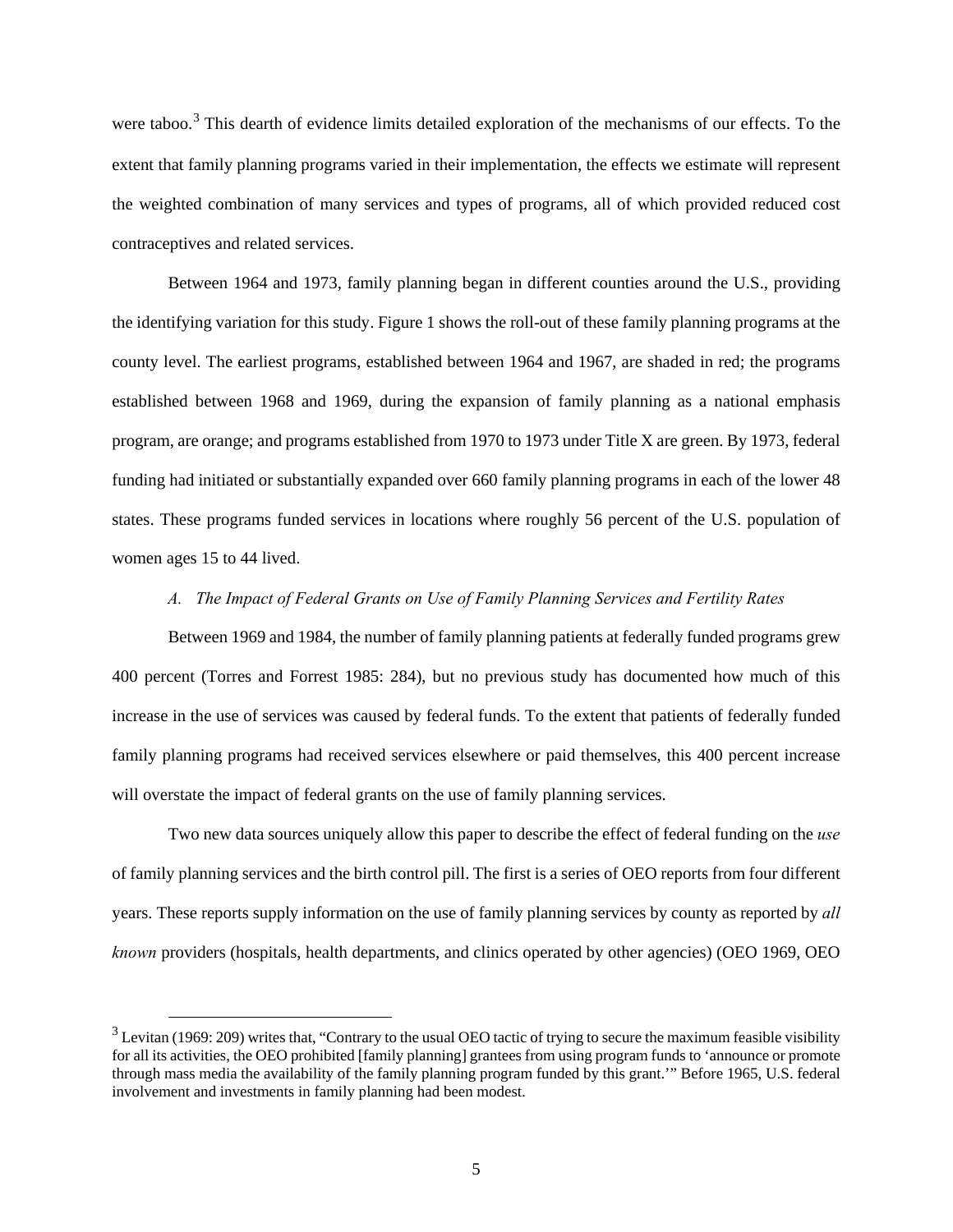1971, OEO 197[4](#page-7-0)).<sup>4</sup> We entered these data and estimate a differences-in-differences specification, where we code the first year a county receives a federal grant as the "treatment" dummy.<sup>[5](#page-7-1)</sup> Panel A of [Table 1](#page-33-0) shows that federal family planning programs significantly increased the use of family planning services among women counted as "medically indigent" (i.e., those who could not afford care). The share of family planning patients served at all locations who are deemed medically indigent by the provider increased by around 2.7 percentage points *after* the federal family planning programs began. These estimates are robust to the inclusion of additional covariates (cols. 1 to 3) and about half the magnitude of the national increase in family planning program use over the same period.

The second data source is the 1970 NFS. This survey sampled ever-married women between the ages of 18 and 44 and provides an alternative perspective from the point of view of individuals. We estimate a probit model to examine whether respondents living in counties that had received a federal family planning grant before 1970 were more likely to have used the Pill by the time of the survey. We also examine whether the expected increase in Pill use was larger among poorer women.<sup>[6](#page-7-2)</sup> The estimates show

<span id="page-7-0"></span> $4$  Completion rates of the survey were high. In 1968, for example, 97 percent of hospitals and 100 percent of all other agencies responded (OEO 1969, table 3: 244). The purpose of the survey was to approximate the universe of potential family planning providers for our period of interest and document the number of "medically indigent" patients. This term was defined by the OEO to mean those who could not afford care due to lack of income but they did not recommend a specific income threshold. The definition, therefore, likely varied across providers.

<span id="page-7-1"></span><sup>&</sup>lt;sup>5</sup> We estimate  $Y_{j,t} = \theta_j + \gamma_{s(j),t} + \tau \mathbb{1}(t > T_j^*) + X_{j,t}'\boldsymbol{\beta} + \varepsilon_{j,t}$  where  $Y_{j,t}$  is the share of medically indigent patients in county *j* using family planning services from any provider (federally funded or not) in year *t* (FY 1968, CY 1969, and FY 1971),  $\theta_i$  is a set of county fixed effects,  $\gamma_{s(i), t}$  is a set of state-time fixed effects, and *X* is a set of covariates including REIS controls and 1960 county covariates interacted with a linear trend. The binary indicator,  $1(t > T_j^*)$ , is equal to 1 for observations in years after the date county  $j$  received its first federal family planning grant,  $T_j^*$ . The point estimate of interest,  $\tau$ , captures the differential change in share of medically indigent women using family planning services after federal family planning programs were established. With the inclusion of county fixed effects, only counties receiving federal programs between 1968 and 1971 identify  $\tau$ .

<span id="page-7-2"></span>counties receiving federal programs between 1968 and 1971 identify  $\tau$ .<br><sup>6</sup> We estimate Pr(Use<sub>ij</sub>) =  $\mathbf{F}(\mathbf{Z}_{ij}\delta + \theta_1 1(T_j^* < 1970) + \theta_2 1(\text{Pov}_{ij}) + \theta_3 1(\text{Pov}_{ij}) 1(T_j^* < 1970)$ , where Use<sub>ij</sub> is equal to 1 if an individual *i* in county *j* had ever used family planning or the birth control pill,  $1(T_j^* < 1970)$  is a binary variable equal to one if county *j* received a federal family planning grant before the survey date, and  $1(\text{Pov}_{ii})$  is a binary variable equal to 1 if the annual household income in 1970 fell below the poverty line. County fixed effects cannot be included with this single cross-section, but we include a rich set of covariates, Z, including state fixed effects, dummy variables for age, educational achievement, population size of the county, and Catholic religion. In addition, one specification includes dummy variables for the "number of children most desirable" to capture residual, unaccounted-for differences in the demand for children. Panel B of [Table 1](#page-33-0) reports average partial effects associated with  $\theta_1$  and  $\theta_3$  from a probit and bootstrapped standard errors (1000 replications) and capture differences in the use of family planning services and the Pill in funded counties by 1970.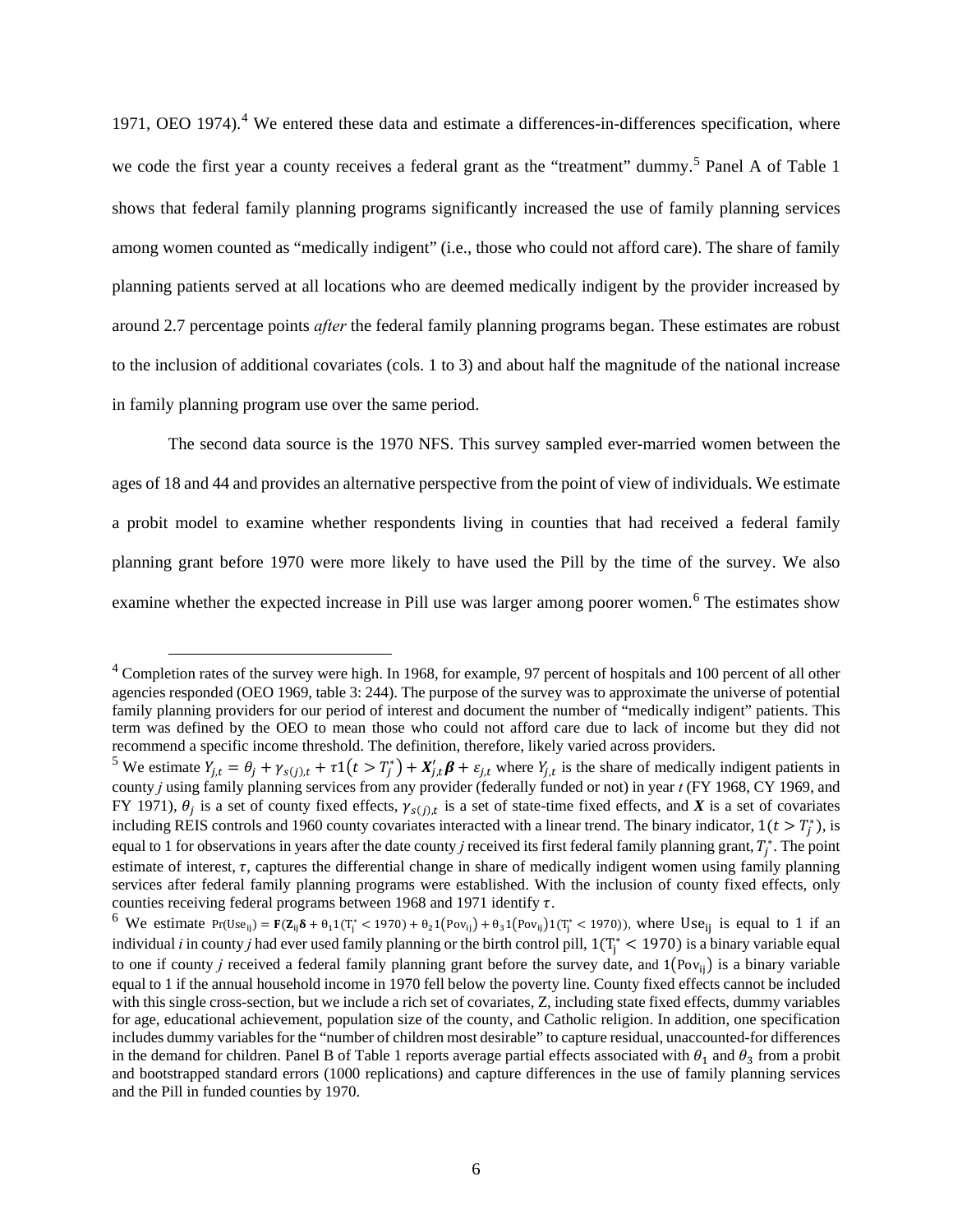that poor women in areas that had federal family planning programs by 1970 were much more likely to have used the Pill relative to poor women in areas receiving programs after 1970, an increase of around 23 to 30 percent (13 to 17 percentage points) over the mean for poor women [\(Table 1,](#page-33-0) panel B). This effect of receiving a federal family planning grant is large enough to erase income-based differentials in Pill use.<sup>[7](#page-8-0)</sup> The sparseness of these data limits strong conclusions, but both analyses suggest that federal grants increased the use of family planning services by a sizable amount.<sup>[8](#page-8-1)</sup>

As a result, family planning also decreased childbearing.<sup>[9](#page-8-2)</sup> In work closely related to this study, Bailey (2012) exploits the county-level roll-out of federal family planning programs between 1964 and 1973 as a natural experiment to quantify their fertility effects. The idea behind using the program roll-out is that the timing of implementation approximates the conditional random assignment to greater access to family planning services. Using an unweighted, event-study specification and county-level Vital Statistics data on births from 1959 to 1988, she shows that fertility rates fell by 2 percent within 5 years after federal family planning programs began and remained approximately 1.7 percent lower up to 15 years later (See Bailey 2012, table 2). Supporting the validity of her research design, differences between eventually funded counties and never funded counties were not statistically different from zero in the pre-period and postfunding effects are robust to the inclusion of county and year fixed effects, state-by-year fixed effects, and a variety of time-varying county-level covariates.[10](#page-8-3) 

<span id="page-8-0"></span> <sup>7</sup> Another interesting finding is that Pill use increased by about 4 percentage points for women *above* the poverty line in funded locations. This estimate is not statistically significant but suggests family planning grants may have reduced the price of the Pill among women using other sources of family planning.

<span id="page-8-1"></span> $8$  The OEO reports were collected at only four points in time, and the 1970 NFS do not have complete coverage of all counties or time periods and exclude never married women. 9 Reductions in childbearing likely reflect both reductions the number of *wanted* and *unwanted* births and change the

<span id="page-8-2"></span>*desired* timing of childbirth (Michael and Willis 1976).<br><sup>10</sup> A related study by Kearney and Levine (2009) of the more recent period exploits state-level variation in Medicaid

<span id="page-8-3"></span>eligibility for family planning among the near poor within a differences-in-differences framework. This study finds that greater eligibility for services in 17 states significantly reduced birth rates among teens (by 4 percent) and among older women (by 2 percent) within a few years.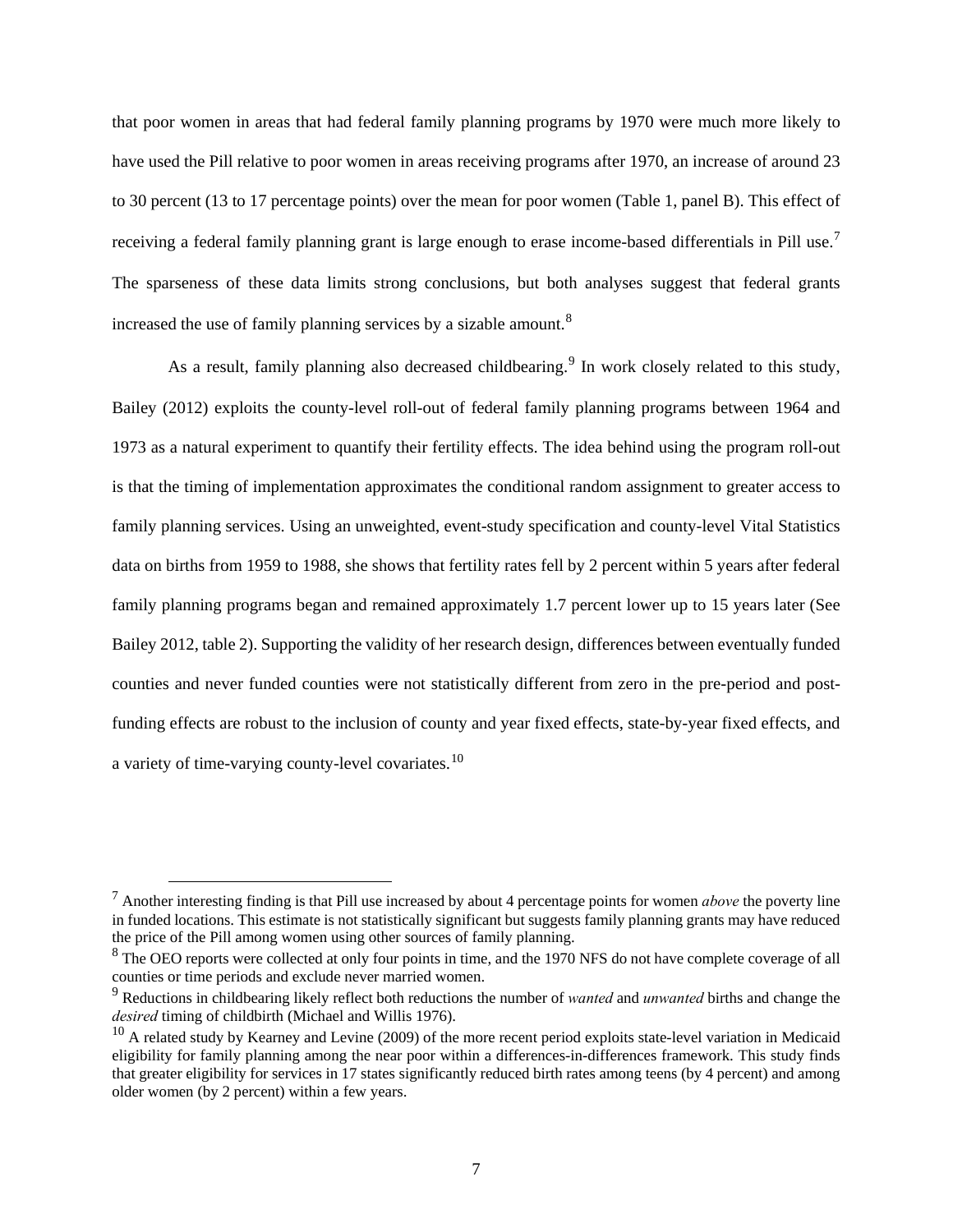Bailey (2012) provides four additional pieces of evidence to support the internal validity of this research design.<sup>[11](#page-9-0)</sup> First, oral histories and interviews note that the OEO funding was not targeted or well organized. Robert Levine (1970) sums up the situation saying, "It was an era of great administrative confusion." Second, quantitative evidence supports the conditional random assignment assumption. Aside from urbanicity, 1960 county characteristics found to predict the roll-out of other War on Poverty programs fail to predict the initiation of federal family planning programs. Moreover, 1964 fertility rates or 1960 to 1964 changes in fertility rates are uncorrelated with the initiation of federal family planning programs. This means that applicants were not more likely to apply for programs *and* that administrators were not more likely to prioritize funding programs based on differentially high (or low) fertility rates.

Third, reproductive and contraceptive attitudes and behaviors in the 1965 NFS are uncorrelated with the initiation of federal family planning programs. These include pro-natalist attitudes, contraceptive use and behaviors, and family background characteristics correlated with the number of children. In addition to examining these outcomes individually, we also follow Kling et al. (2007) and create a summary index of equally weighted average z-scores for these outcomes—a technique that serves to improve the statistical power to detect correlations that move in a common direction. Neither approach finds evidence that federal family planning grants are related to these outcomes individually or when combined in an index (coefficient:  $0.054$ , robust standard error:  $0.047$ , observations:  $2.857$ ).<sup>12</sup>

A final piece of quantitative evidence shows that the initiation of federal family planning programs is uncorrelated with the initiation of other War on Poverty programs. The likelihood of receiving a family planning grant does not appear to be correlated with the likelihood of receiving a community health center, a Head Start grant, a jobs program grant, a legal services grant, or a grant for maternal and infant care. In

<span id="page-9-0"></span> $11$  For the interested reader, some of this evidence is summarized in Online Appendix A.

<span id="page-9-1"></span> $12$  This z-score index excludes age at first pregnancy and age at first Pill use from the index. Including the age at first pregnancy (which implicitly omits women who never became pregnant), we find that the year of the first federal grant to family planning is positively but insignificantly related to the index (coefficient: 0.043, robust standard error: 0.054, observations: 2,607). We exclude when a woman first used the Pill (appendix Table A1, col. 6) because it is often missing and inclusion severely limits our sample size.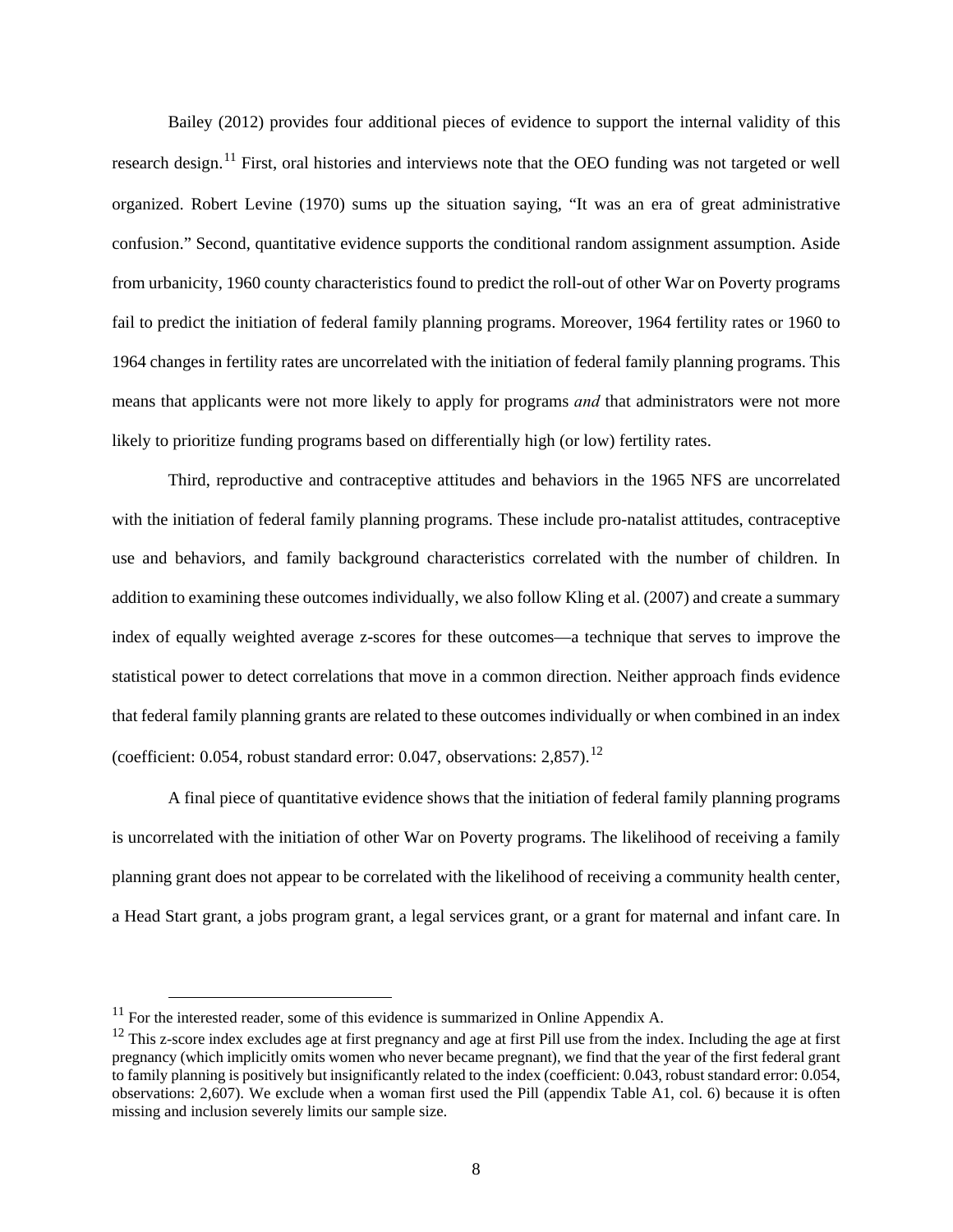short, the qualitative and quantitative evidence is consistent with the implementation timing of federal family planning grants being conditionally, randomly assigned to U.S. counties.

### **II. THE EXPECTED EFFECTS OF FAMILY PLANNING PROGRAMS ON THE ECONOMIC RESOURCES OF CHILDREN**

The increased availability of family planning services could affect the economic and living circumstances of children through two main channels: what we call the resource effect and selection.

The resource effect refers to the situation where family planning *directly* raises the incomes of parents. This would be the case if soon-to-be parents could use family planning services to delay childbearing in order to get more education, pursue different career paths, or obtain different amounts of work experience and job training. In addition, women should make different investments in their careers or stay attached to a job if they *expect* to be able to control future childbearing. If family planning programs allow older women to time births better, they could raise the labor-force participation of mothers, which could have large effects on household incomes of children once they are born.<sup>[13](#page-10-0)</sup>

Evidence regarding the existence of this resource effect comes from the literature on legal access to the birth control pill for younger women. Using variation in state laws regulating the age of consent for (mostly) unmarried teens (Bailey et al. 2011, Guldi 2011), this literature shows that access to the birth control pill affected marital and birth timing and had lasting effects on women's and men's career investments. With earlier legal access to the Pill, women and men were more likely to enroll in and complete college (Hock 2008, Bailey et al. 2012). Women were more likely to work for pay, invest in on-the-job training, and pursue non-traditional professional occupations (Goldin and Katz 2002, Bailey 2006, Bailey et al. 2012). And, as women aged, these investments resulted in higher wages (Bailey et al. 2012). Ananat and Hungerman (2012) additionally show that access to contraception at younger ages improved the

<span id="page-10-0"></span> $13$  On the other hand, parents may decide to have children earlier in their careers if subsequent births are more easily avoided, which could reduce the incomes of children in the short run but not necessarily in the long run.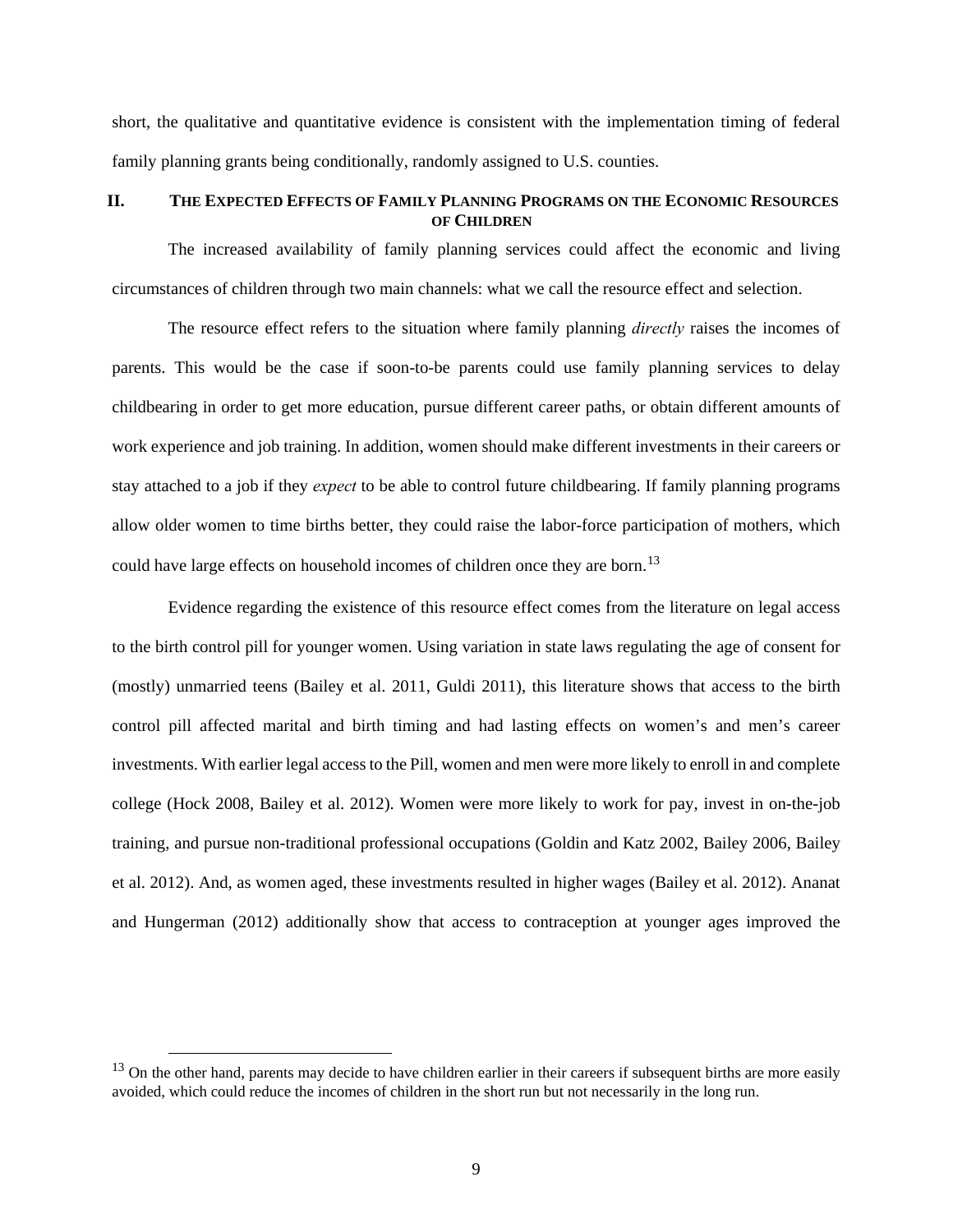economic resources of children born to these women, although they provide no evidence on whether these gains accrued due to selection or the resource effect.<sup>[14](#page-11-0)</sup>

Another channel for family planning's resource effect is through partnership decisions. For instance, family planning programs could reduce the price of delaying marriage (Goldin and Katz 2002) and improve spouse matching and reduce marital stress, thereby reducing subsequent divorce rates (Christensen 2011, Rotz 2016). If family planning programs increase the likelihood that parents remain together after a child is born, this will also serve to increase the economic resources available to children.<sup>[15](#page-11-1)</sup>

The alternative to the resource effect is the selection effect. Selection refers to the channel through which family planning programs alter who becomes a parent. This shift in the composition of parents could improve the living circumstances of the average child even in the absence of any direct effect of family planning programs on parental income. For instance, if fewer children are born to lower income parents, the resources of the average child could rise even though the incomes of any child that is born do not.

Selection may be a particularly important channel in explaining these programs' effects on children because programs in the 1960s disproportionately served poorer households. Roughly 83 percent of these family planning patients had incomes below 150 percent of the poverty line, and 13 percent were recipients of Aid to Families with Dependent Children (AFDC, the principal cash welfare program at the time) (Jaffe et al. 1973, Torres and Forrest 1985: 284).

Separating the resource and selection effects in cross-sectional, retrospective data is impossible to do directly, because the two effects appear identical. Notably, although the literature quantifying the impact of legal abortion on children's outcomes in the U.S. attributes *all* of the gains to selection, this literature's findings could also partially reflect a resource effect. This literature uses the staggered legalization of firsttrimester abortion in the U.S., initially in five states around 1970 and then in the remainder of states after

<span id="page-11-0"></span><sup>&</sup>lt;sup>14</sup> Some studies, however, show that women who became mothers in their teens (relative to teens who miscarried) had *higher* subsequent levels of employment and earnings (Hotz et al. 2005).<br><sup>15</sup> Akerlof et al. (1996) suggest an alternative model in which family planning programs reduce the cost of non-marital

<span id="page-11-1"></span>sex and, therefore, increase non-marital childbearing. If non-marital childbearing increases, this should tend to lower household incomes of the average child.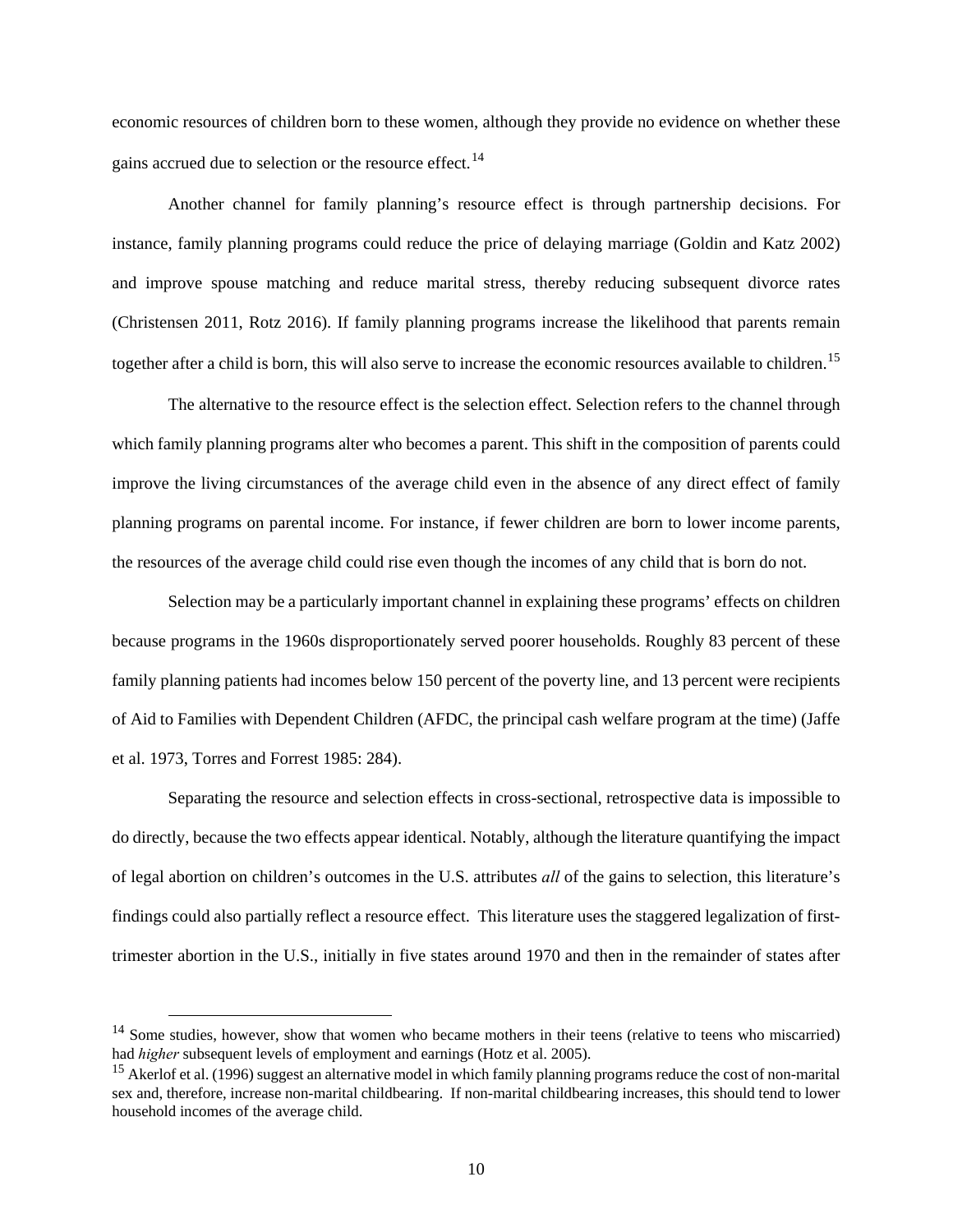*Roe v. Wade* in 1973. Empirical studies show that birth rates fell by 4 to 8 percent (Levine et al. 1996) and that the outcomes for cohorts born after abortion was legalized improved. Gruber et al. (1999) shows that children born after abortion legalization were less likely to die as infants, live with single parents or in families receiving welfare, and live in poverty. Ananat et al. (2009) find that, later in life, these children were more likely to graduate from college, less likely to rely on welfare and less likely to be single parents. Donohue and Levitt (2001) show that cohorts born after abortion legalization were less likely to commit crime,<sup>[16](#page-12-0)</sup> and Charles and Stephens (2006) show that these cohorts were less likely to use controlled substances in their late teens. One study of Romania explicitly considers the role of selection. When Romania experienced the reverse policy change—the prohibition of abortion, Pop-Eleches (2006) shows that birth rates among the most educated mothers (who had been using abortion and family planning services) increased by around 30 percent. After accounting for this positive selection of mothers, however, the paper shows that these unintended children fared worse in terms of their later socio-economic outcomes.

In summary, the availability of family planning programs may increase family resources of both younger and older parents. However, family planning programs could also affect children's measured outcomes by altering selection into parenthood. Bailey's (2013) findings that family planning programs improved the adult outcomes is consistent with both channels. Increases in parents' incomes or changes in selection (or a combination of both) could raise college completion rates and raise incomes by 2 percent for the average adult child. Understanding the quantitative importance of the resource and selection channels is, therefore, crucial to interpreting these estimates. The next section describes this paper's empirical strategy to estimate the effects through the combined resource and selection channels. After quantifying these combined effects, we bound the role of selection to recover an estimate of the direct effect of family planning programs on parents' incomes.

<span id="page-12-0"></span><sup>&</sup>lt;sup>16</sup> Claims that abortion reduced crime are disputed (Donohue and Levitt 2004, Joyce 2004, Dills and Miron 2006, Foote and Goetz 2008).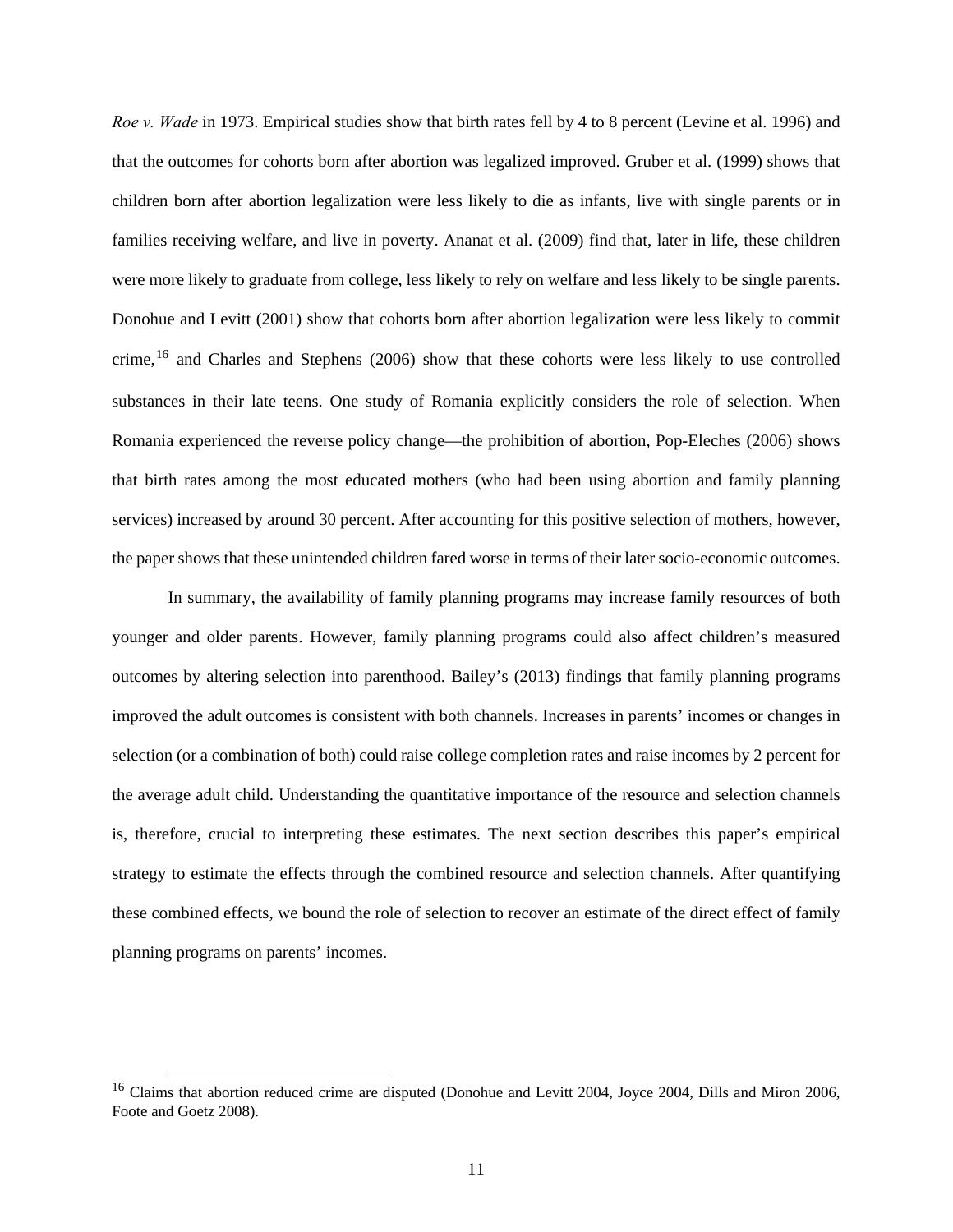#### **III. RESEARCH DESIGN AND DATA**

The restricted, long-form samples of the 1970 and 1980 Censuses provide information on children's economic resources and living circumstances. In addition to their large sample sizes (20-percent and 16 percent samples of the U.S. population for 1970 and 1980, respectively), these samples identify counties of residence (this information is suppressed in public samples).<sup>[17](#page-13-0)</sup> Our analysis aggregates the economic resources and living circumstances of children under age [18](#page-13-1) into birth-year/county cohorts.<sup>18</sup> These birthyear/county cohorts are then linked to information on when their county received a federally funded family planning program.[19](#page-13-2) 

Our primary specification exploits variation in the *timing* of the first federal family planning grants to identify the program's effects. In practice, our event-study framework contrasts the evolution of outcomes for cohorts born after family planning programs began to those born before they were available and allows adjustments for a variety of potentially confounding factors:

(1) 
$$
Y_{j,t} = \theta_j + \gamma_{s(j),t} + \sum_{c=a}^{b} \tau_c 1(t - T_j^* = c) + X'_{jt} \beta + \varepsilon_{j,t},
$$

where *Y* is a measure of the outcomes for children residing in county *j* within state *s* and born in calendar year *t*. 1( ) indexes birth cohorts relative to the year of the first federal family planning grant,  $T_i^*$ —the year the program started.<sup>[20](#page-13-3)</sup> We run separate regressions using the 1970 and 1980 Censuses in order to

<span id="page-13-0"></span><sup>&</sup>lt;sup>17</sup> Public Census samples identify county groups (which change between 1970 and 1980) and are much smaller. Restricted data are available after a formal application to Census and can be used only in Research Data Centers.

<span id="page-13-1"></span> $18$  Birth year is constructed using age and quarter of birth at the time of the Census.

<span id="page-13-2"></span><sup>&</sup>lt;sup>19</sup> These data come from the National Archives Records about Community Action Program Grants and Grantees, which contain information on OEO family planning programs, and the National Archives Federal Outlay files, which contain information on programs funded under Title X. Bailey (2012) describes these data in greater detail.

<span id="page-13-3"></span> $20$  Data limitations (federal family planning grant information is missing for some years) make it impossible to use federal grant dollars as the independent variable of interest. But even if this was feasible, we prefer a binary measure of family planning access for several reasons. Using variation in federal funding could also be related to program performance, which could induce reverse causality and threaten the interpretation of our estimates. Second, as described in section I, federal dollars paid for infrastructure when needed and also many programs were heavily supported by other public and non-profit funds by the end of the period of interest. Thus, federal dollars are poor proxies of program size or intensity. Our specification captures the fact that federal dollars *created* or significantly expanded family planning programs.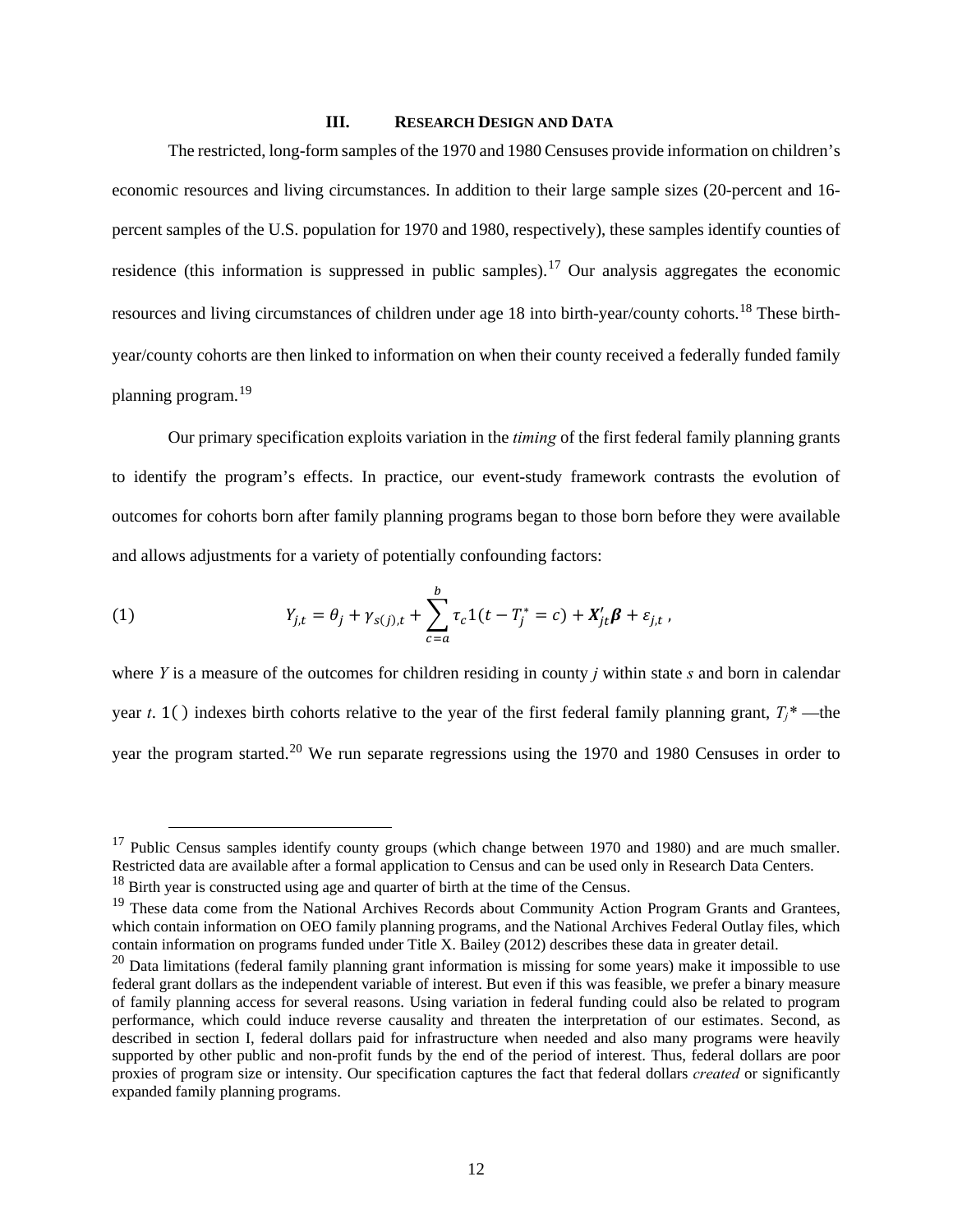recover the regression-adjusted evolution of children's outcomes for cohorts born from six years before and up to six years after each county received its first federal family planning grant for a balanced set of counties. In our analysis, event time, *c*, runs from *a* years before up to *b* years after the date of the first family planning grant, where the 1970 Census covers  $a=-7$  through  $b=0$ , and the 1980 Census covers  $a=-3$ through  $b=7$ . We do not pool the two Censuses because the 1970 data identifies  $\tau$  with only the 461 counties funded prior to 1970, whereas in the 1980 data the full set of funded counties identify τ. Both Censuses, therefore, independently estimate event years -3 through 0, and using both Censuses allows us to estimate  $\tau$  using a balanced set of counties for the greatest range of event time.<sup>21</sup>

Our baseline specification includes  $\theta$ , a set of county fixed effects which capture time-invariant county-level differences, a set of birth-year fixed effects, and  $\gamma$ , and a set of state-by-birth year fixed effects that capture time-varying changes in state policies, including abortion legalization and the roll-out of Medicaid. We present unweighted results (Solon et al. 2015). Standard errors are robust to heteroskedasticity and corrected for serial correlation within state (Arellano 1987, Bertrand et al. 2004).

The robustness of these baseline results are examined by sequentially including covariates used in other studies of the War on Poverty. Covariates include annual information on per capita measures of government transfers from the Bureau of Economic Analysis Regional Information System (REIS) (cash public assistance benefits such as Aid to Families with Dependent Children, Supplemental Security Income, and General Assistance; medical spending such as Medicare and military health care; and cash retirement and disability payments) (Almond et al. 2011). In some specifications, we also include the number of

<span id="page-14-0"></span> $21$  The 1980 Census only covers a two-year cohort pre-trend for a balanced set of counties because many of the individuals in cohorts born before 1963 had begun leaving home (and the earliest family planning programs began in 1965). Therefore, we set *a=*−3 when *c≤*−3 and *b*=7 when *c*≥7, and event-years −2 through 6 are estimated using all funded counties for the 1980 Census. Using the 1970 Census, we set *a=*−7 when *c≤*−7 and *b*=1 when *c*≥1, and event years -6 through 0 are estimated using all funded counties. *c*=0 is omitted in both cases to facilitate easy comparisons across Census years.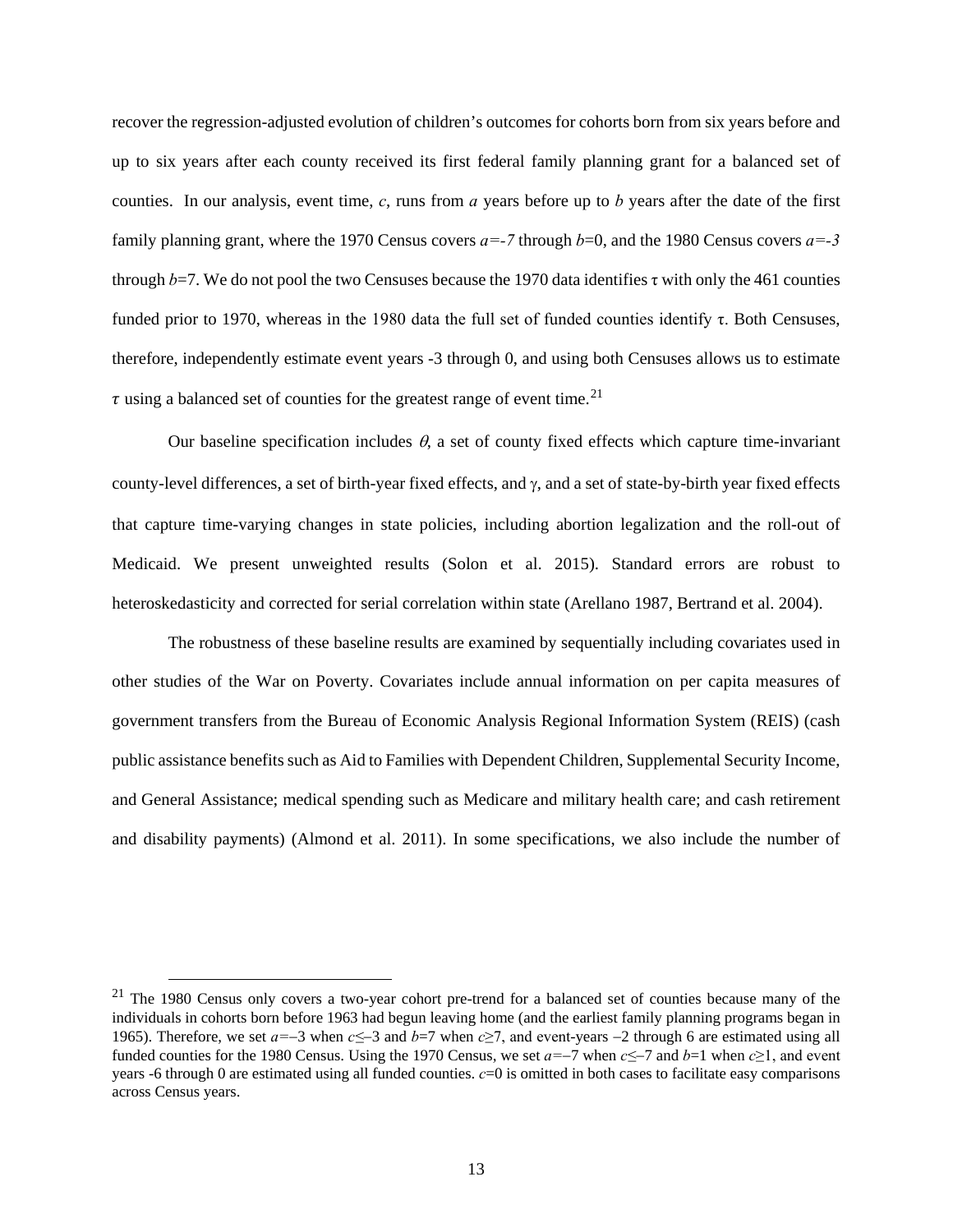abortion providers, which accounts for within-state changes in the provision of abortion between 1970 and 1979 (Bailey 2012). [22](#page-15-0) 

An important challenge to our analysis is that the Censuses contain information on a child's residence in (or five years before) the Census year—not residence at the time of the child's birth. If mothers move between the time of birth and observation in the Census, this could lead us to misclassify mothers' access to federal family planning around the time of conception. We take several steps to limit this mobility induced misclassification. First, we use county of residence five years before the Census, because 1975 is more temporally proximate to the year of birth for cohorts of children identifying our parameters of interest (and, therefore, more strongly correlated with mother's exposure to family planning) than 1980; we use 1965 for the 1970 Census for consistency. Second, we exclude unfunded areas from our estimation sample, because of their differential mobility relative to funded areas after family planning programs started. Finally, we follow Card and Krueger (1992) to adjust for mobility using a post-estimation correction.<sup>[23](#page-15-1)</sup> (See Online Appendix B for a discussion and additional results related to corrections for mobility bias.)

### **IV. THE ESTIMATED EFFECTS OF FAMILY PLANNING PROGRAMS ON THE ECONOMIC RESOURCES OF CHILDREN**

We begin by examining the effects of family planning programs on the log household income of the average child born. [Figure 2](#page-30-1) presents results from our baseline model, which includes county and stateby-birth-year fixed effects. Estimates to the left of the vertical axis represent cohorts born in event years

<span id="page-15-0"></span> $22$  The interactions of county covariates are identical to those in Almond, Hoynes and Schanzenbach (2011). Because information on abortion providers is not available at the county level before 1973, we follow Joyce, Tan, and Zhang (2013) in assuming the number of providers in 1970 to 1972 in states that legalized before *Roe v. Wade* is identical to

<span id="page-15-1"></span>the number observed in 1973.<br><sup>23</sup> Card and Krueger note that the estimated coefficients affected by mobility,  $\tau_c$ , are a reweighting of the true coefficients,  $\tau_j^*$ . In our case,  $\tau_c = \sum_{j=a}^b \tau_j^* \cdot p_{j,c}$ , where  $p_{j,c}$  is the probability of being born in a county treated with family planning *j* years before birth conditional on living in a county at the time of the Census that was treated *c* years before birth. We use the matrix form of the equation to recover the full set of estimates,  $\tau^* = \tau P^{-1}$ .  $\tau$  is a (b-a+1) × 1 column vector containing each of the event-study coefficients,  $\tau_c$  for c=a, a+1, a+2…, b, and P is a (b-a+1)  $\times$  (b-a+1) matrix with elements of the transition probabilities,  $p_{i,c}$ , such that  $\tau = \tau^* P$ . We estimate  $p_{i,c}$ , as the probability of living in a county in 1975/1965 receiving a family planning program j years before a birth conditional on living in a county in 1980/1970 that received a family planning program c years before birth. This assumes that county-to-county misclassification of treatment status between 1975 and 1980 (or 1965 and 1970) is correlated with mobility induced misclassification that occurred before 1965/1975.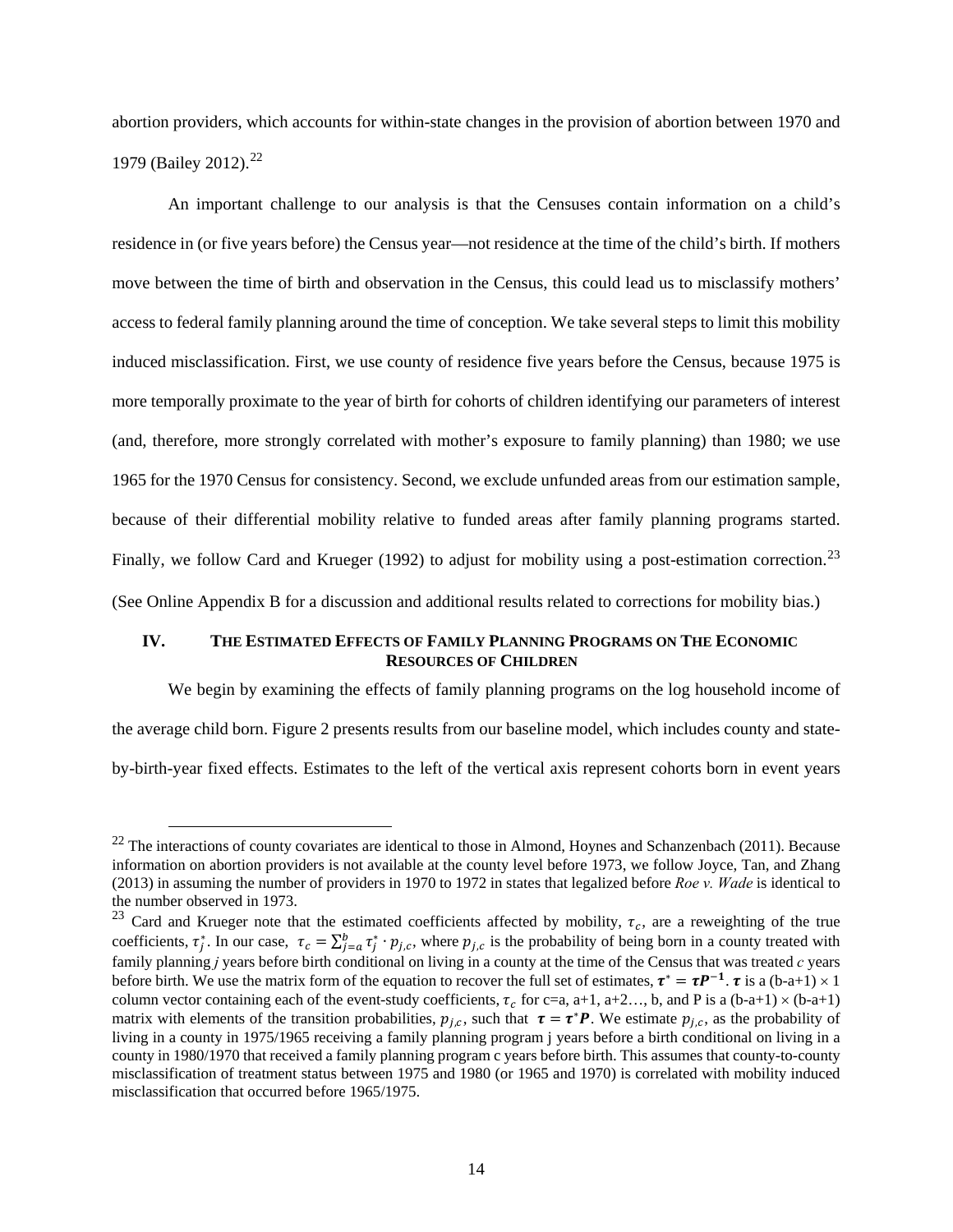before family planning programs began (1970 Census estimates plotted in dashed lines), and estimates to the right of the vertical axis capture cohorts born after family planning programs began (1980 Census, solid lines with markers). Dashed lines plot 95-percent, point-wise confidence intervals for this model.<sup>24</sup>

Consistent with the resource and the selection effects operating as expected, [Figure 2](#page-30-1) shows that cohorts born after federal family planning programs began had significantly higher household incomes. Although the household income of birth cohorts was stable before family planning programs began, the introduction of family planning programs corresponds to a notable trend break. Table 2 demonstrates the robustness of these estimates to different control variables and mobility bias adjustments for the 1980 Census. Column 1 includes only county and year fixed effects, column 2 (our baseline model and preferred specification) adds 850 state-by-year fixed effects (50 states \*17 birth years), column 3 adds county-level covariates, column 4 adds controls for abortion providers, and column 5 adjusts our baseline model for mobility bias using Card and Krueger's (1992) post-estimation correction. Across specifications, cohorts born five years after the program began had household incomes that were very similar—2.7 percent higher in our baseline specification (col. 2). Consistent with mobility attenuating our estimates, the Card and Krueger (1992) mobility correction raises the estimate modestly to 3.0 percent (col. 5). In contrast, the coefficients on household incomes among cohorts born up to six years before family planning programs began exhibit little trend and are not statistically different from the year the county received its first family planning grant.<sup>[25](#page-16-1)</sup> Our baseline specification implies that the income of the average child was around \$1,840 higher (\$68,000 pre-program mean family income  $\times$  0.027) among children born after family planning programs began.[26](#page-16-2) 

<span id="page-16-1"></span><span id="page-16-0"></span><sup>&</sup>lt;sup>24</sup> For the interested reader, estimates for 1970 and additional robustness checks are presented in Online Appendix C.  $^{25}$  Online appendices present all point estimates for the 1970 and 1980 Censuses, robustness checks, and the Card and Krueger (1992) correction for mobility. These sensitivity checks do not alter the conclusions presented here.<br><sup>26</sup> This intention-to-treat estimate is not easy to rescale into a LATE (Imbens and Angrist 1994), because we d

<span id="page-16-2"></span>have an estimate of the first stage. If we could measure a first stage, it would include use of new methods like the Pill (as in Table 1, panel B) as well as the more effective use of methods. Lapses in use or errors in use are an important cause of unintended pregnancy even today. Forty-one percent of unintended pregnancies occur among women who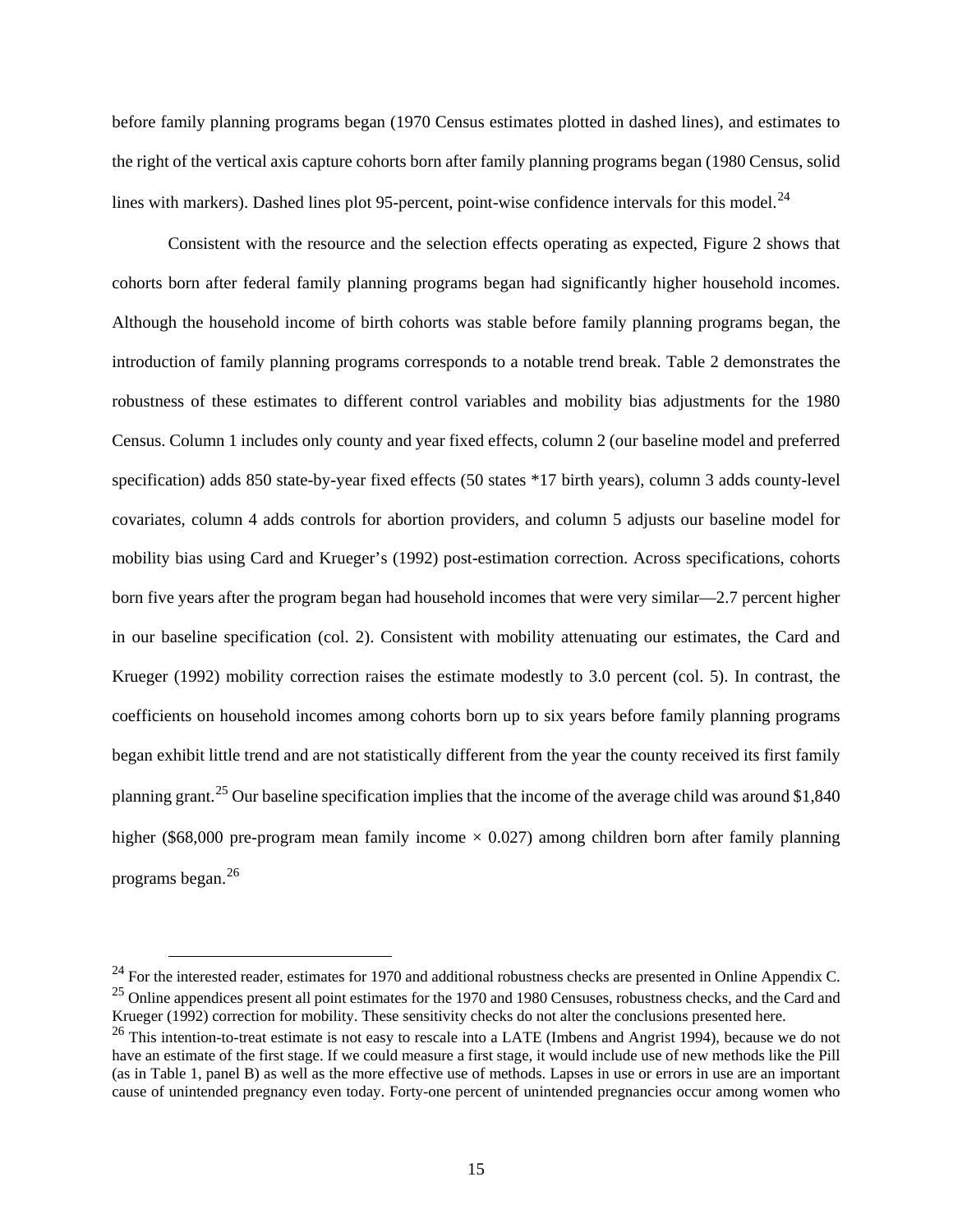Because the restricted Census data are not top-coded, we also investigate the importance of outliers. Trimming the top and bottom 1 percent of children's household incomes, however, has little effect on these estimates.<sup>[27](#page-17-0)</sup> Another check using per-capita household income as a dependent variable shows that the effects are even stronger after taking account of the number of people in the household in 1980: the average child in cohorts born five years after the program began had a statistically significant 3.5 percent higher per-capita household income (appendix table A5, col 2).

Increases in the income of the average child should be driven by households in the lower part of the income distribution. As noted previously, eighty-three percent of family planning patients had incomes below 150 percent of the poverty line. Consistent with this prediction, [Figure 3](#page-32-0) an[d Table 3](#page-35-0) present evidence of sharp reductions in measures of children's economic disadvantage. To simplify the interpretation of the coefficients, [Figure 3](#page-32-0) plots estimates of  $\tau$  divided by the pre-treatment mean dependent variable for both the 1970 and 1980 estimates. The series, therefore, denote changes in *percent* for each birth cohort indexed relative to the year the family planning program began. [Table 3](#page-35-0) presents estimates in levels and also summarizes the relevant pre-treatment means.

The results show that cohorts born 5 years after federal family planning programs began were 7.4 percent less likely to live in poverty [\(Figure 3A](#page-32-0); [Table 3,](#page-35-0) col. 1), 6.4 percent less likely to live below 1.5 times the poverty line [\(Table 3,](#page-35-0) col. 2), and 4.3 percent less likely to live below 2 times the poverty line [\(Table 3,](#page-35-0) col. 3). As was the case with household income, [Figure 3A](#page-32-0) shows no evidence that these reductions reflect a pre-trend. These results are consistent with family planning programs having the largest effects on lower income women.

Administrative statistics also suggest that nonwhite women were overrepresented among family planning patients (30 percent of family planning patients versus only 17 percent of women of childbearing

 $\overline{a}$ 

are *using* contraception in the month they become pregnant (Sonfield et al. 2014). Effective use includes the continuity of use which is not well measured in the NFS (or other modern fertility surveys).

<span id="page-17-0"></span><sup>&</sup>lt;sup>27</sup> Trimming the top and bottom 1 percent of incomes somewhat reduces the magnitude of the estimate at year +6 but has a negligible effect on event years 4 and 5. One exception is event year −5 in 1970, where one child in a very small county came from an extremely affluent family. This single observation inflated the estimate at event year −5 by 30 percent in the full sample over the trimmed sample.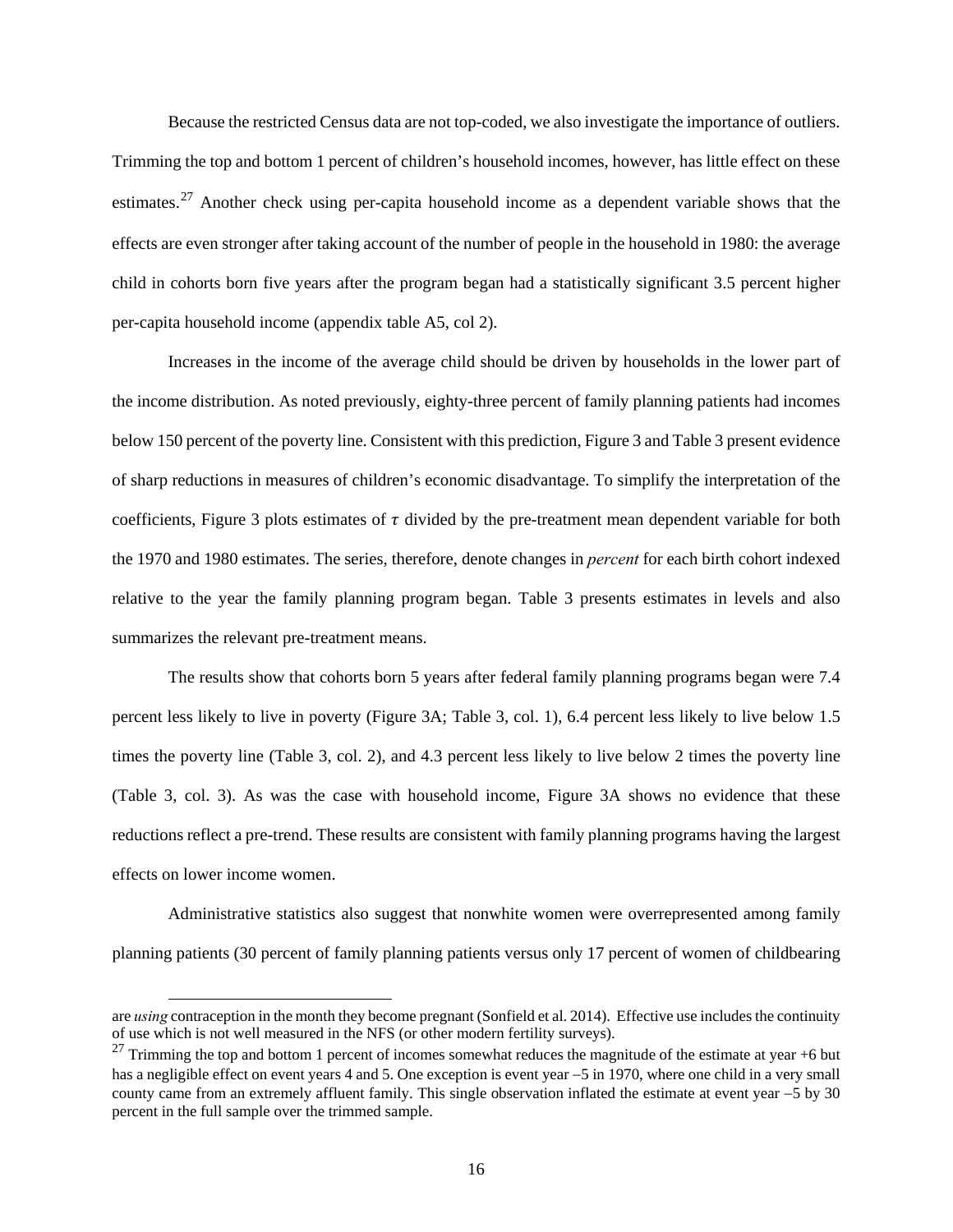age). This suggests that the intention-to-treat effects of family planning might be larger among nonwhite children. Consistent with this prediction, [Table 3](#page-35-0) shows that the absolute reductions in poverty rates were two times larger for the average nonwhite child born 5 years after the program began (-1.5, s.e. 1.6) than the average white child (-0.8, s.e. 0.6). Owing to smaller samples, the event study estimates for subgroups are imprecise. To increase precision, we summarize the event-study estimates in a standard differences-indifferences framework. Using a single dummy variable for the affected cohorts, we find that poverty rates among non-white children fell by a statistically significant 5.5 percent (-2.0/34.8, s.e. 0.81, not reported in tables for brevity) over the first six years after family planning programs began. For whites, poverty rates fell by an insignificant 2 percent (-0.28/14, s.e. 0.29). For nonwhite children, the effects of family planning programs are also generally larger for lower poverty thresholds, although imprecision limits strong conclusions about comparisons across thresholds.

Of course, reductions in child poverty could occur mechanically if family planning reduced the number of children in the household (which could lower the poverty threshold), even if household incomes did not change (i.e., the resource effect is zero).<sup>[28](#page-18-0)</sup> We, therefore, repeat our analysis by subtracting out the younger siblings that arrived after each child was born and then reconstruct poverty thresholds for each child at the time of birth. Notably, this lower threshold generates even larger reductions in poverty rates attributable to family planning, suggesting that subsequent births in the household reduced the estimated effects of family planning. This evidence foreshadows one of the paper's main conclusions that the resource effect plays an important role in explaining the improvement in children's living circumstances.

The introduction of family planning programs is also associated with a reduction in another measure of disadvantage: the share of children living in families receiving public assistance. Children born 5 years after family planning programs began were on average 12 percent less likely to live in households receiving public assistance (Figure 3B, [Table 4,](#page-36-0) col. 1) relative to those born just before family planning

<span id="page-18-0"></span> <sup>28</sup> Consider a family of two earning \$18,000 in 2013: they would *not* fall below the federal poverty line of \$15,500. But, having a child at the same annual income would put the same family below the federal poverty threshold of \$19,530 for a family of three.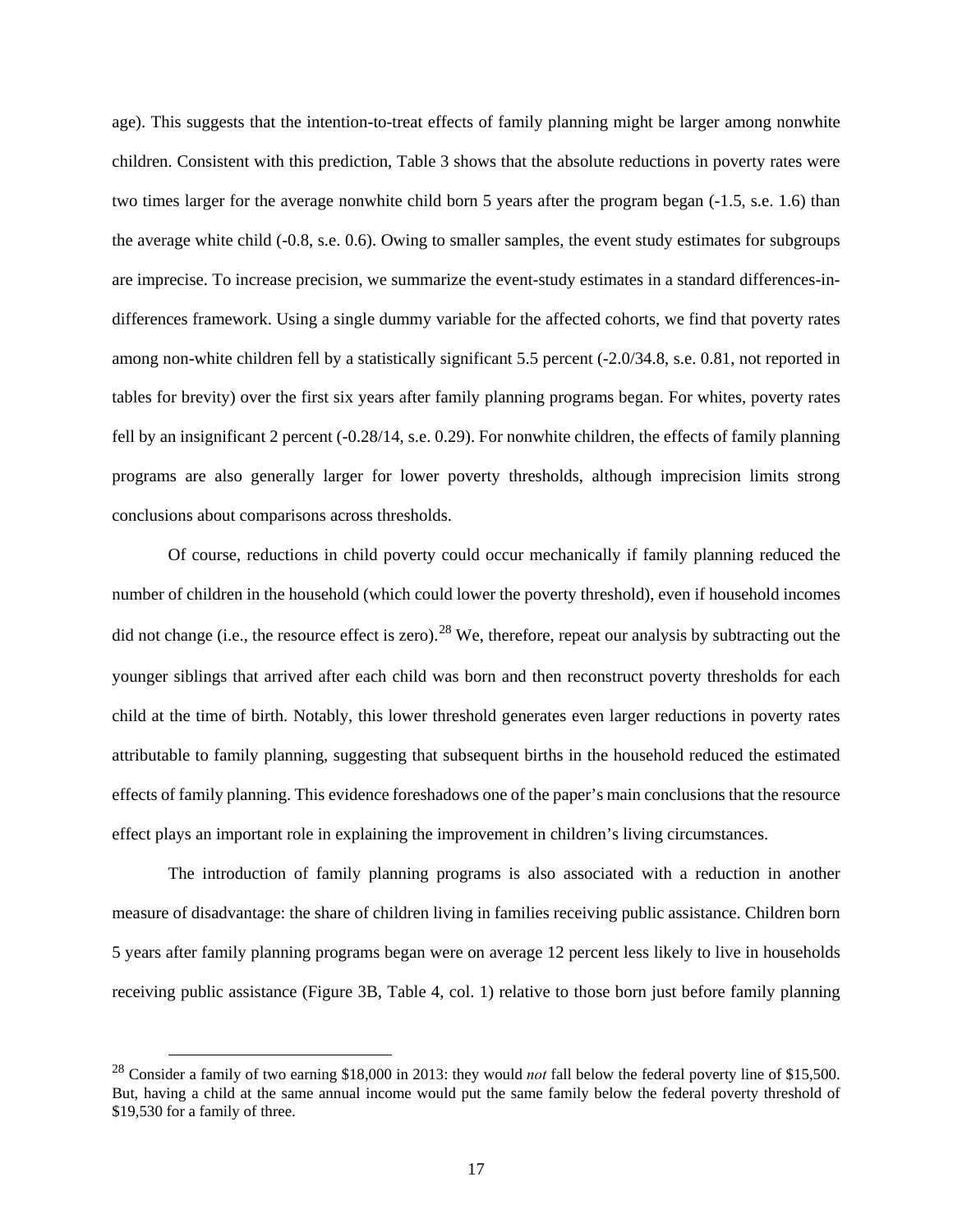programs began. While the magnitude of the coefficients suggests that the reductions mainly occurred among whites, the confidence intervals are too large to conclude that the effect of family planning on receiving public assistance differs by race. White cohorts born 5 years after family planning programs began were 10 percent less likely to live in households receiving public assistance (col. 2). Although a greater share of non-white children lived in households receiving public assistance, the event-study estimates for nonwhite children are much less precise and noisier, exhibiting both positive to negative-signed coefficients (col. 3).

A final measure of children's disadvantage is living in a household with a single head. Non-marital childbearing and single headship rose dramatically in the 1960s and 1970s (McLanahan and Watson 2011, Bailey et al. 2014), and both trends have served to increase child poverty over the longer-term. If family planning programs encouraged these trends by reducing the cost of non-marital sex, they could have increased non-marital childbearing (Akerlof et al. 1996). On the other hand, family planning programs could have dampened the longer-term increase in non-marital childbearing due to the reduced unwanted pregnancies among less committed couples.

Figure 3C shows evidence of the latter. Following the introduction of family planning programs, the share of children born to single heads decreased. Although the 95-percent confidence intervals in figure 3C [\(Table 4,](#page-36-0) col. 4) include zero, a one-sided test rejects the hypothesis that the introduction of family planning programs increased the share of children living with single parents. As in the case of public assistance, these patterns are less noisy and more precisely estimated for white relative to nonwhite children [\(Table 4,](#page-36-0) cols. 5 and 6). To investigate this result further, we conduct a complementary analysis of countylevel Vital Statistics for marriage and divorce. Using marriages and divorces per woman ages 15 to 44 as the dependent variables in the same specification (and replacing cohort with year), we fail to reject that marriage and divorce rates remained the same when family planning programs began (appendix figure A4).

Two final analyses help understand how family planning programs affected these outcomes. Using both the age of mothers at the time of each birth and the number of each child's older siblings (a measure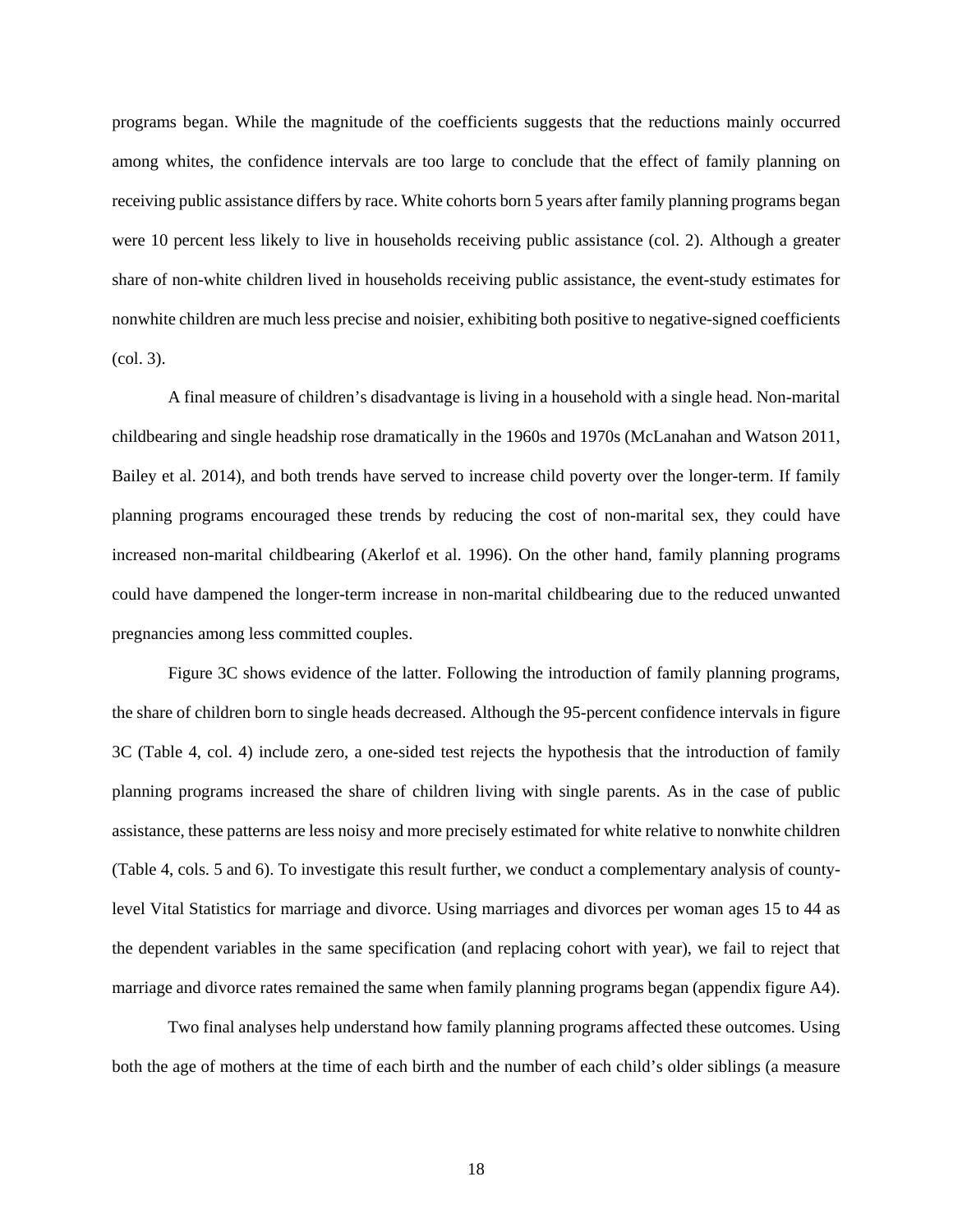of each child's birth order<sup>29</sup>) as dependent variables, we find that age of the average child's mother fell by around 0.3 years by year 5, a reduction of 3.6 months [\(Table 5,](#page-37-0) col. 1). This finding is a weighted average of the effects of family planning programs on childbearing delay (which should increase the age of the average child's mother) and women ending their childbearing careers sooner (often called stopping, which should decrease the age of the average child). Although births to older women contribute relatively less to the overall birth rate than births to younger women, the potential reduction in age by avoiding an unwanted pregnancy in one's thirties is much larger (e.g., 5 to 10 years on average) than the increase in age by delaying a pregnancy (e.g., 1 to 3 years on average). On net, these opposing changes average out to a small negative number, suggesting that the share-weighted reduction in age was slightly larger than the share-weighted delay in birth.

The reduction in older siblings is also consistent with family planning programs helping older women avoid unplanned births. Children born 5 years after family planning programs began had significantly fewer older siblings, implying that they were more likely to be lower-order births (first or second children rather than third or higher) [\(Table 5,](#page-37-0) col. 4). Evidence using changes in parity-specific birth rates reinforces this impression. Bailey (2012: [Table 4B](#page-36-0)) shows that family planning programs did not affect first birth rates in the longer term (years 11 to 15), but they did reduce third parity births for up to 15 years after they were established—a result consistent with family planning programs affecting stopping behavior. Changes in the living circumstances of the average child, therefore, appear to be driven by older mothers having fewer children. Because wages tend to increase with age, this makes the income and poverty results even more striking.

### **V. A FRAMEWORK FOR BOUNDING THE IMPORTANCE OF SELECTION**

To what extent do improved living circumstances for children born after family planning programs began reflect the selection effect (i.e. reductions in childbearing among disadvantaged parents) or the resource effect (i.e. increased investments by parents in their own human capital, careers, and partnerships)?

<span id="page-20-0"></span> $^{29}$  We calculate the number of older siblings in the household at the time of each child's birth by subtracting out younger siblings from those present in the household.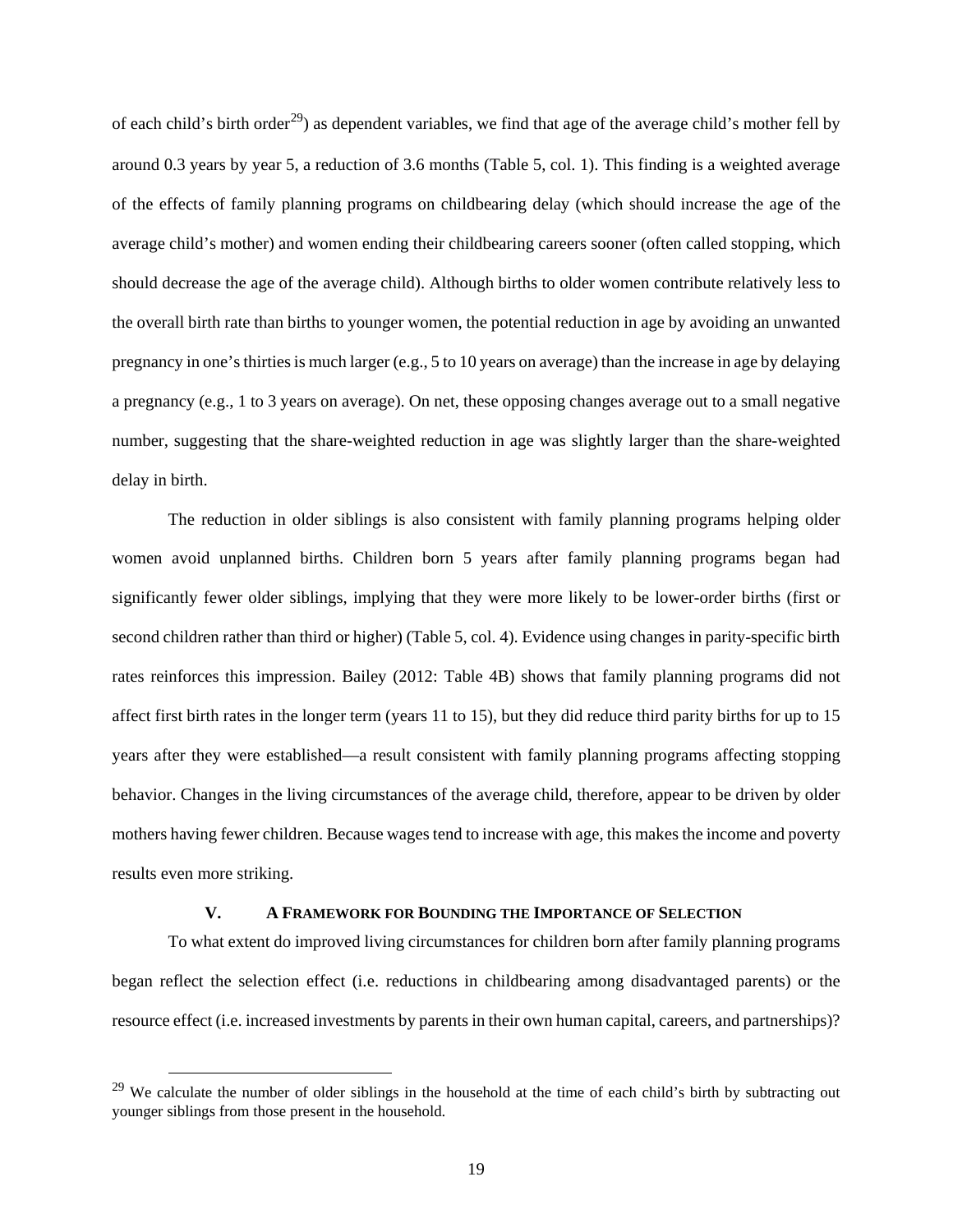If only the selection effect operates, then the resources of the average child could rise even though the resources available to any one child do not. This section develops a novel framework for bounding the importance of selection, which allows us to approximate the resource effect. First, we show that empirical estimates of the overall effect of family planning programs can be decomposed into the sum of the selection and resource effects. Second, we use this decomposition to quantify the role of selection in raising the income of the average child.

Let  $g(y) \ge 0$  represent the empirical distribution of the number of children across household income, *y,* before family planning programs began. We model income in discrete bins rather than as a continuous variable to match how it is reported in Census data and for simplicity of exposition. Summing over all households,  $\sum_{y=0}^{\infty} g(y) = N$  is the total number of children and the household income of the average child can be written as  $\mu = \frac{1}{N} \sum_{y=0}^{\infty} y g(y)$ . The introduction of a family planning program may change this average in two ways. First, selection may lower the number of children that lower income families have. Let  $g^{fp}(y) \ge 0$  capture the empirical distribution of the number of children by household income in the context of a family planning program. Note,  $\sum_{y=0}^{\infty} g^{fp}(y) = M$ , where M<N and represents the number of children in all households after family planning programs. The inequality is strict because family planning programs strictly lower the number of children born. If family planning operated exclusively via the selection effect, then  $\mu_0^{f p} = \frac{1}{M} \sum_{y=0}^{\infty} y g^{f p}(y) > \frac{1}{N} \sum_{y=0}^{\infty} y g(y) = \mu$ , as fewer children were born to lower income families. Second, family planning programs may directly raise the incomes of parents through the resource effect which we capture as  $h(y) \ge y$ . This resource effect would further increase the income of the average child, such that  $\mu_1^{fp} = \frac{1}{M} \sum_{y=0}^{\infty} h(y) g^{fp} (h(y)) > \mu_0^{fp} > \mu$ .

Our estimates, therefore, capture the treatment effects of family planning programs through both the resource and selection channels, which we can write as follows:

(3) 
$$
\tau^{fp} \equiv \mu_1^{fp} - \mu = \sum_{y=0}^{\infty} \left( \frac{1}{M} h(y) g^{fp}(h(y)) - \frac{1}{N} y g(y) \right)
$$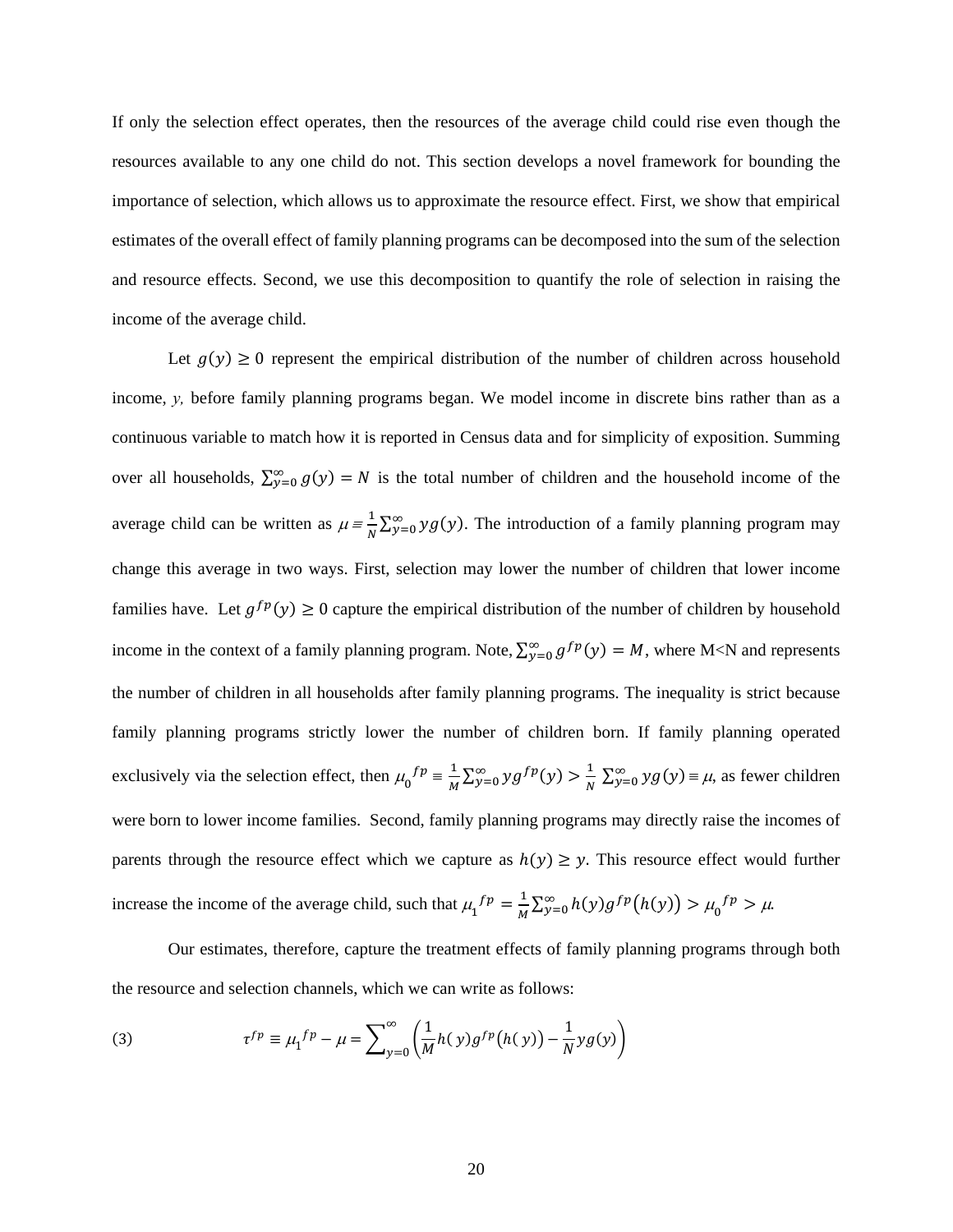By adding and subtracting a cross-term, we can decompose this effect into these two components,  $30$ 

(4) 
$$
\tau^{fp} = \underbrace{\frac{1}{M} \sum h(y) \left[ (g^{fp}(h(y)) - \frac{M}{N} g(h(y)) \right]}_{selection \, effect} + \underbrace{\frac{1}{N} \sum g(y) [h(y) - y] + h(y) [g(h(y)) - g(y)]}_{resource \, effect}.
$$

On one hand, if we assume family planning programs do not have a direct resource effect (i.e.  $h(y) = y$ ), the second part of the expression (the resource effect) becomes zero and the treatment effect represents selection alone. On the other hand, if we assume the selection effect is zero (i.e.  $M=N$  and  $g^{fp}$   $=g( )$ ), the treatment effect reflects only the resource effect.

We cannot estimate the selection effect directly. Instead, we use this equation to simulate the role of selection and then bound the resource effect. Our approach uses the 1960 Census data and family planning user characteristics from the 1970 NFS. We simulate two types of selection: (1) "lower truncation" which assumes that missing births were at the bottom of the income distribution, and (2) "likely selection" which assumes missing births followed the observed empirical distribution of the users of family planning services.

[Table 6](#page-38-0) presents the results from the bounding exercise. The first row of the table assumes the selection effect is zero; by construction the resource effect explains the entirety of the estimated 2.75 percent increase in children's household income (unweighted average of effects for cohorts born 4 to 6 years after family planning, col. 2 of [Table 2\)](#page-34-0).To simulate lower truncation, we drop the poorest 2 percent of children from the 1960 Census which corresponds to Bailey's (2012) estimates of the effect of family planning programs on fertility rates.[31](#page-22-1) This approach assumes that only the *poorest* parents use family planning

<span id="page-22-0"></span><sup>&</sup>lt;sup>30</sup> We obtain this result by adding and subtracting  $\frac{1}{N}g(y)h(y)$  and  $\frac{1}{N}g(h(y))h(y)$ . This approach is standard in decompositions, the weighting of the selection and resource effects will vary with the choice of this cross-term.

<span id="page-22-1"></span> $31$  We restrict our sample to the average age of children born 4 to 6 years after family planning programs started in our 1960 sample (ages 5 to 7) of funded counties. This results in truncation of children with household incomes on average below \$3442 in 2013 dollars annually in the 1959 distribution of children's household income. These estimates correspond to Bailey (2012)'s weighted estimates averaged over event years 4 to 6 in Figure 6A and unweighted estimates, model 3, in Figure 6B.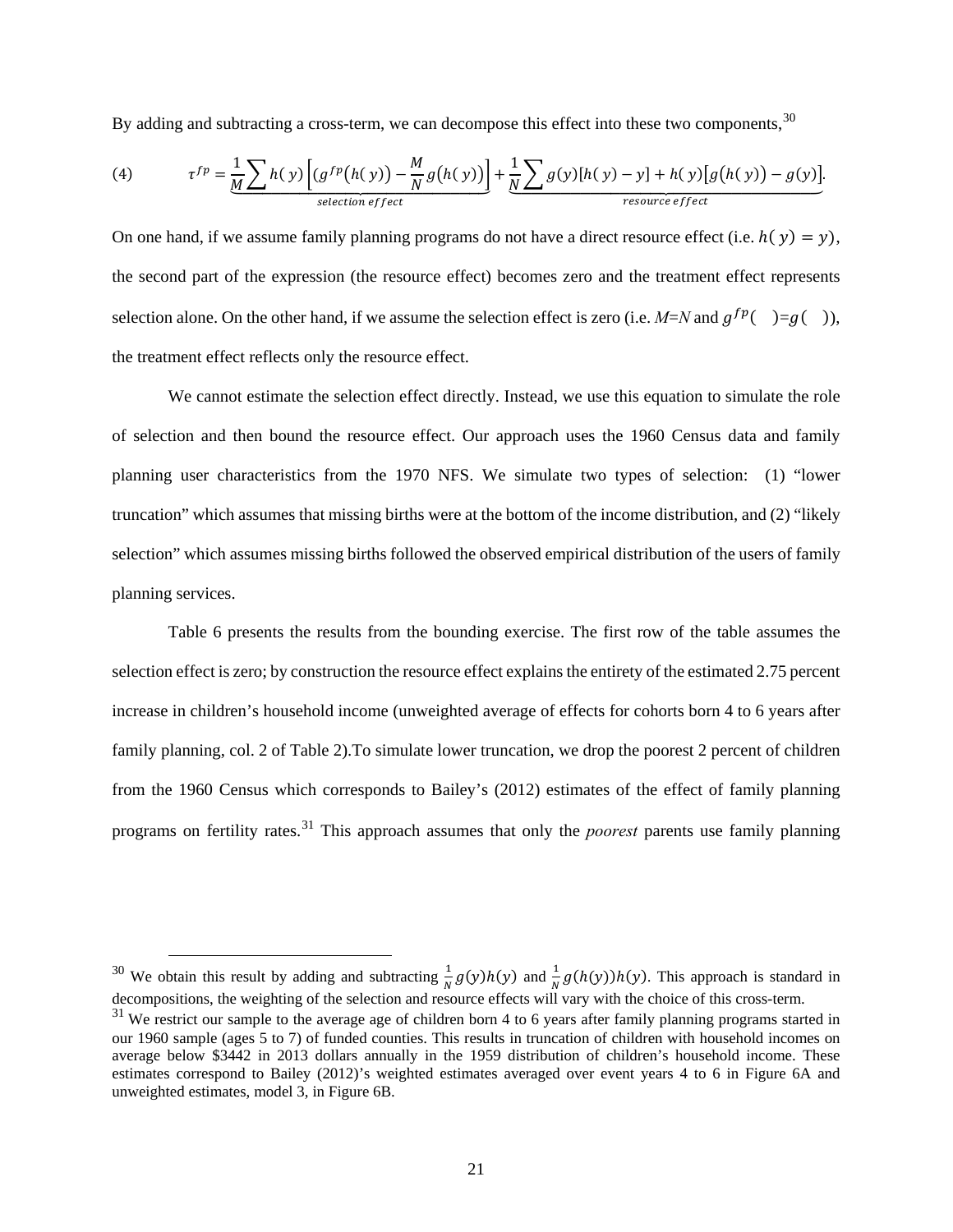programs to avert births.<sup>[32](#page-23-0)</sup> We simulate likely selection by assuming that missing births followed the empirical distribution of household income for the users of family planning services. We fit a log normal distribution to the household incomes reported by family planning patients in the 1970 NFS which results in a distribution centered at the poverty line for a family of four (\$23,636 annually in 2013 dollars in the 1960 Census) and a standard deviation corresponding to one quarter of the standard deviation in the household incomes. We then remove a random 2 percent of children from the 1960 Census sample of children ages 5 to 7 from this distribution so that the household income of the missing children corresponds to the household income distribution of users of family planning programs. The result is that 81.4 percent of averted children come from households with incomes below 150 percent of the poverty line, which matches the poverty rate of family planning program users in administrative data (83 percent).

The second and third rows of Table 6 simulate the resource effects under lower truncation and empirically likely selection. The 95-percent confidence intervals for the estimates are generated using a non-parametric bootstrap procedure (Johnston and DiNardo 1997).<sup>[33](#page-23-1)</sup> Selection by truncation generates a 1.84 percent increase in household income, accounting for around 67 percent (1.84/2.75) of the increase in income of the average child, while the resource effect accounts for around 33 percent. The largest effect of selection (implied by its upper confidence interval of 2.0) suggests that selection can explain at most 72 percent of the gains. If we also account for the uncertainty in the estimate of the increase in income, however, we fail to reject that the resource effect could be zero and that the most extreme form of selection explains the entire increase in household income.

Likely selection can explain around 36 percent (1 percentage point) of the estimated increase in income of the average child. Our best estimate of the magnitude of the resource effect is that it accounts for

<span id="page-23-0"></span><sup>&</sup>lt;sup>32</sup> The general equation for selection can be written as,  $\tau^S = \mu^S - \mu = \frac{1}{M} \sum y \left[ g^{fp}(y) - \frac{M}{N} g(y) \right]$ . For the case of lower truncation,  $\mu^s = \frac{1}{M} \sum_{y>T} yg(y)$  where the mean captures the household income of the average child after removing all children below income T, the truncation point.

<span id="page-23-1"></span><sup>&</sup>lt;sup>33</sup> We generate 10,000,000 bootstrap draws of the pre- and simulated post-program household incomes of the average child who is age 5 to 7 using the 1960 Census and take their difference. The resulting 2.5<sup>th</sup> and 97.5<sup>th</sup> percentiles of the 10,000,000 values of the difference represent the 95-percent confidence interval for the selection effect.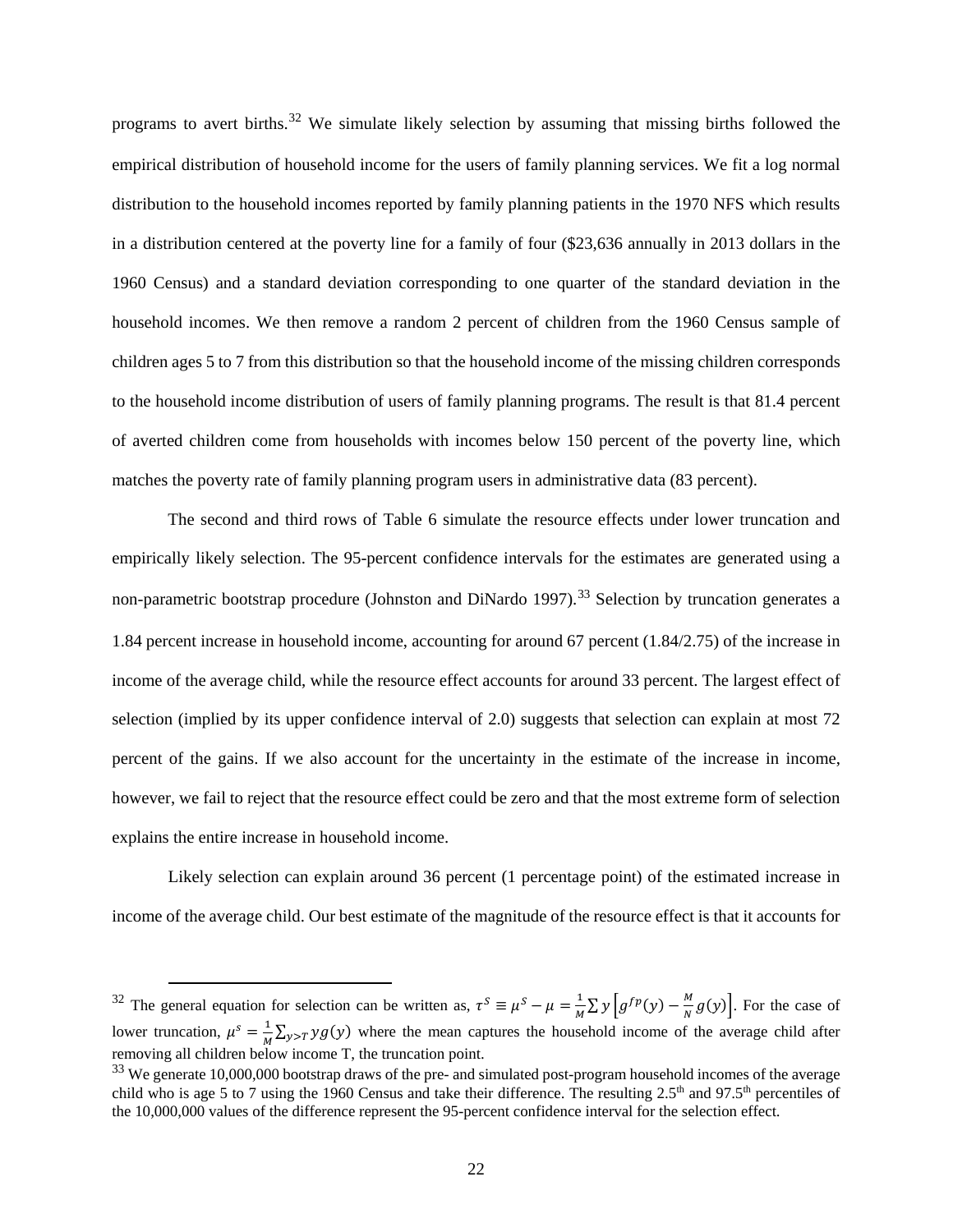the remaining 64 percent (1.75/2.75) of the increase in child income. Taking account of the uncertainty in the estimate of the increase in income as well as the simulated effect of selection, the lower 95-percent confidence interval on the resource effect implies that it accounts for *at least* 16 percent of the income gains to the average child. In short, the simulation rejects that the resource effect is zero under likely selection. This finding underscores an important and understudied return to family planning programs: they may *directly* raise parents' income by encouraging parents to invest in their human capital, careers, and partnerships.

## **VI. FUNDING FAMILY PLANNING AS AN ANTI-POVERTY PROGRAM**

More than 50 years after the first family planning programs began in the United States, this paper provides new evidence that they increased children's economic resources and reduced child poverty. Using a validated research design and large, restricted-use Census samples, we find that children born after a federal family planning program began were 7 percent less likely to live in poverty and 12 percent less likely to live in households receiving public assistance. A bounding exercise suggests that these increases in the income of the average child were achieved through the sizable *increases* in the incomes of disadvantaged parents—net of changes in selection. Our bounding exercise using the distribution of incomes of family planning users shows that the direct effect of family planning programs on the incomes of parents accounts for around 64 percent of the income gains for the average child. Although our data do not allow us to establish the exact mechanisms for this effect, they are consistent with family planning programs relaxing the constraints of unintended pregnancy and encouraging greater investments by parents in their human capital, careers, and partnership decisions. To the extent there were spill-overs in services to nearby counties, older siblings (who are part of our comparison group) benefitted, or parents' geographic mobility obscures our ability to measure the true effects, our results may understate the resource effects of family planning programs on children's economic resources.

The magnitudes of the estimated effects of family planning on income square well with others in the literature. For instance, our bounding exercise suggests that family planning programs directly increased the income of the average child by  $$1,200 (0.0275 \times$  the average pre-family planning mean family income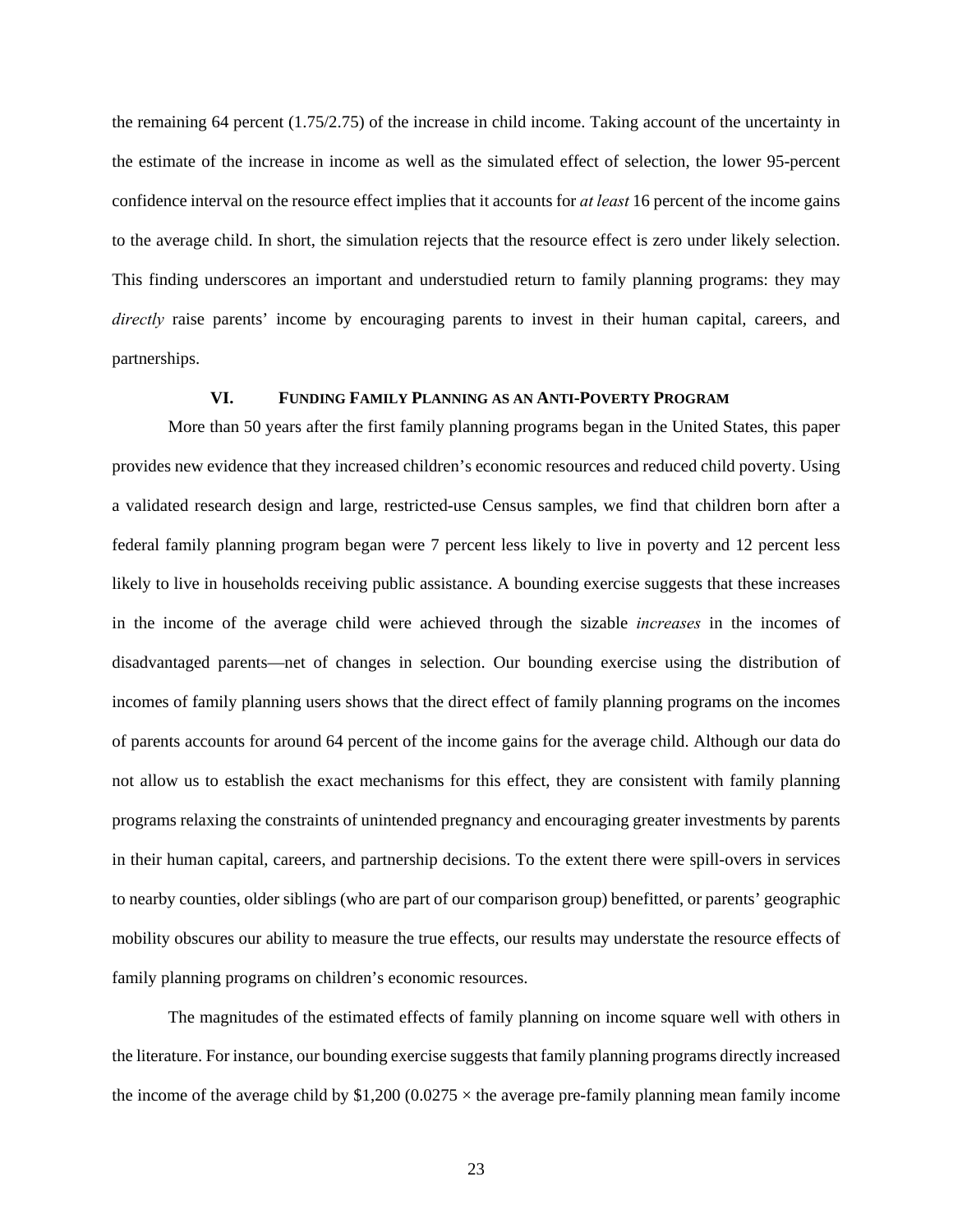of \$68,000 in 2013 dollars  $\times$  share due to the resource effect of family planning net of selection, or 1.75/2.75). Using Bastian and Michelmore's (forthcoming) estimate that college completion should rise by 4.2 percent for every \$1,000 increase in EITC income, our findings imply that college completion of children born to parents with access to family planning should increase by around 5 percent. This estimate is similar to the findings in Bailey (2013), who shows that the income and selection effects of family planning programs together raised children's likelihood of college graduation by 2 to 7 percent.<sup>34</sup>

The magnitudes of these estimates also imply that the returns to family planning programs compare favorably with other public policies aiming to increase the resources of disadvantaged children. In the 1960s the federal government spent an average of around \$278 million per year (2013 dollars) on family planning, or \$4.4 billion cumulating over 1964 to 1980 (the period considered in this analysis). Using our estimates of likely selection, family planning programs directly reduced child poverty by 1 percent for just under \$1 billion (\$4.4 billion/ $(7*0.64)$ , where 7 is the percent reduction in child poverty [\(Table 3\)](#page-35-0) and 0.64 is the share of each point attributable to the resource effect [\(Table 6,](#page-38-0) col. 3, likely selection).

Comparisons of the resource effects of family planning to other programs targeting child poverty place these estimates in perspective. According to the supplemental poverty measure (SPM) for 2012, TANF cost \$10.24 billion in 2013 dollars and reduced child poverty rates by 2.7 percent (from 18.5 to 18.0 percent). Ignoring offsetting behavioral changes and deadweight loss, this implies that TANF reduced child poverty by 1 percent for every \$3.8 billion spent. Another useful comparison is the EITC. In 2012, the EITC cost around \$63 billion, and the 2012 SPM suggests that EITC and the refundable portion of the child tax credit reduced child poverty rates by 27 percent (from 24.7 to 18.0 percent). A similar calculation implies that EITC reduced child poverty by 1 percent for every \$2.3 billion spent. In short, even when we ignore the effect of family planning programs on public assistance outlays and through the selection channel, the

<span id="page-25-0"></span><sup>&</sup>lt;sup>34</sup> Note that Bailey's (2013) findings may be affected by mobility from birth to adulthood.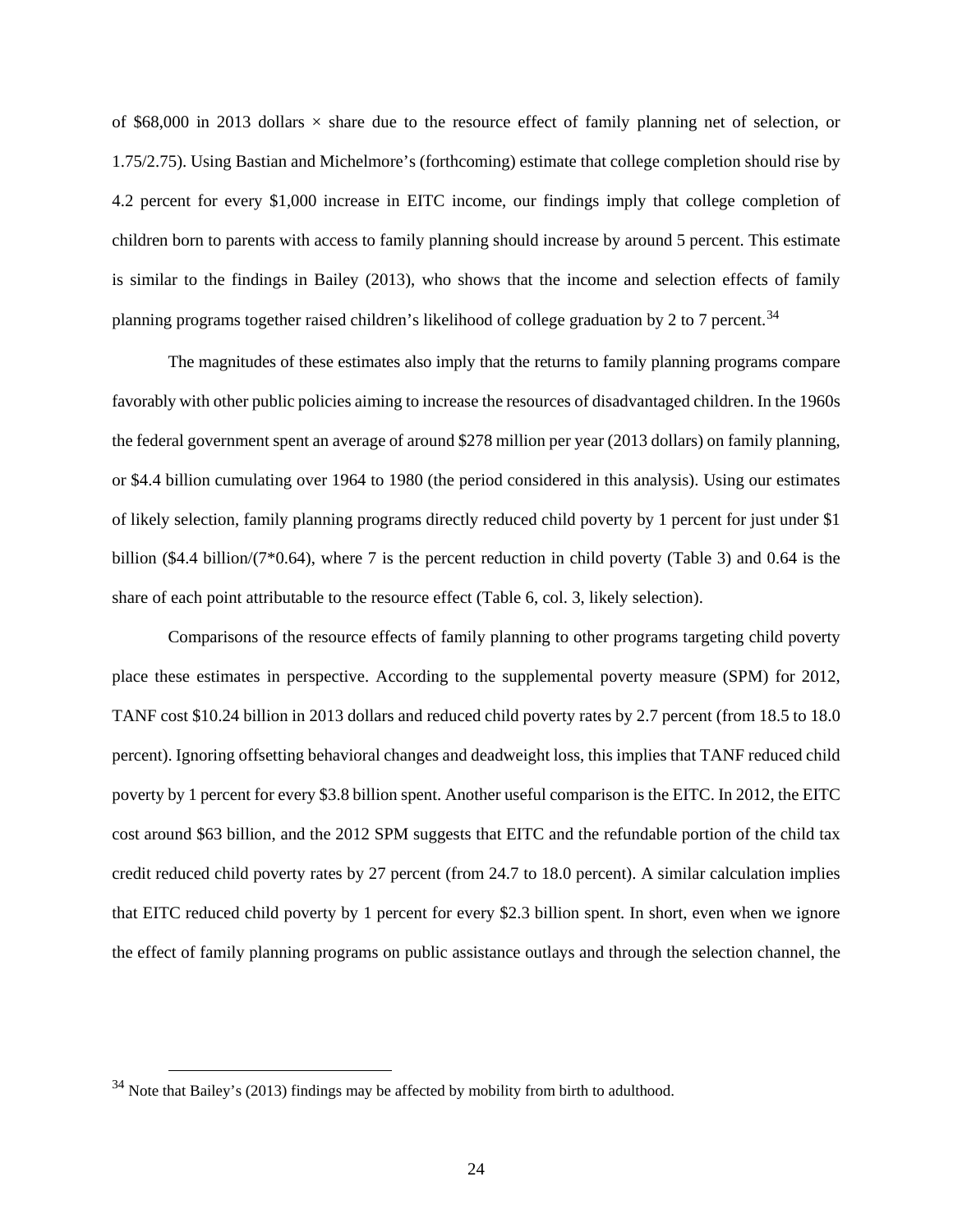effects of family planning programs on parents' incomes reduced child poverty at less than half of the cost of the EITC and roughly one quarter of the cost of TANF.[35](#page-26-0) 

These resource effects may translate into large and longer-term gains for children. For instance, Dahl and Lochner (2012) use variation in EITC eligibility over time and find a 4 to 6 percent of a standard deviation improvement in children's test scores for each \$1,000 of additional income. Milligan and Stabile's (2011) study of Canada's child benefit programs and Chetty et al. (2014) study of U.S. tax credits find comparable estimates. Aizer and Currie (2014) show that children receiving a 12 to 25 percent increase in household income through the mother's pension program in the early twentieth century went on to attain about 0.4 years more schooling, had healthier weights in adulthood, earned about 14 percent more as adults, and lived about one year longer. Consistent with this, Bailey (2013) provides suggestive evidence from public Census data that cohorts born after family planning programs began were 2 percent more likely to attain 16 or more years of education and had 1 percent higher family incomes as adults (see Schultz 2008 for a discussion of developing countries). Future work should investigate these longer-run linkages as well as the intergenerational impact of family planning programs on the economy.

#### **VII. REFERENCES**

- Aizer, A. and J. Currie (2014). "The Intergenerational Transmission of Inequality: Maternal Disadvantage and Health at Birth." Science 344(6186): 856-861.
- Akerlof, G. A., J. L. Yellen and M. L. Katz (1996). "An Analysis of out-of-Wedlock Childbearing in the United States." Quarterly Journal of Economics 111(2): 277-317.
- Almond, D. and J. Currie (2011). "Human Capital Development before Age Five." Handbook of labor economics 4: 1315-1486.
- Almond, D., H. W. Hoynes and D. W. Schanzenbach (2011). "Inside the War on Poverty: The Impact of Food Stamps on Birth Outcomes." Review of Economics and Statistics 93(2): 387-403.
- Ananat, E. O., J. Gruber, P. B. Levine and D. Staiger (2009). "Abortion And selection." Review of Economics and Statistics 91(1): 124-136.
- Ananat, E. O. and D. Hungerman (2012). "The power of The pill for The next generation: Oral contraception's effects On fertility, abortion, And maternal And child characteristics." Review of Economics and Statistics 94(1): 37-51.
- Arellano, M. (1987). "Computing Robust Standard Errors for within-Groups Estimators." Oxford Bulletin of Economics and Statistics 49(4): 431-434.
- Bailey, M. J. (2013). "Fifty Years of Family Planning: New Evidence on the Long-Run Effects of Increasing Access to Contraception." NBER Working Paper 19493.
- Bailey, M. J. (2006). "More Power to the Pill: The Impact of Contraceptive Freedom on Women's Lifecycle Labor Supply." Quarterly Journal of Economics 121(1): 289-320.

<span id="page-26-0"></span><sup>&</sup>lt;sup>35</sup> Accounting for behavioral changes, the effects of TANF and EITC will differ (Hoynes et al. 2015).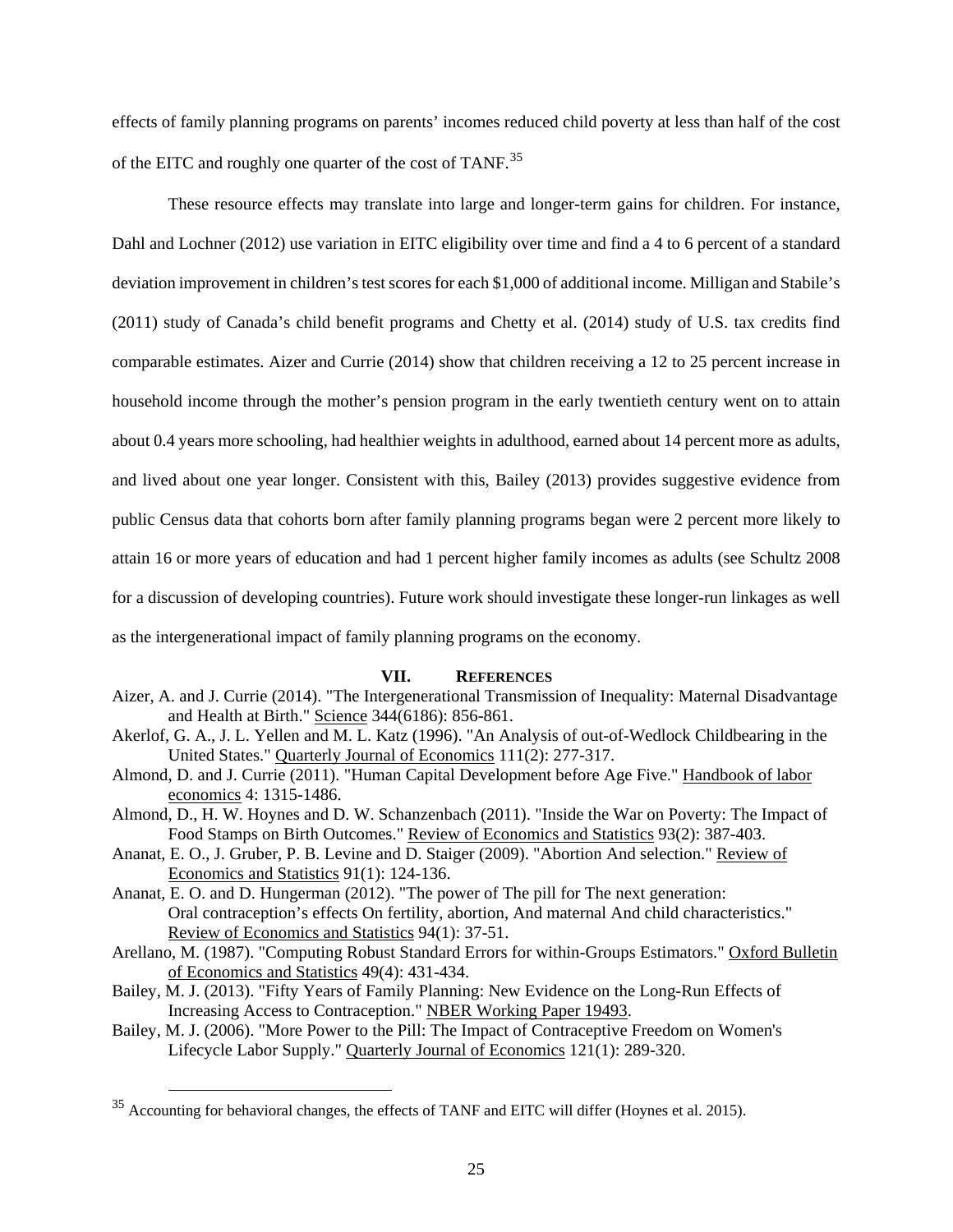- Bailey, M. J. (2012). "Reexamining the Impact of U.S. Family Planning Programs on Fertility: Evidence from the War on Poverty and the Early Years of Title X." American Economic Journal: Applied Economics 4(2): 62-97.
- Bailey, M. J. and S. Dynarski (2011). Inequality in College Entry and Completion. In Whither Opportunity? Rising Inequality and the Uncertain Life Chances of Low-Income Children, edited by Duncan, G. J. and R. J. Murnane. New York, NY: Russell Sage.
- Bailey, M. J., M. Guldi, A. Davido and E. Buzuvis (2011). "Laws and Policies Governing Contraceptive Access, 1960–1980." Retrieved August 1, 2011. Available at [http://www](http://www-personal.umich.edu/%7Ebaileymj/ELA_laws.pdf)[personal.umich.edu/~baileymj/ELA\\_laws.pdf.](http://www-personal.umich.edu/%7Ebaileymj/ELA_laws.pdf)
- Bailey, M. J., M. Guldi and B. J. Hershbein (2014). Is There a Case for a "Second Demographic Transition": Three Distinctive Features of the Post-1960 U.S. Fertility Decline. In Human Capital and History: The American Record, edited by Boustan, L. P., C. Frydman and R. A. Margo. Cambridge, MA: National Bureau of Economics Research.
- Bailey, M. J., B. J. Hershbein and A. R. Miller (2012). "The Opt-in Revolution? Contraception and the Gender Gap in Wages." American Economic Journal: Applied Economics 4(3): 225-254.
- Bastian, J. and K. Michelmore (forthcoming). "The Long-Term Impact of the Earned Income Tax Credit on Children's Education and Employment Outcomes." Journal of Labor Economics.
- Becker, G. S. and H. G. Lewis (1973). "On the Interaction between the Quantity and Quality Of children." Journal of Political Economy 81(2): S279-S288.
- Bertrand, M., E. Duflo and S. Mullainathan (2004). "How Much Should We Trust Differences-in-Differences Estimates?" Quarterly Journal of Economics 119(1): 249-275.
- Card, D. and A. B. Krueger (1992). "Does School Quality Matter? Returns to Education and the Characteristics of Public Schools in the United States." Journal of Political Economy 100(1): 1- 40.
- Case, A., D. Lubotsky and C. Paxson (2002). "Economic Status and Health in Childhood: The Origins of the Gradient." American Economic Review 92(5): 1308-1334.
- Charles, K. K. and M. Stephens, Jr. (2006). "Abortion legalization And adolescent substance use." Journal of Law and Economics 49(2): 481-505.
- Chetty, R., J. N. Friedman and J. E. Rockoff (2014). "Measuring the Impacts of Teachers I: Evaluating Bias in Teacher Value-Added Estimates." American Economic Review 104(9): 2593-2632.
- Christensen, F. (2011). "The Pill and Partnerships: The Impact of the Birth Control Pill on Cohabitation " Journal of Population Economics 25(1): 29-52.
- Corman, H. and M. Grossman (1985). "Determinants of Neonatal Mortality Rates in the U. S.: A Reduced Form Model." Journal of Health Economics 4: 213–236.
- Currie, J. and M. Rossin-Slater (2015). "Early-Life Origins of Life-Cycle Well-Being: Research and Policy Implications." Journal of Policy Analysis and Management 34(1): 208-242.
- Dahl, G. B. and L. Lochner (2012). "The Impact of Family Income on Child Achievement: Evidence from the Earned Income Tax Credit." American Economic Review 102(5): 1927-1956.
- David, H. P. (2006). "Born Unwanted, 35 Years Later: The Prague Study." Reproductive Health Matters 14(27): 181-190.
- David, H. P., Z. Dytrych and Z. Matejcek (2003). "Born Unwanted: Observations from the Prague Study." American Psychologist 58(3): 224-229.
- Dills, A. K. and J. A. Miron (2006). "A Comment on Donohue and Levitt's (2006) Reply to Foote and Goetz (2005)." Retrieved Available at

[http://post.economics.harvard.edu/faculty/miron/papers/Comment\\_on\\_DL\\_FG.pdf.](http://post.economics.harvard.edu/faculty/miron/papers/Comment_on_DL_FG.pdf)

- Donohue, J. J. and S. D. Levitt (2004). "Further Evidence That Legalized Abortion Lowered Crime: A Reply to Joyce." Journal of Human Resources 39(1): 29-49.
- Donohue, J. J. and S. D. Levitt (2001). "The Impact of Legalized Abortion on Crime." Quarterly Journal of Economics 116(2): 379-420.
- Foote, C. L. and C. F. Goetz (2008). "The impact Of legalized abortion On crime: Comment." Quarterly Journal of Economics 123(1): 407-423.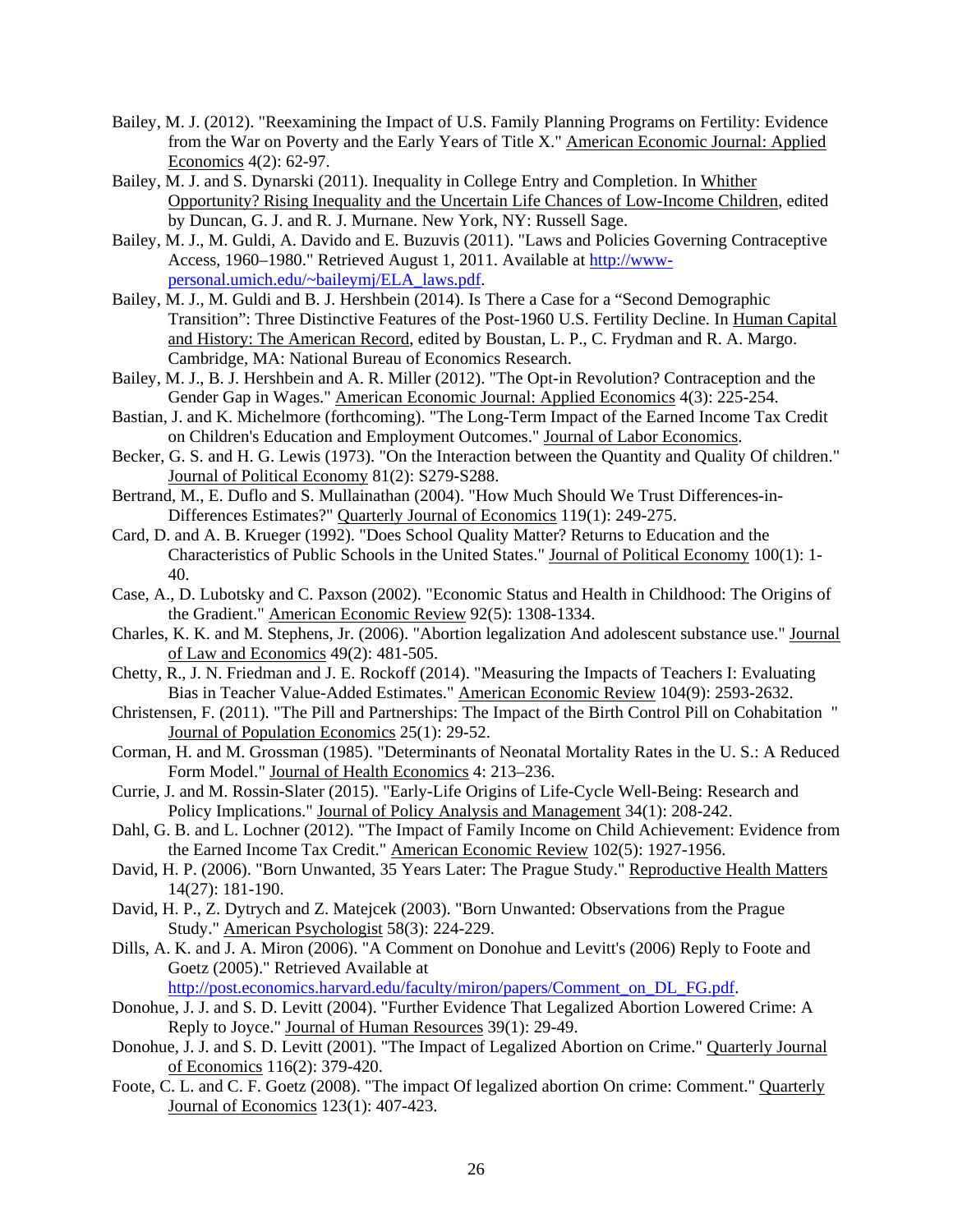- Goldin, C. and L. F. Katz (2002). "The Power of the Pill: Oral Contraceptives and Women's Career and Marriage Decisions." Journal of Political Economy 110(4): 730-770.
- Grossman, M. and T. Joyce (1990). "Unobservables, Pregnancy Resolutions, and Brith Weight Production Functions in New York City." Journal of Political Economy: 983-1007.
- Gruber, J., P. Levine and D. Staiger (1999). "Abortion Legalization and Child Living Circumstances: Who Is the "Marginal Child"?" Quarterly Journal of Economics 114(1): 263-291.
- Guldi, M. (2011). A survey of The literature On early legal access to The birth control pill and Its influence On young women's fertility, education, career,And labor supply. In Research Handbook on the Economics of Family Law, edited by Cohen, L. R. and J. D. Wright. Northampton, MA: Edward Elgar. 271-291.
- Guryan, J., E. Hurst and M. S. Kearney (2008). "Parental Education and Parental Time with Children." Journal of Economic Perspectives 22(3): 23-46.
- Hock, H. (2008). "The Pill and the College Attainment of American Women and Men." Retrieved September 14, 2016. Available at

[ftp://econpapers.fsu.edu/RePEc/fsu/wpaper/wp2007\\_10\\_01.pdf.](ftp://econpapers.fsu.edu/RePEc/fsu/wpaper/wp2007_10_01.pdf)

- Hotz, V. J., S. W. McElroy and S. G. Sanders (2005). "Teenage Childbearing and Its Life Cycle Consequences: Exploiting a Natural Experiment." Journal of Human Resources 40(3): 683-715.
- Hoynes, H. W., D. Miller and D. Simon (2015). "Income, the Earned Income Tax Credit, and Infant Health." American Economic Journal - Economic Policy 7(1): 172-211.
- Imbens, G. W. and J. D. Angrist (1994). "Identification and Estimation of Local Average Treatment Effects." Econometrica 62(2): 467-475.
- Jaffe, F. S., J. G. Dryfoos and M. Corey (1973). "Organized Family Planning Programs in the United States: 1968-1972." Family Planning Perspectives 5: 73-79.
- Johnson, L. B. (1966, March 1). Special Message to the Congress on Domestic Health and Education.
- Johnston, J. and J. E. DiNardo (1997). Econometric Methods. New York: McGraw-Hill.
- Joyce, T. (2004). "Did Legalized Abortion Lower Crime?" Journal of Human Resources 39(1): 1-28.
- Joyce, T., R. Tan and Y. Zhang (2013). "Abortion before & after Roe." Journal of Health Economics 32(5): 804-815.
- Kearney, M. S. and P. Levine (2009). "Subsidized contraception, fertility, And sexual behavior." Review of Economics and Statistics 91(1): 137-151.
- Kling, J. R., J. B. Liebman and L. F. Katz (2007). "Experimental Analysis of Neighborhood Effects." Econometrica 75(1): 83-119.
- Levine, P., B. and D. J. Zimmerman (2010). Targeting Investments in Children: Fighting Poverty When Resources Are Limited Chicago: University of Chicago Press.
- Levine, P., D. Staiger, T. Kane and D. Zimmerman (1996). "Roe V. Wade and American Fertility." NBER Working Paper 5615.
- Levine, R. A. (1970). The Poor Ye Need Not Have with You: Lessons from the War on Poverty. Cambridge: MIT Press.
- Levitan, S. A. (1969). The Great society's poor Law: A New approach to poverty. Baltimore: Johns Hopkins Press.
- McLanahan, S. and T. Watson (2011). "Marriage Meets the Joneses: Relative Income, Identity, and Marital Status " Journal of Human Resources 46(3): 482-517.
- Michael, R. T. and R. J. Willis (1976). Contraception and Fertility: Household Production under Uncertainty. In Demographic Behavior of the Household, edited by. Cambridge, MA: National Bureau of Economic Research. 25-98.
- Miller, G. and K. S. Babiarz (2015). Family Planning: Program Effects. In International Encyclopedia of the Social and Behavioral Sciences, edited by Elo, I. and A. Foster. Amsterdam: Elsevier.
- Milligan, K. and M. Stabile (2011). "Do Child Tax Benefits Affect the Well-Being of Children? Evidence from Cnadian Child Benefit Expansions." American Economic Journal: Economic Policy 3(3): 175-205.
- Nixon, R. (1969). Special Message to the Congress on Problems of Population Growth.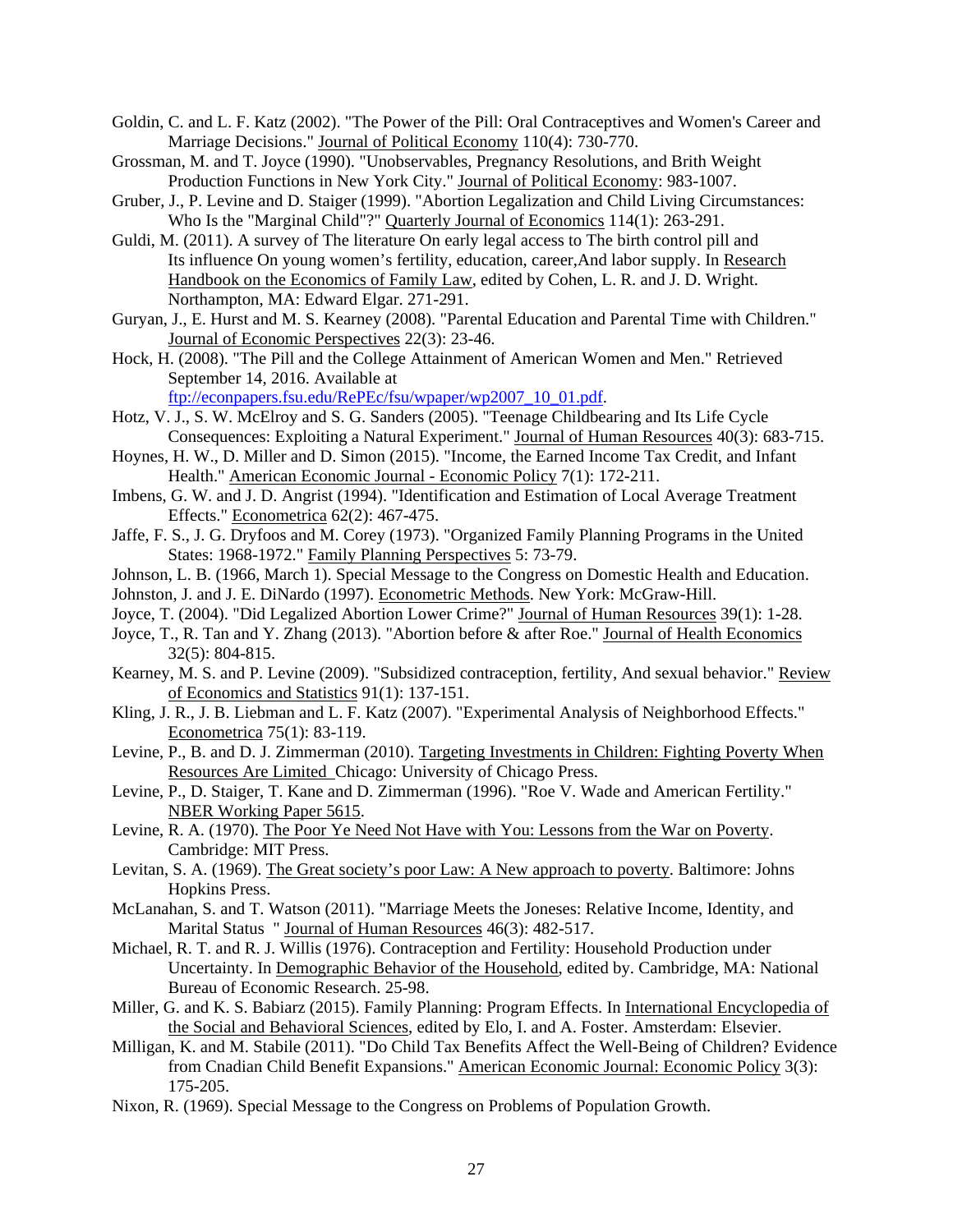- OEO (1969). The Need for Subsidized Family Planning Services: United States, Each State and County, 1968.
- OEO (1971). The Need for Subsidized Family Planning Services: United States, Each State and County, 1969.
- OEO (1974). The Need for Subsidized Family Planning Services: United States, Each State and County, 1971.
- Pew Charitable Trusts (2012). "Pursuing the American Dream: Economic Mobility across Generations." Retrieved November 13, 2013. Available at www.pewstates.org/uploadedFiles/PCS\_Assets/2012/Pursuing\_American\_Dream.pdf
- Pop-Eleches, C. (2006). "The Impact of an Abortion Ban on Socioeconomic Outcomes of Children: Evidence from Romania." Journal of Political Economy 114(4): 744-773.
- Reardon, S. (2011). The Widening Academic Achievement Gap between the Rich and the Poor: New Evidence and Possible Explanations. In Whither Opportunity? Rising Inequality and the Uncertain Life Chances of Low-Income Children, edited by Duncan, G. J. and R. J. Murnane. New York, NY: Russell Sage Foundation.
- Rotz, D. (2016). "Why Have Divorce Rates Fallen? The Role of Women's Age at Marriage." Journal of Human Resources 51(4): 961-1002.
- Schultz, T. P. (2008). Population Policies, Fertility, Women's Human Capital, and Child Quality. In Handbook of Development Economics, edited by Schultz, T. P. and J. Strauss. Amsterdam, Netherlands: Elsevier. 4:
- Solon, G., S. J. Haider and J. M. Wooldridge (2015). "What Are We Weighting For?" Journal of Human Resources 50(2): 301-316.
- Sonfield, A., K. Hasstedt and R. B. Gold (2014). "Moving Forward: Family Planning in the Era of Health Reform." Retrieved January 26, 2017. Available at [https://www.guttmacher.org/report/moving](https://www.guttmacher.org/report/moving-forward-family-planning-era-health-reform)[forward-family-planning-era-health-reform.](https://www.guttmacher.org/report/moving-forward-family-planning-era-health-reform)
- Torres, A. and J. D. Forrest (1985). "Family Planning Clinic Services in the United States, 1983." Family Planning Perspectives 17(1): 30-35.
- Willis, R. J. (1973). "A New Approach to the Economic Theory of Fertility Behavior." Journal of Political Economy 81(2): S14-S64.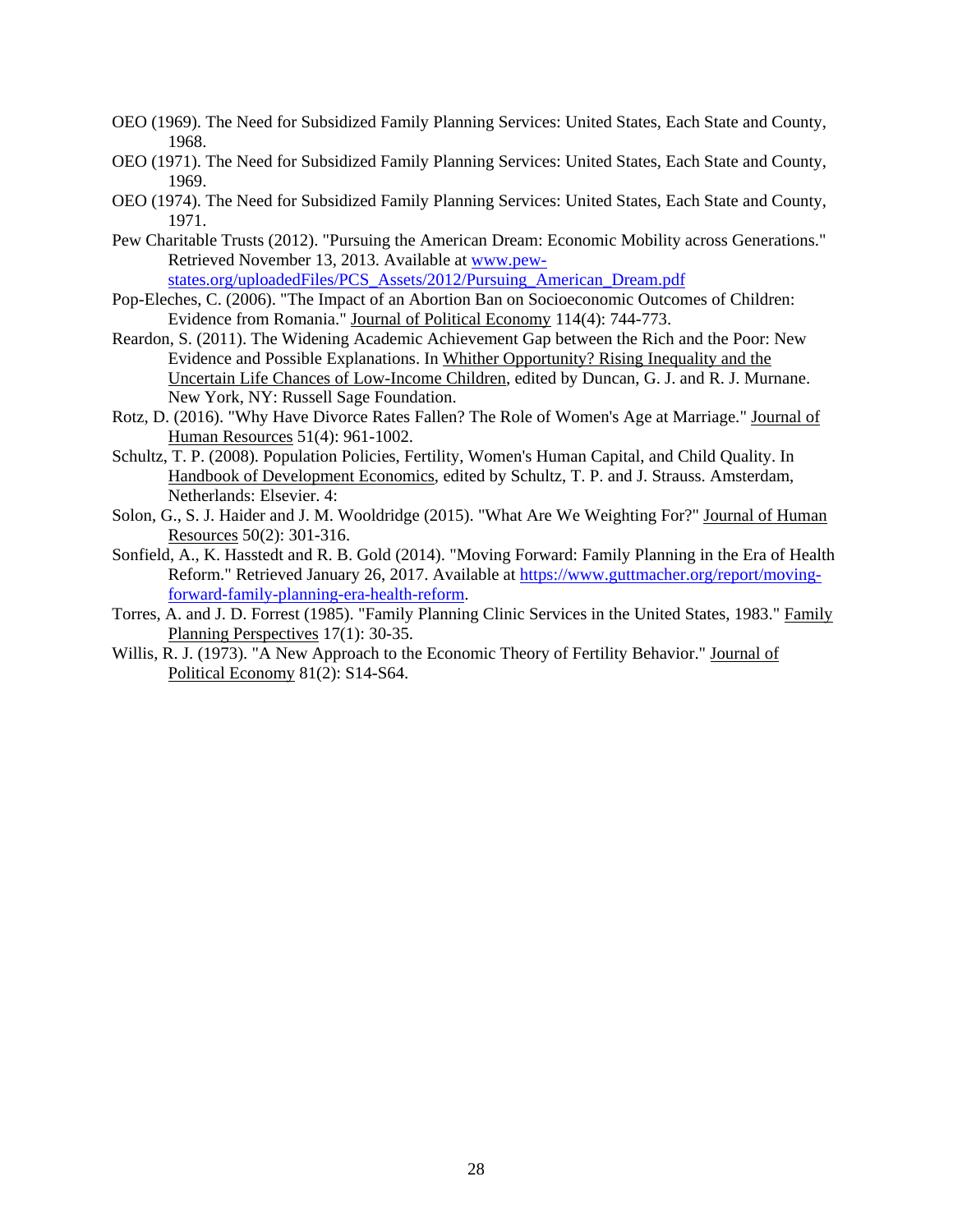**Figure 1. The Roll-Out of Federally Funded Family Planning Programs, 1965-1973**

<span id="page-30-0"></span>

<span id="page-30-1"></span>Dates are the year that the county first received a federal family planning grant. Counties not receiving a family planning grant between 1965 and 1973 are not shaded. Source: Bailey (2012).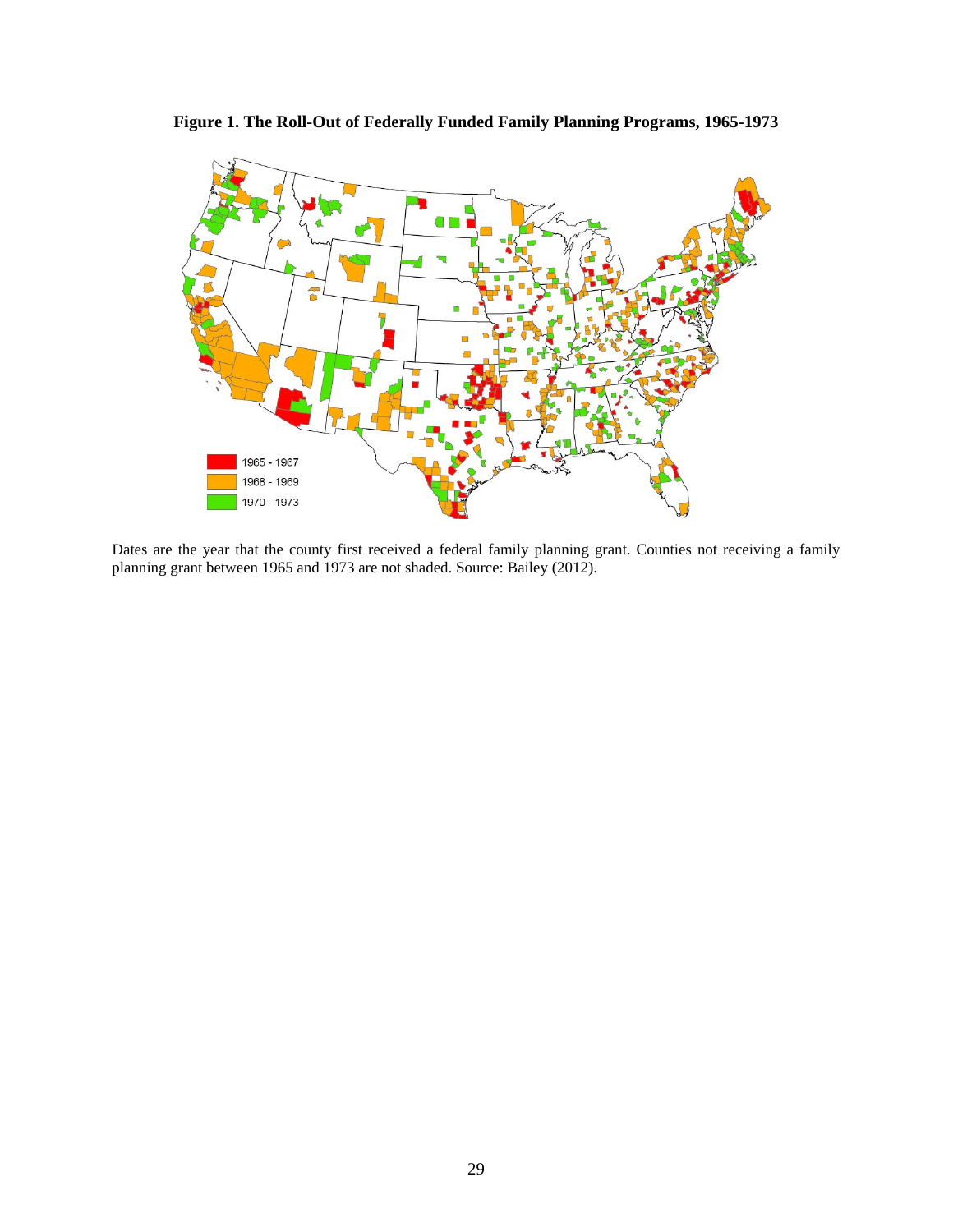**Figure 2. The Effect of Family Planning Programs on Log Household Income of the Average Child**



The figure plots the percent change in household income (dependent variable) for children born up to 6 years before and up to 6 years after family planning programs began using the baseline model from estimating equation 1 (see also [Table 2](#page-34-0) and Table A4). The x-axis plots children's birth year relative to the year the county's family planning program started. As covariates, the baseline model includes county, birth year, and state by birth year fixed effects. Standard errors have been clustered by county and used to construct 95-percent, point-wise confidence intervals for the baseline model (dashed lines). Sources: 1970 (dashed lines with markers) and 1980 (solid lines with markers) restricted-use Censuses.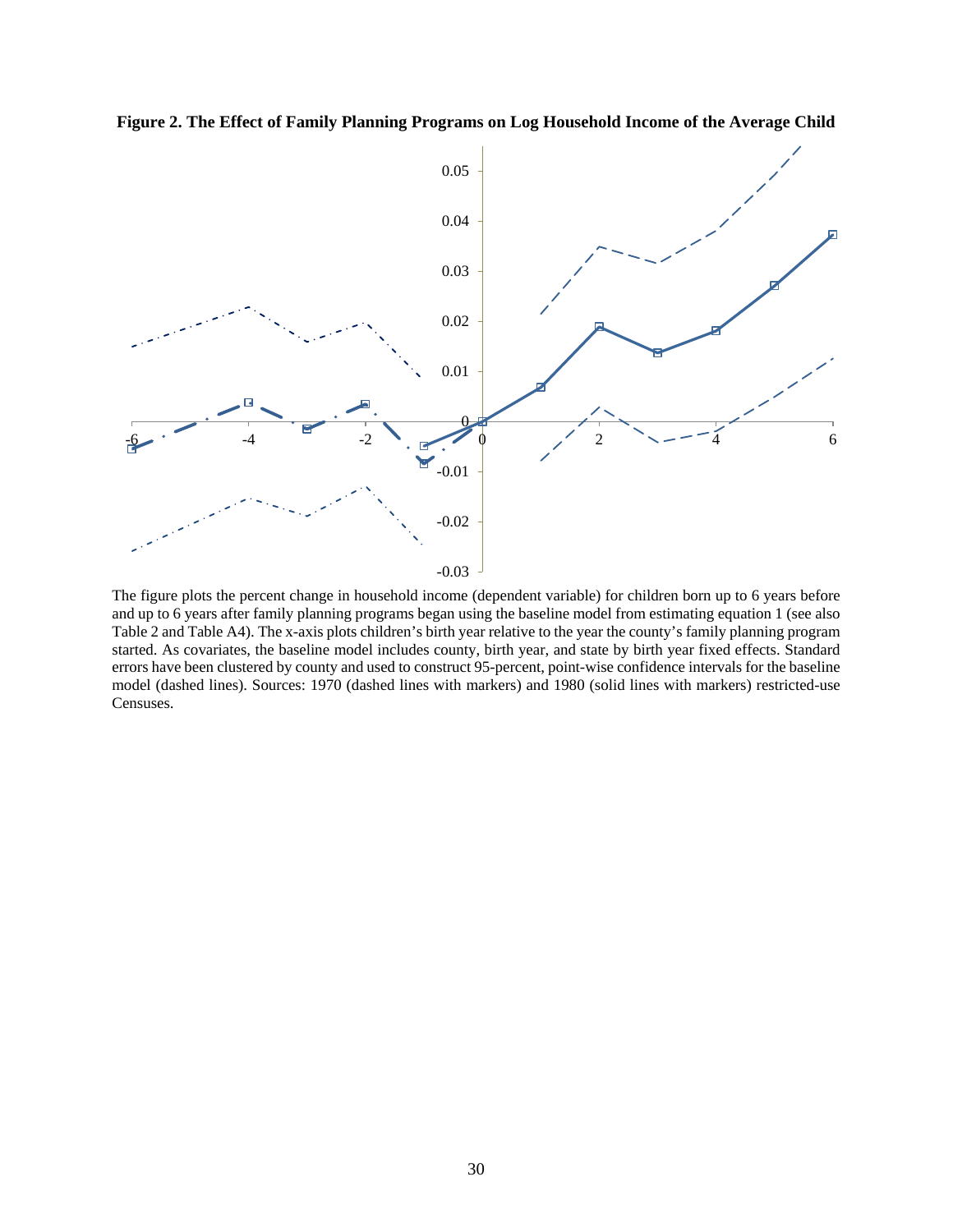## <span id="page-32-0"></span>**Figure 3. The Effect of Family Planning Programs on the Economic Disadvantage of the Average Child**



*A. Percent Change in Children in Poverty* 

*B. Percent Change in Children in Households Receiving Public Assistance*



*C. Percent Change in Children Living in Single-Parent Households* 



Figure plots estimates of  $\tau$  from estimating equation 1 divided by the pre-treatment mean dependent variable for both the 1970 and 1980 estimates. The series, therefore, denote changes in *percent* of children in a birth cohort with a given characteristics relative to the cohort born in the year the family planning program began. See also notes for [Figure 2](#page-30-1) and estimates in [Table 3](#page-35-0) and Tables A6, A9, A10.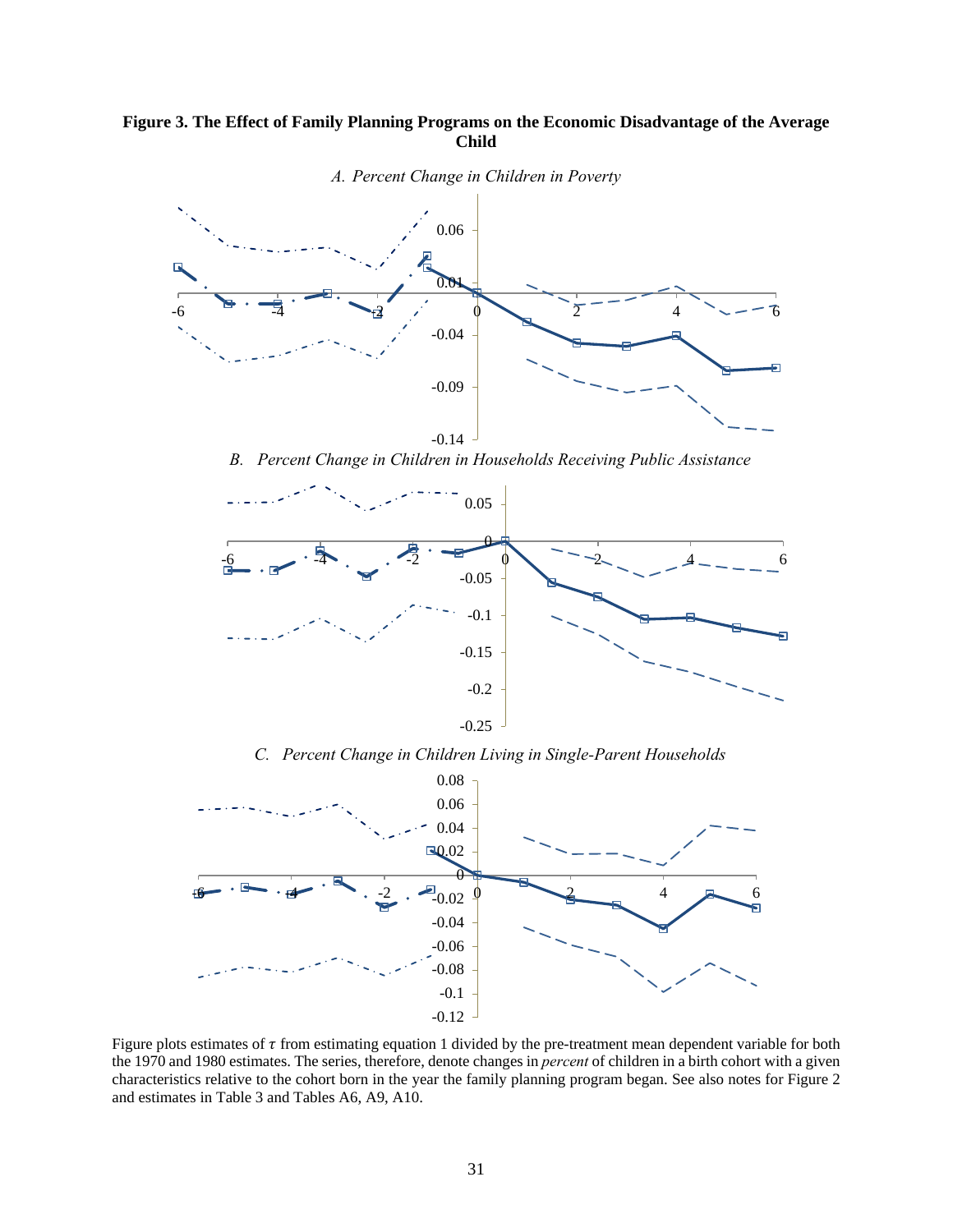<span id="page-33-0"></span>

|                                      | (1)      | (2)                                                                                                                                 | (3)            |
|--------------------------------------|----------|-------------------------------------------------------------------------------------------------------------------------------------|----------------|
|                                      |          | A. Dependent Variable: Share of Medically Indigent Patients<br><b>Using Family Planning Services</b><br>$(1968 \text{ Mean}=0.046)$ |                |
| After family planning began          | 0.027    | 0.028                                                                                                                               | 0.027          |
|                                      | [0.011]  | [0.011]                                                                                                                             | [0.012]        |
| R-squared                            | 0.71     | 0.75                                                                                                                                | 0.75           |
| Counties                             | 666      | 666                                                                                                                                 | 666            |
| <b>Observations</b>                  | 1998     | 1998                                                                                                                                | 1998           |
| Covariates                           | C, Y     | $C, S-Y$                                                                                                                            | $C, S-Y, R, X$ |
|                                      |          | B. Dependent Variable: 1=Ever Used the Pill<br>(Pre-treatment Mean=0.56)                                                            |                |
| After family planning began          | 0.040    | $-0.005$                                                                                                                            | $-0.007$       |
|                                      | [0.024]  | [0.023]                                                                                                                             | [0.020]        |
| In Poverty                           | $-0.165$ | $-0.160$                                                                                                                            | $-0.179$       |
| (Mean $DV=0.58$ )                    | [0.084]  | [0.075]                                                                                                                             | [0.073]        |
| After family planning began $\times$ | 0.166    | 0.132                                                                                                                               | 0.146          |
| In Poverty (Mean $DV=0.65$ )         | [0.076]  | [0.070]                                                                                                                             | [0.076]        |
| Pseudo R-squared                     | 0.026    | 0.157                                                                                                                               | 0.165          |
| Observations                         | 3699     | 3699                                                                                                                                | 3681           |
| State fixed effects                  | X        | X                                                                                                                                   | X              |
| Other covariates                     |          | G, C, E, P                                                                                                                          | G, C, E, P, K  |

|  |  |  |  |  |  |  |  |  |  |  | Table 1. The Effect of Family Planning Programs on the Use of Contraception by Poor Women |  |  |  |
|--|--|--|--|--|--|--|--|--|--|--|-------------------------------------------------------------------------------------------|--|--|--|
|--|--|--|--|--|--|--|--|--|--|--|-------------------------------------------------------------------------------------------|--|--|--|

Panel A. The unit of observation is a county-year in FY1968, CY1969 and FY1971, and estimates are of  $\tau$  from a restricted version of equation 1 (see text) using funded counties. Column 1 includes county, C, and year, Y, fixed effects. Column 2 adds state-by-year, S-Y, fixed effects. Column 3 adds 1960 county covariates interacted with a linear trend, X, and REIS controls, R. Heteroskedasticity-robust standard errors clustered by county are presented beneath each estimate in brackets. Sources: OEO 1969, 1971 and 1974.

Panel B: The unit of observation is a married woman ages 18 to 44 in 1970. The estimates are average partial effects associated with  $\theta_1$ ,  $\theta_2$ , and  $\theta_3$  from a probit specification of a restricted form of equation 1 using funded counties. Bootstrapped standard errors (1000 replications) are reported in brackets beneath. Columns 1-3 include state fixed effects, column 2 adds dummy variables for age categories (G), Catholic (C), educational achievement (E), and the size of the primary sampling unit (P); and column 3 adds a set of dummy variables for the "ideal number of children" to proxy for other differences in the demand for children (K). Medically indigent: who could not afford care due to lack of income or insurance eligibility. Source: 1970 NFS.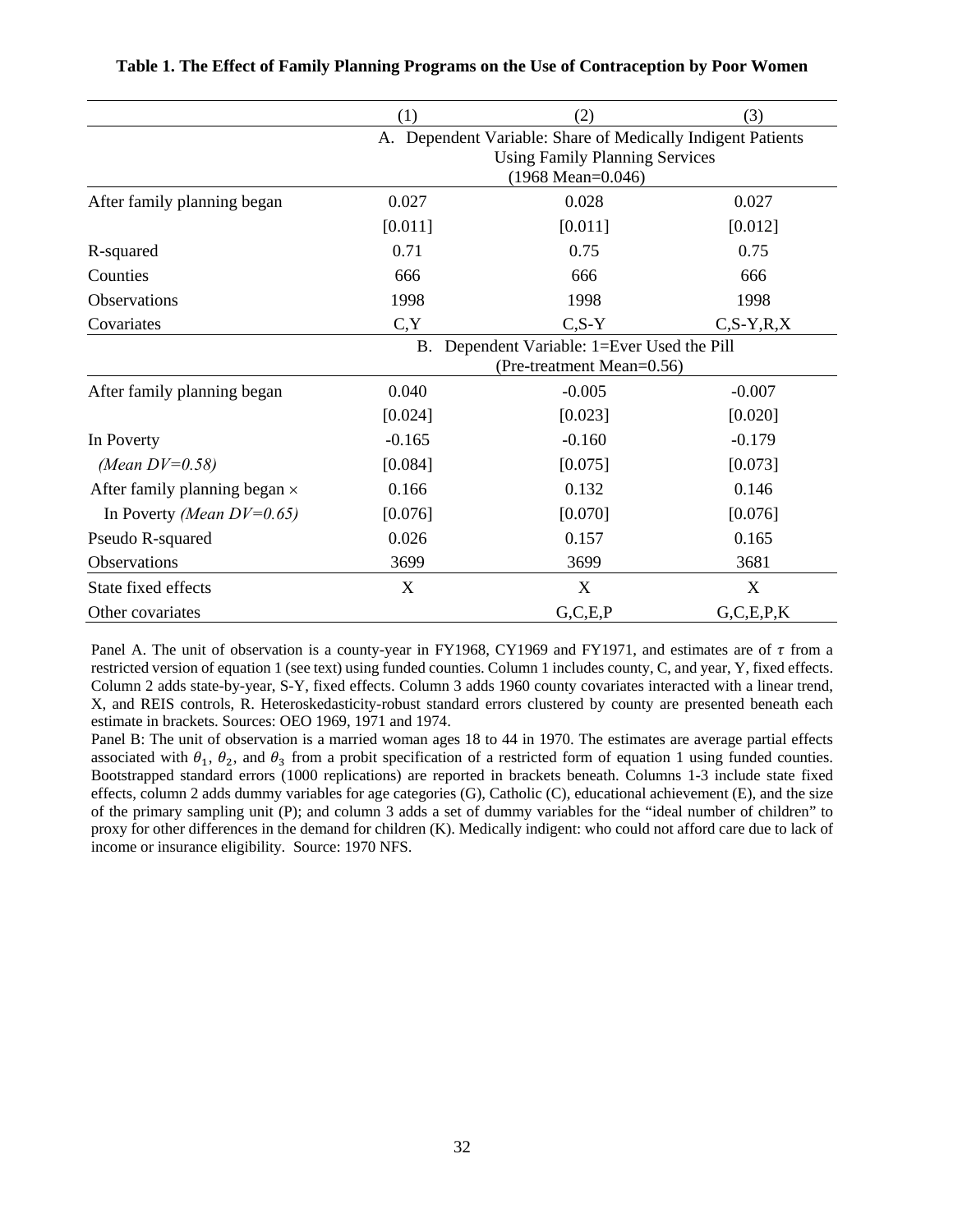|                                                                       | (1)       | (2)         | (3)                                                                                                        | (4)          | (5)          |
|-----------------------------------------------------------------------|-----------|-------------|------------------------------------------------------------------------------------------------------------|--------------|--------------|
|                                                                       |           |             | Dependent Variable: Log Household Income<br>Pre-treatment mean of household income <sup>a</sup> : \$68,000 |              |              |
| Event time: Cohort year of birth – year family planning program began |           |             |                                                                                                            |              |              |
| $-2$                                                                  | 0.004     | 0.001       | 0.001                                                                                                      | 0.001        | 0.002        |
|                                                                       | [0.00680] | [0.00747]   | [0.00746]                                                                                                  | [0.00747]    | [0.00741]    |
| $-1$                                                                  | $-0.001$  | $-0.005$    | $-0.005$                                                                                                   | $-0.005$     | $-0.006$     |
|                                                                       | [0.00616] | [0.00665]   | [0.00662]                                                                                                  | [0.00663]    | [0.00626]    |
| 0 (omitted)                                                           |           |             |                                                                                                            |              |              |
| 1                                                                     | 0.006     | 0.007       | 0.007                                                                                                      | 0.007        | 0.007        |
|                                                                       | [0.00691] | [0.00747]   | [0.00748]                                                                                                  | [0.00749]    | [0.00732]    |
| $\overline{2}$                                                        | 0.016     | 0.019       | 0.019                                                                                                      | 0.019        | 0.021        |
|                                                                       | [0.00754] | [0.00817]   | [0.00817]                                                                                                  | [0.00818]    | [0.00835]    |
| 3                                                                     | 0.011     | 0.014       | 0.014                                                                                                      | 0.013        | 0.014        |
|                                                                       | [0.00807] | [0.00910]   | [0.00911]                                                                                                  | [0.00915]    | [0.00946]    |
| $\overline{4}$                                                        | 0.015     | 0.018       | 0.018                                                                                                      | 0.018        | 0.019        |
|                                                                       | [0.00911] | [0.0102]    | [0.0103]                                                                                                   | [0.0103]     | [0.0106]     |
| 5                                                                     | 0.024     | 0.027       | 0.027                                                                                                      | 0.026        | 0.030        |
|                                                                       | [0.00996] | [0.0113]    | [0.0115]                                                                                                   | [0.0115]     | [0.0118]     |
| 6                                                                     | 0.033     | 0.037       | 0.037                                                                                                      | 0.036        | 0.043        |
|                                                                       | [0.0114]  | [0.0126]    | [0.0127]                                                                                                   | [0.0128]     | [0.0131]     |
| R-squared                                                             | 0.345     | 0.413       | 0.414                                                                                                      | 0.414        | 0.413        |
| Covariates $b$                                                        | C, Y      | $C, Y, S-Y$ | $C, S-Y, R$                                                                                                | $C, S-Y, R,$ | $C, Y, S-Y,$ |
|                                                                       |           |             |                                                                                                            | $\mathbf{A}$ | mobility     |
|                                                                       |           |             |                                                                                                            |              | adjusted     |
| County $\times$ birth year cells $\degree$                            | 11313     | 11313       | 11313                                                                                                      | 11313        | 11313        |
| Counties                                                              | 666       | 666         | 666                                                                                                        | 666          | 666          |

<span id="page-34-1"></span><span id="page-34-0"></span>

|  |  |  |  | Table 2. The Effect of Family Planning Programs on Log Household Income of the Average Child |  |  |
|--|--|--|--|----------------------------------------------------------------------------------------------|--|--|
|  |  |  |  |                                                                                              |  |  |

The table presents point estimates of the change in log household income of children for cohorts born 2 years before and 6 years after family planning programs began. Coefficients are least-squares estimates of τ in equation 1 using the 1980 restricted-use Census data. See Online Appendix C for 1970 point estimates. Figure 2 plots event study estimates from the baseline model. Heteroskedasticity-robust standard errors clustered by county are in brackets. *<sup>a</sup>* Pre-treatment mean in 1980 is the mean of the dependent variable in event years t=0, t=−1 and t=−2 in 2013 dollars. *<sup>b</sup>* Covariate abbreviations are as follows: C and Y denote county and birth year fixed effects. S-Y denotes state-bybirth year fixed effects. R and A indicate REIS variables and abortion access measures. Column 5 includes estimates using baseline model (column 2) with Card and Krueger's (1992) post-estimation correction for mobility bias. *<sup>c</sup>* The sample sizes for children in event-years -2, -1, 0, 1, 2, 3, 4, 5, and 6 are 1,862,388; 1,816,232; 1,799,900; 1,796,536; 1,735,989; 1,686,895; 1,636,621; 1,588,435 and 1,560,401, respectively.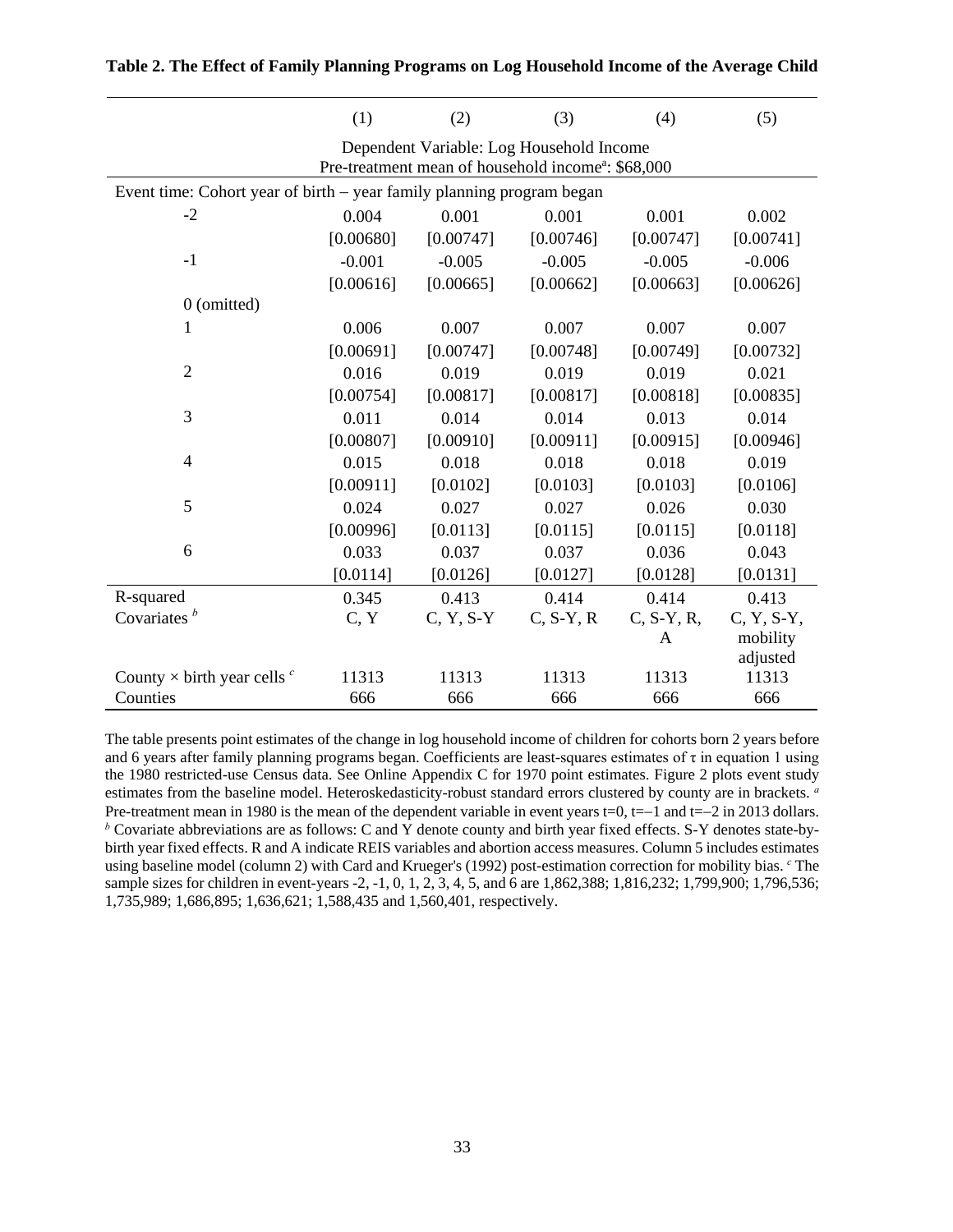<span id="page-35-0"></span>

|                                                                       | (1)      | (2)                       | (3)      | (4)      | (5)                          | (6)      | (7)                              | (8)      | (9)      |
|-----------------------------------------------------------------------|----------|---------------------------|----------|----------|------------------------------|----------|----------------------------------|----------|----------|
|                                                                       |          | Percent of Children below |          |          | Percent White Children below |          | Percent Non-white Children below |          |          |
| Dependent Variables                                                   | 100%     | 150%                      | 200%     | 100%     | 150%                         | 200%     | 100%                             | 150%     | 200%     |
|                                                                       | Poverty  | Poverty                   | Poverty  | Poverty  | Poverty                      | Poverty  | Poverty                          | Poverty  | Poverty  |
| Pre-treatment Mean <sup>a</sup>                                       | 18.89    | 30.77                     | 43.16    | 14.04    | 24.47                        | 36.81    | 34.83                            | 51.3     | 64.86    |
| Event time: Cohort year of birth – year family planning program began |          |                           |          |          |                              |          |                                  |          |          |
| $-2$                                                                  | 0.737    | 0.175                     | 0.139    | 0.540    | 0.034                        | $-0.025$ | 0.946                            | 0.020    | 0.073    |
|                                                                       | [0.414]  | [0.383]                   | [0.415]  | [0.428]  | [0.413]                      | [0.481]  | [1.113]                          | [1.177]  | [1.204]  |
| $-1$                                                                  | 0.459    | 0.067                     | 0.381    | 0.545    | 0.219                        | 0.679    | 0.779                            | $-0.305$ | $-0.005$ |
|                                                                       | [0.370]  | [0.400]                   | [0.404]  | [0.382]  | [0.448]                      | [0.482]  | [1.156]                          | [1.202]  | [1.151]  |
| 0 omitted                                                             |          |                           |          |          |                              |          |                                  |          |          |
|                                                                       | $-0.522$ | $-0.786$                  | $-0.523$ | 0.177    | $-0.236$                     | $-0.070$ | $-0.993$                         | $-1.325$ | $-0.242$ |
|                                                                       | [0.344]  | [0.408]                   | [0.438]  | [0.380]  | [0.503]                      | [0.554]  | [1.063]                          | [1.070]  | [1.074]  |
| $\mathbf{2}$                                                          | $-0.903$ | $-1.182$                  | $-0.918$ | $-0.391$ | $-0.826$                     | $-0.256$ | $-2.148$                         | $-0.795$ | $-1.111$ |
|                                                                       | [0.351]  | [0.437]                   | [0.440]  | [0.360]  | [0.475]                      | [0.511]  | [1.223]                          | [1.248]  | [1.243]  |
| 3                                                                     | $-0.961$ | $-1.003$                  | $-0.651$ | $-0.382$ | $-0.399$                     | 0.088    | $-2.704$                         | $-2.133$ | $-2.026$ |
|                                                                       | [0.426]  | [0.491]                   | [0.525]  | [0.467]  | [0.554]                      | [0.632]  | [1.179]                          | [1.277]  | [1.355]  |
| $\overline{4}$                                                        | $-0.773$ | $-1.460$                  | $-0.755$ | 0.015    | $-0.721$                     | 0.071    | $-3.007$                         | $-2.585$ | $-0.619$ |
|                                                                       | [0.459]  | [0.571]                   | [0.593]  | [0.492]  | [0.647]                      | [0.731]  | [1.407]                          | [1.565]  | [1.635]  |
| 5                                                                     | $-1.401$ | $-1.979$                  | $-1.860$ | $-0.819$ | $-1.468$                     | $-0.950$ | $-1.582$                         | $-1.272$ | $-1.509$ |
|                                                                       | [0.519]  | [0.652]                   | [0.677]  | [0.572]  | [0.729]                      | [0.825]  | [1.636]                          | [1.790]  | [1.888]  |
| 6                                                                     | $-1.353$ | $-1.672$                  | $-1.124$ | $-0.227$ | $-0.855$                     | $-0.288$ | $-2.195$                         | $-0.694$ | 0.999    |
|                                                                       | [0.579]  | [0.738]                   | [0.768]  | [0.616]  | [0.813]                      | [0.897]  | [1.793]                          | [1.951]  | [1.973]  |
| R-squared                                                             | 0.092    | 0.130                     | 0.191    | 0.080    | 0.110                        | 0.163    | 0.111                            | 0.114    | 0.126    |

**Table 3. The Effect of Family Planning Programs on the Poverty of the Average Child**

All estimates are for the baseline model. In columns 1-6, the number of observations and counties are identical to those reported [Table 2.](#page-34-1) For columns 7-9, only 529 counties have sufficient numbers of nonwhites for inclusion. These estimates are based on 8,855 county-year observations. The samples of children in event years -2, -1, 0, 1, 2, 3, 4, 5, and 6 for whites are 1,489,588; 1,448,089; 1,433,763; 1,428,864; 1,370,352; 1,325,507; 1,276,760; 1,237,436; and 1,214,314, respectively. These sample sizes for nonwhites are 370,019; 365,304; 363,280; 365,009; 362, 757; 358,642; 356,818; 347,608; and 342,863, respectively. See notes for [Table 2.](#page-34-1)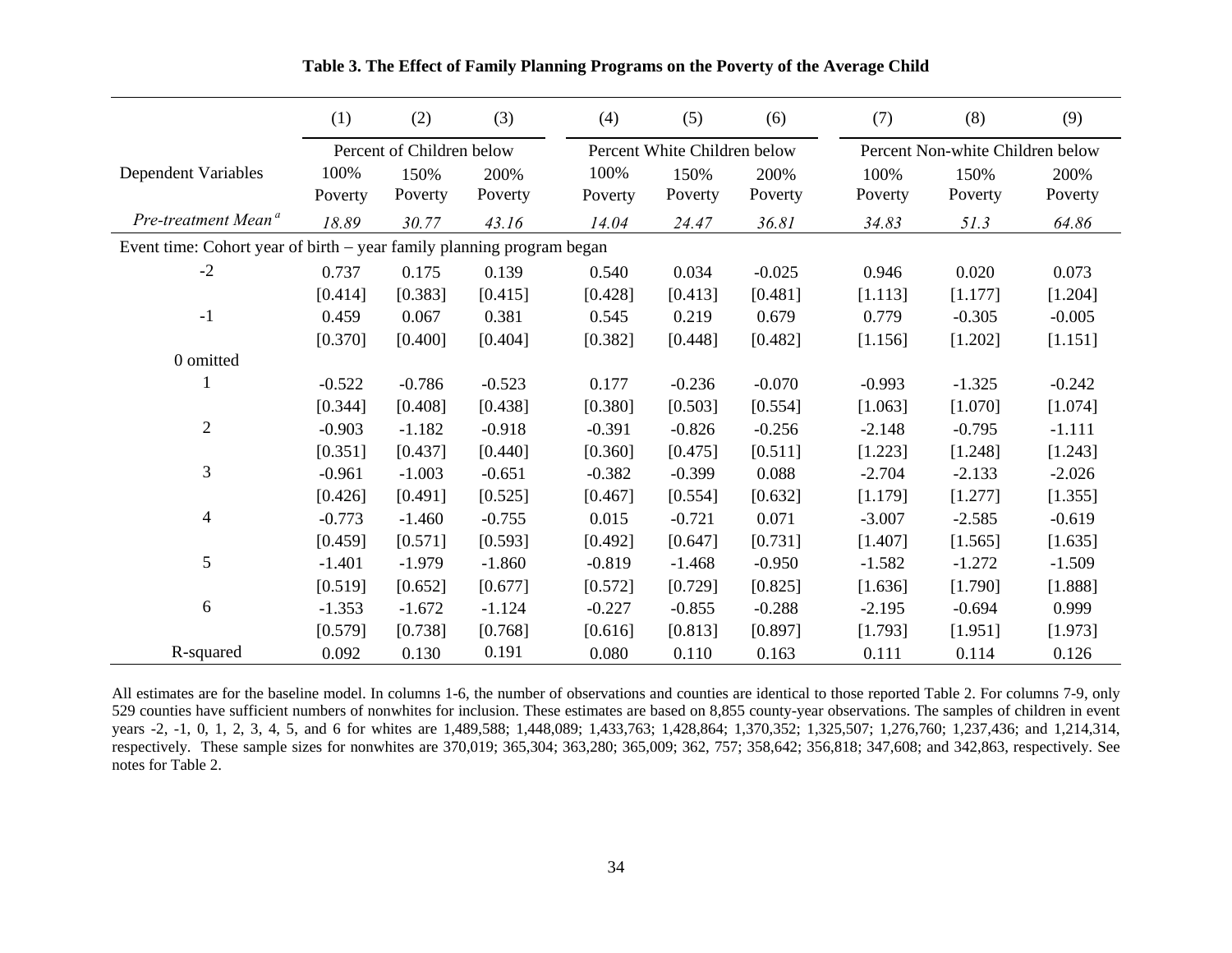|                                                                         | (1)      | (2)                                                           | (3)       | (4)      | (5)                                             | (6)       |  |  |
|-------------------------------------------------------------------------|----------|---------------------------------------------------------------|-----------|----------|-------------------------------------------------|-----------|--|--|
| <b>Dependent Variables</b>                                              |          | Percent Children in Households<br>Receiving Public Assistance |           |          | Percent Children in Single Parent<br>Households |           |  |  |
| Sample                                                                  | All      | White                                                         | Non-white | All      | White                                           | Non-white |  |  |
| Pre-treatment mean <sup>a</sup>                                         | 11.4     | 7.7                                                           | 24.8      | 17.4     | 13.4                                            | 35.0      |  |  |
| Event time: Cohort year of birth $-$ year family planning program began |          |                                                               |           |          |                                                 |           |  |  |
| $-2$                                                                    | $-0.052$ | $-0.046$                                                      | $-0.048$  | $-0.438$ | $-0.586$                                        | 1.322     |  |  |
|                                                                         | [0.299]  | [0.272]                                                       | [0.986]   | [0.335]  | [0.353]                                         | [1.243]   |  |  |
| $-1$                                                                    | $-0.180$ | $-0.016$                                                      | 0.343     | 0.363    | $-0.109$                                        | 1.588     |  |  |
|                                                                         | [0.282]  | [0.251]                                                       | [1.099]   | [0.349]  | [0.362]                                         | [1.139]   |  |  |
| 0 omitted                                                               |          |                                                               |           |          |                                                 |           |  |  |
| $\mathbf{1}$                                                            | $-0.638$ | $-0.455$                                                      | 0.496     | $-0.102$ | $-0.092$                                        | 1.763     |  |  |
|                                                                         | [0.265]  | [0.249]                                                       | [1.055]   | [0.338]  | [0.316]                                         | [1.210]   |  |  |
| $\overline{2}$                                                          | $-0.862$ | $-0.554$                                                      | $-0.648$  | $-0.355$ | $-0.282$                                        | 0.457     |  |  |
|                                                                         | [0.294]  | [0.256]                                                       | [1.013]   | [0.341]  | [0.360]                                         | [1.223]   |  |  |
| 3                                                                       | $-1.206$ | $-0.738$                                                      | $-1.731$  | $-0.438$ | $-0.009$                                        | $-1.300$  |  |  |
|                                                                         | [0.332]  | [0.307]                                                       | [1.161]   | [0.387]  | [0.392]                                         | [1.332]   |  |  |
| $\overline{4}$                                                          | $-1.180$ | $-0.687$                                                      | 0.274     | $-0.785$ | $-0.492$                                        | $-0.270$  |  |  |
|                                                                         | [0.429]  | [0.364]                                                       | [1.316]   | [0.475]  | [0.453]                                         | [1.515]   |  |  |
| 5                                                                       | $-1.338$ | $-0.805$                                                      | $-0.344$  | $-0.279$ | $-0.172$                                        | 1.696     |  |  |
|                                                                         | [0.464]  | [0.433]                                                       | [1.566]   | [0.516]  | [0.519]                                         | [1.689]   |  |  |
| 6                                                                       | $-1.467$ | $-1.087$                                                      | 0.776     | $-0.483$ | $-0.143$                                        | 0.753     |  |  |
|                                                                         | [0.507]  | [0.482]                                                       | [1.665]   | [0.582]  | [0.576]                                         | [1.890]   |  |  |
| R-squared                                                               | 0.102    | 0.084                                                         | 0.122     | 0.095    | 0.123                                           | 0.115     |  |  |

#### <span id="page-36-0"></span>**Table 4. The Effect of Family Planning Programs on the Likelihood the Average Child Lives in a Household Receiving Public Assistance or Has a Single Parent**

See notes for [Table 2](#page-34-0) and 3.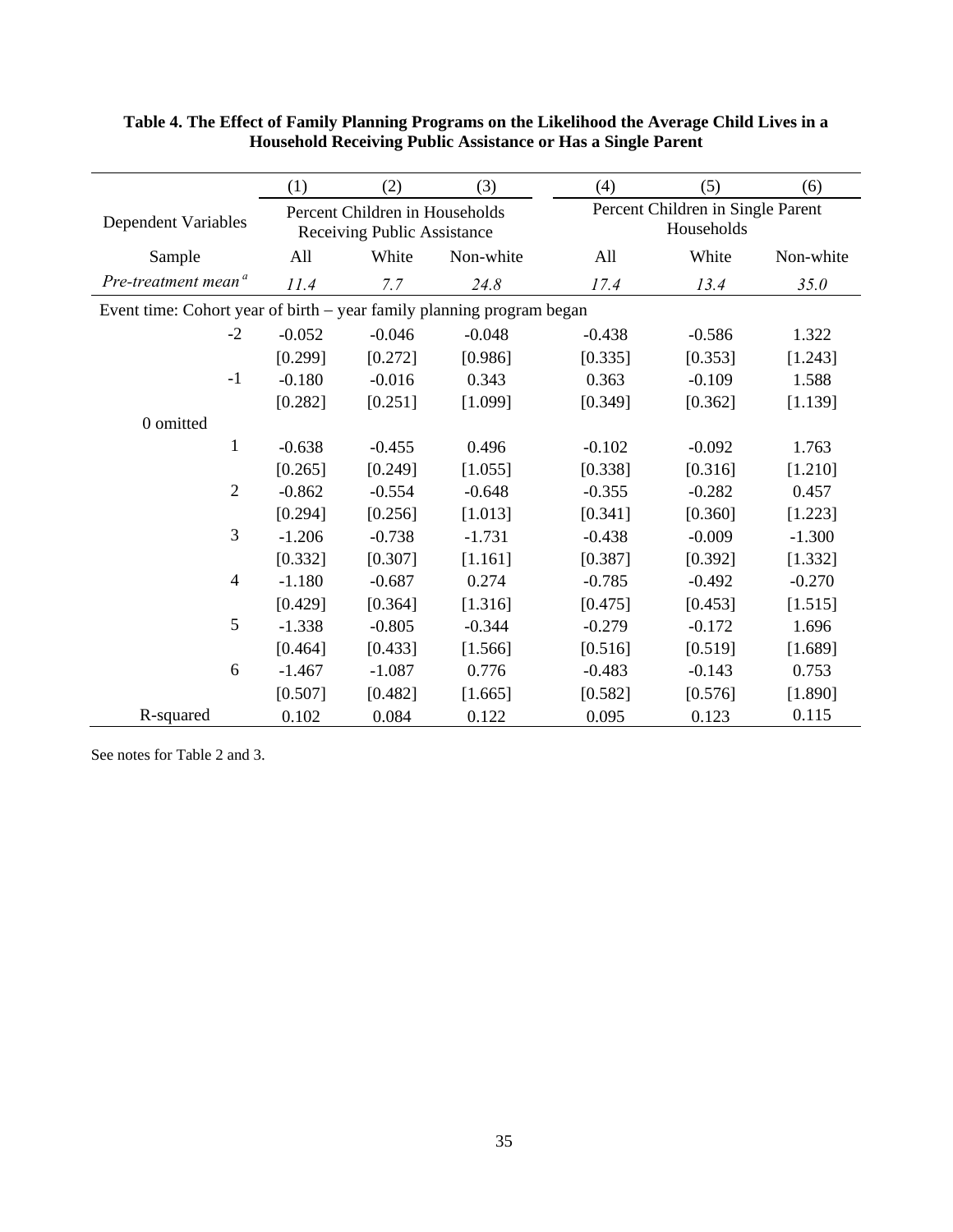|                                                                       | (1)      | (2)                   | (3)       | (4)      | (5)      | (6)                           |
|-----------------------------------------------------------------------|----------|-----------------------|-----------|----------|----------|-------------------------------|
| <b>Dependent Variables</b>                                            |          | Mother's Age at Birth |           |          |          | Mean Number of Older Siblings |
| Sample                                                                | All      | White                 | Non-white | All      | White    | Non-white                     |
| Pre-treatment mean <sup>a</sup>                                       | 25.04    | 25.03                 | 24.75     | 1.535    | 1.355    | 2.044                         |
| Event time: Cohort year of birth – year family planning program began |          |                       |           |          |          |                               |
| $-2$                                                                  | 0.045    | 0.083                 | 0.206     | $-0.020$ | $-0.016$ | 0.047                         |
|                                                                       | [0.0638] | [0.0675]              | [0.190]   | [0.0226] | [0.0225] | [0.0650]                      |
| $-1$                                                                  | 0.078    | 0.070                 | 0.526     | 0.013    | 0.007    | 0.085                         |
|                                                                       | [0.0603] | [0.0649]              | [0.173]   | [0.0198] | [0.0192] | [0.0595]                      |
| 0 omitted                                                             |          |                       |           |          |          |                               |
| 1                                                                     | $-0.003$ | 0.010                 | 0.335     | $-0.017$ | 0.004    | 0.037                         |
|                                                                       | [0.0570] | [0.0612]              | [0.170]   | [0.0183] | [0.0187] | [0.0569]                      |
| $\overline{2}$                                                        | $-0.114$ | $-0.047$              | 0.000     | $-0.031$ | $-0.003$ | $-0.013$                      |
|                                                                       | [0.0652] | [0.0692]              | [0.198]   | [0.0191] | [0.0186] | [0.0570]                      |
| 3                                                                     | $-0.182$ | $-0.132$              | $-0.099$  | $-0.038$ | $-0.009$ | $-0.035$                      |
|                                                                       | [0.0700] | [0.0767]              | [0.220]   | [0.0210] | [0.0208] | [0.0616]                      |
| $\overline{4}$                                                        | $-0.193$ | $-0.140$              | 0.010     | $-0.061$ | $-0.013$ | $-0.013$                      |
|                                                                       | [0.0859] | [0.0892]              | [0.266]   | [0.0271] | [0.0253] | [0.0818]                      |
| 5                                                                     | $-0.303$ | $-0.220$              | $-0.252$  | $-0.069$ | $-0.015$ | $-0.122$                      |
|                                                                       | [0.0987] | [0.101]               | [0.288]   | [0.0297] | [0.0279] | [0.0842]                      |
| 6                                                                     | $-0.276$ | $-0.173$              | $-0.497$  | $-0.064$ | $-0.012$ | $-0.115$                      |
|                                                                       | [0.104]  | [0.111]               | [0.293]   | [0.0336] | [0.0303] | [0.0875]                      |
| R-squared                                                             | 0.203    | 0.140                 | 0.159     | 0.541    | 0.454    | 0.325                         |

## <span id="page-37-0"></span>**Table 5. The Effect of Family Planning on the Age of Mother and the Number of Older Siblings of the Average Child**

See notes for [Table 2](#page-34-0) and Table 3.